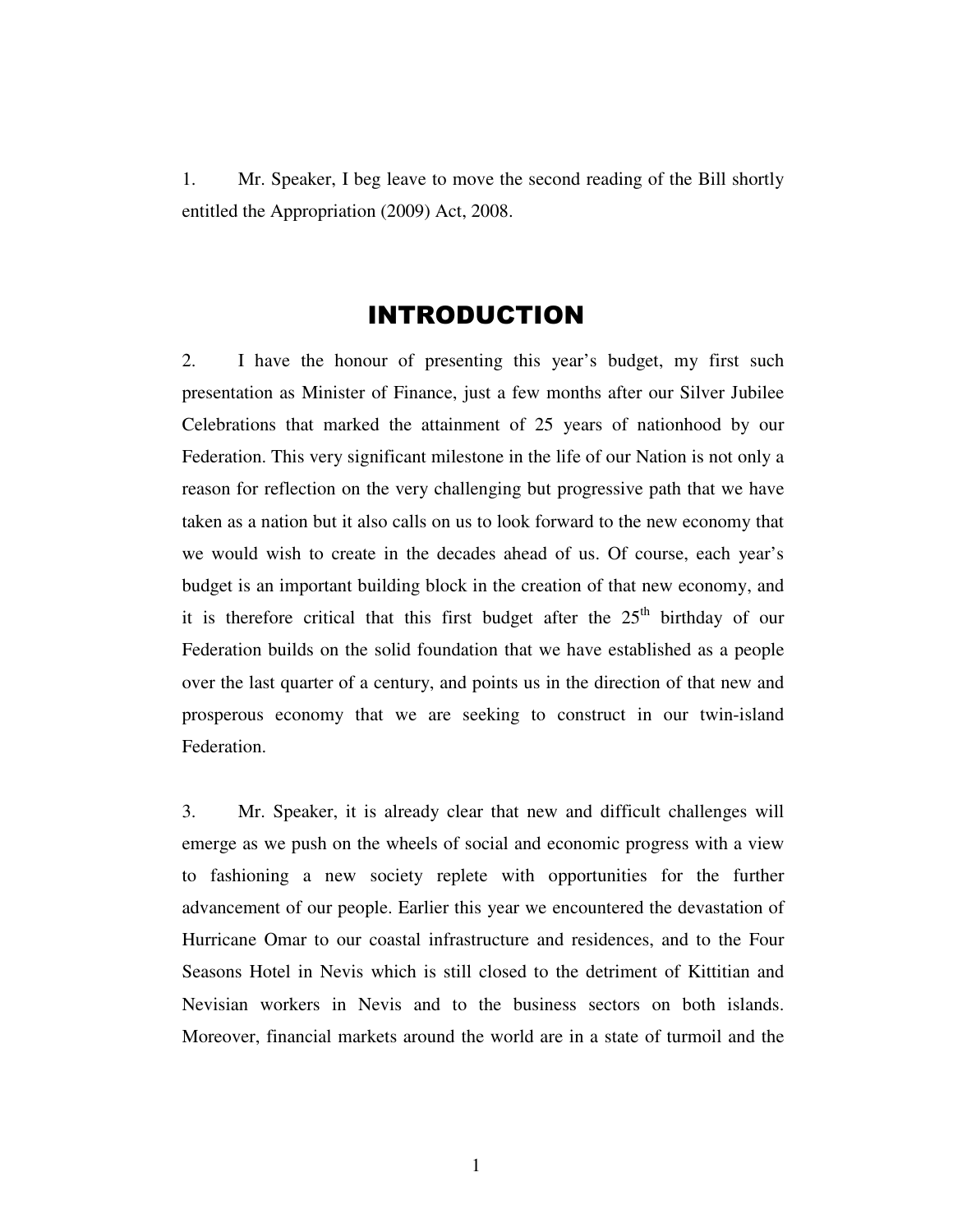global economy seems perched on a precipice notwithstanding the considerable resources that governments across the globe have been committing to fiscal and monetary expansion. We have witnessed huge international banks and major U.S. car manufacturers appear before various government agencies with the utmost humility to beg for the resources that they need to keep them afloat. At the same time workers in developed countries are being thrown out of their jobs as their employers fight for survival by downsizing their operations. Home owners are being forced out of their homes for failure to make their mortgage payments, and even very wealthy persons encounter great frustration and desperation as they helplessly watch their wealth dwindle as asset values plunge in international capital markets.

4. While here in St. Kitts and Nevis we have not yet felt the brunt of the financial tidal wave that seems to be moving across the globe, we must continue to be vigilant. We live in a global village and if the roof of the global financial system is blown away, we must grab hold of an umbrella for ourselves, if we are to avoid getting wet. This would require that we enhance our competitiveness as a nation and that we carve out for ourselves a bigger and bigger share of the shrinking global pie.

5. As we go beyond the first 25 years of nationhood and embrace an even more expansive vision for the future of our Federation, we must at the same time, protect the considerable social and economic gains that we have secured over the years. In particular, our creative and expansive social programmes coupled with healthy rates of real economic growth have placed our Federation firmly and consistently in the top strata of the United Nations Human Development Index.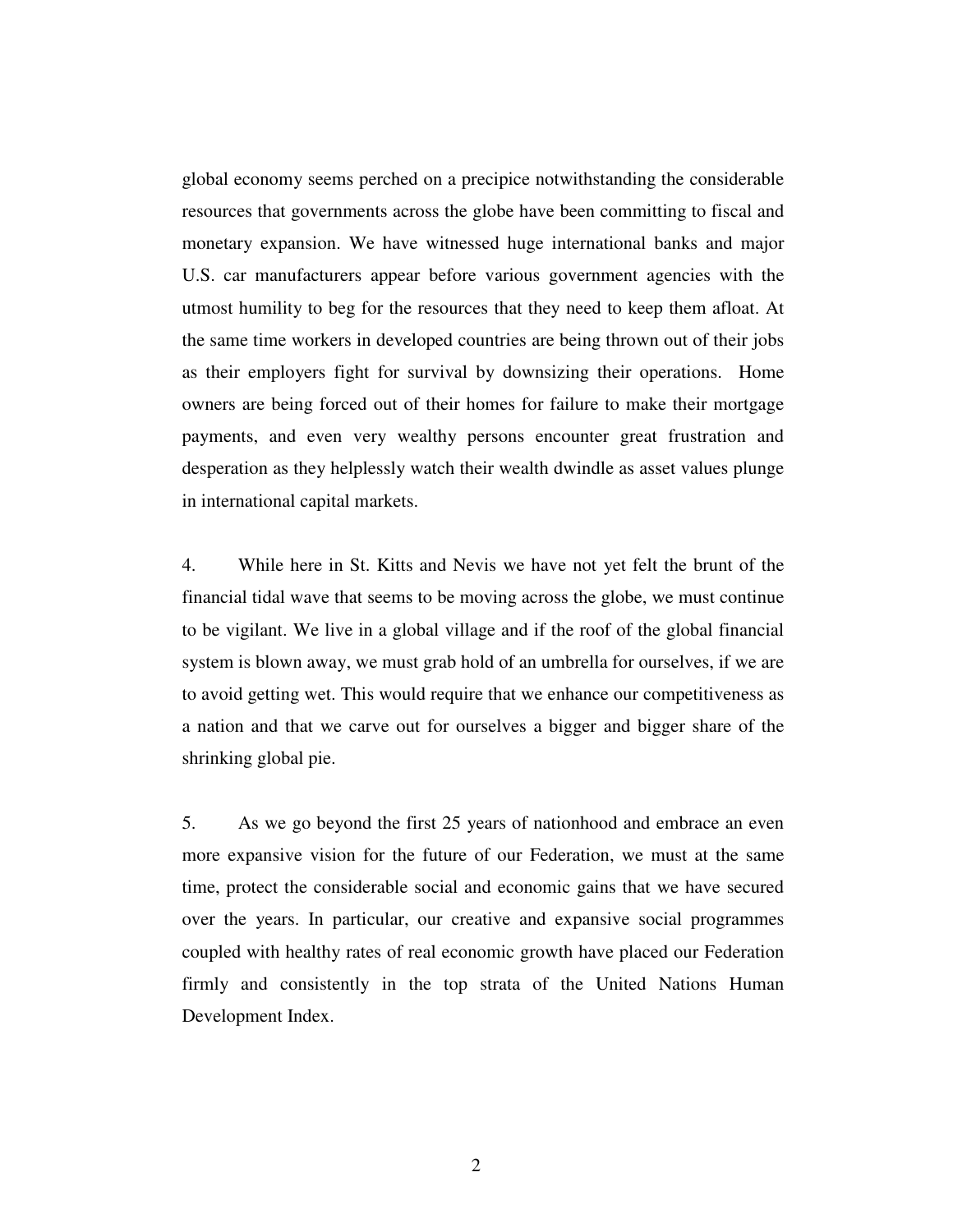6. The evidence of our progress as a nation is seen and felt throughout our Federation. Between 1995 and the present, the minimum wage enjoyed by low income groups has increased by over 150%, the minimum pension paid by Social Security increased by 66%. Some 2,000 low-income families have been afforded the opportunity to occupy their own homes. In addition we continue to provide free textbooks, free uniforms, free transportation for our students and examination fees. Additionally we provide easy access to high quality primary and secondary health care to low-income groups throughout St. Kitts and Nevis. Hence, our strategy for moving our Country forward is not just about presenting fancy economic and financial statistics. It is about touching the lives of ordinary people and ensuring that the lowest income groups among us are protected, and that they get their fair share of the income generated in our progressive Federation.

7. Mr. Speaker, our innovations in the real economy have helped to generate the resources required for our social programmes. Let us not forget that less than a decade ago, Port Zante was just a barren piece of land jutting out into the ocean. Indeed, no one in their right mind would invest there at that time because it was so prone to hurricanes and natural disasters. But we secured it through the implementation of an expansive revetment programme and this year, for the first time since its construction, Port Zante withstood a major storm and encountered virtually no damage or disruption in activities. Indeed, today, Port Zante is a vibrant addition to the town of Basseterre that attracts hundreds of thousands of cruise ship visitors to our shore and generates a wide range of income-earning opportunities for our people. Our enlightened leadership has reconfigured Port Zante so that it can attract the newest and the best cruise ships to our shores. We are one of the preferred Caribbean destinations for the Queen Mary and Celebrity Cruise Lines. Similarly, the Southeast Peninsula road was a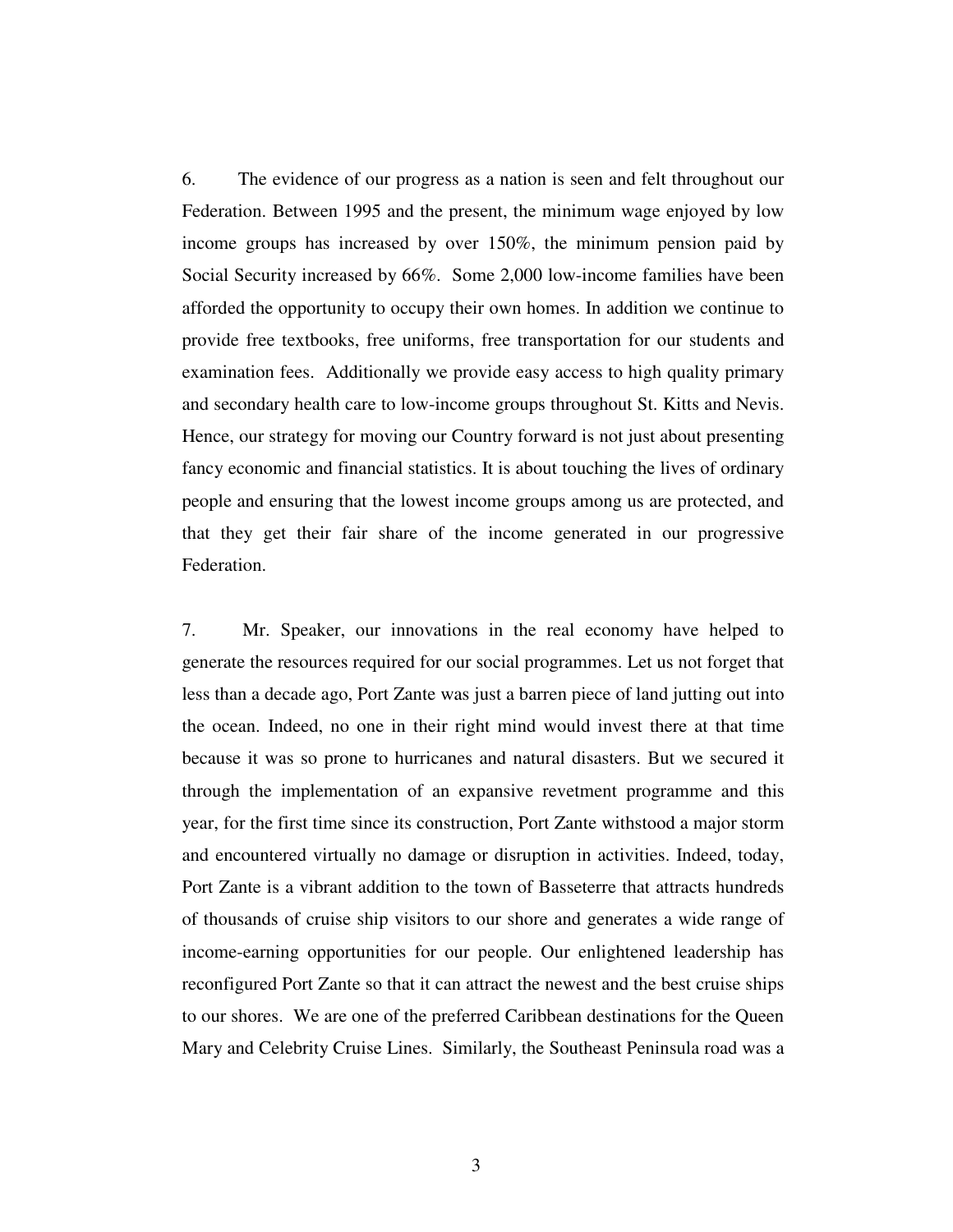highway to nowhere. Today, a Tom Fazio Golf Course is under construction on the Peninsula, and a Marina Village, a Mandarin Hotel, a Ritz Carlton Hotel, a Dolphin Park, and a range of luxury villa and condominium projects are expected to be constructed on the Southeast Peninsula, and are at various stages of planning or implementation.

8. Our substantial investments in airport security, the resurfacing of the runway and the creation of additional parking space for jets, have contributed immeasurably to the feasibility of many of the tourism-related projects on the Southeast Peninsula and throughout our Federation. The Robert L Bradshaw International Airport now boasts scheduled international flights directly from Philadelphia, Atlanta, Miami, and New York; and we look forward to the commencement of direct flights from London through the operations of British Airways in January 2009.

9. Mr. Speaker, it is clear that our Public Sector Investment Programme has targeted projects that have contributed to growth and economic expansion. In fact, our expansive programme of infrastructural development including road construction, the expansion of water and electricity supply, telecommunications development, and port expansion has not only attracted more tourists to our shores but it also offers greater convenience to our people as they go about their business. In addition, our excellent infrastructure along with our forwardlooking accreditations legislation have attracted various universities to our shores along with hundreds of students who make significant contributions to our gross national expenditure and to income, employment and business development in our Federation.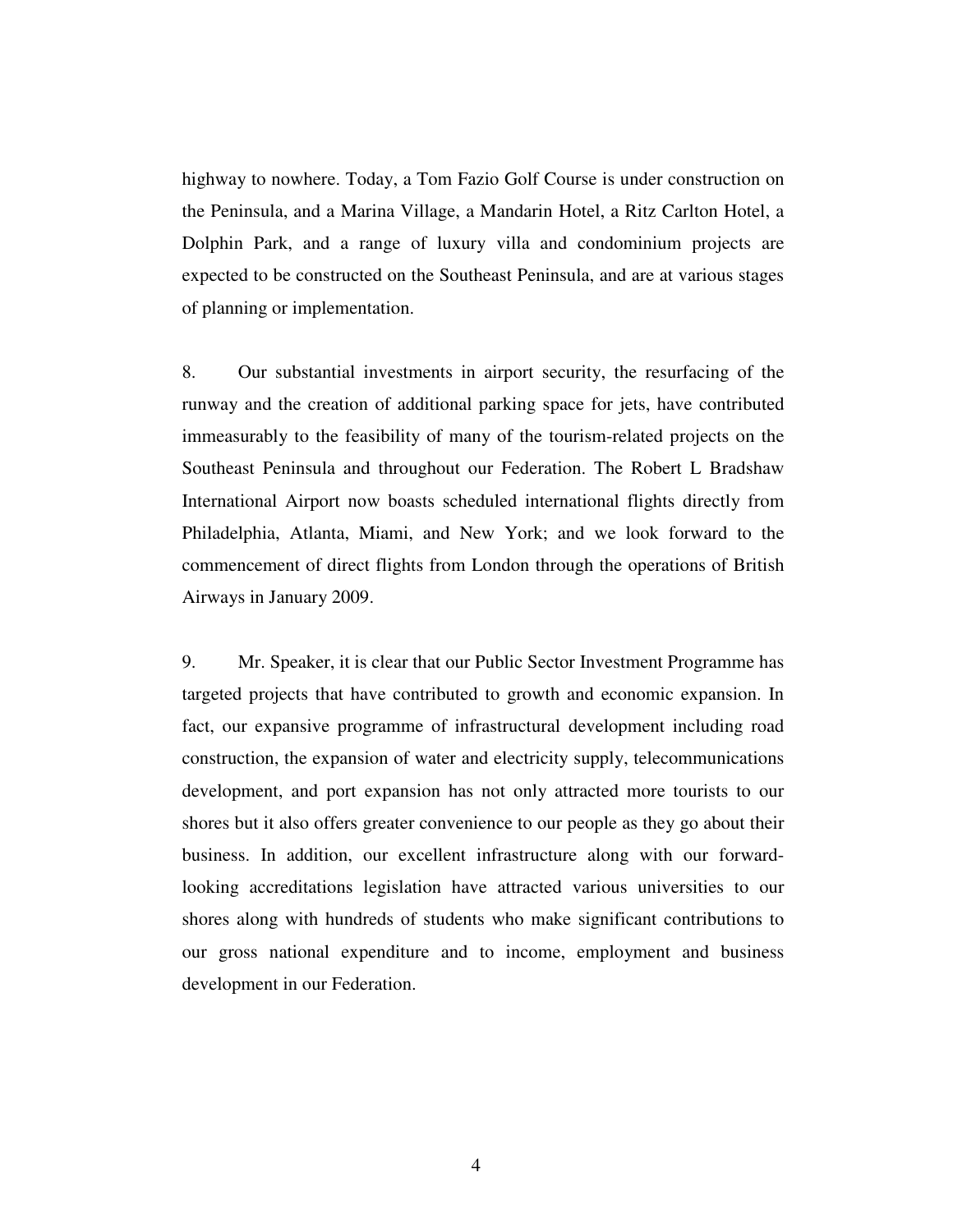10. In view of these creative initiatives, it is not surprising that we have been transitioning out of sugar over the past three years without encountering any contraction in National Income in any of those three years. Of course, we will continue to monitor the progress of the former sugar workers and lend them a helping hand where necessary but we are proud that the majority of them have moved into other sectors of the economy and have secured new income earning opportunities for themselves. This speaks volumes about the effectiveness of the Government's assistance to former sugar workers and about the resilience and strength of our people. Indeed, the way our sugar workers and our people as a whole have coped with the mammoth challenges associated with the loss of the sugar industry must be duly recorded in our annals and serve to inspire future generations of Kittitians and Nevisians.

11. Mr. Speaker, it is clear that we have much to build on as we look to the future but in the current global environment we must pay particular attention to economic expansion in the short-term. In this regard, we are projecting a growth rate of 3.0% for 2009, which we expect will be accompanied by a relatively moderate rate of inflation of no more than 2.5%. The projected growth rate for 2009 is less than last year but in the context of reduced growth rates and recession in many of the countries with which we trade, we do not think it is realistic to project a higher level of growth. In fact, this projected level of growth is based on a very active scenario in which Government would accelerate and expedite the processing of many of the private sector and public sector capital projects under consideration and would, through internal reallocations, commit more resources to growth-enhancing projects.

12. The reallocation of resources would be necessary because our public debt is already high and we cannot at this stage of our development incur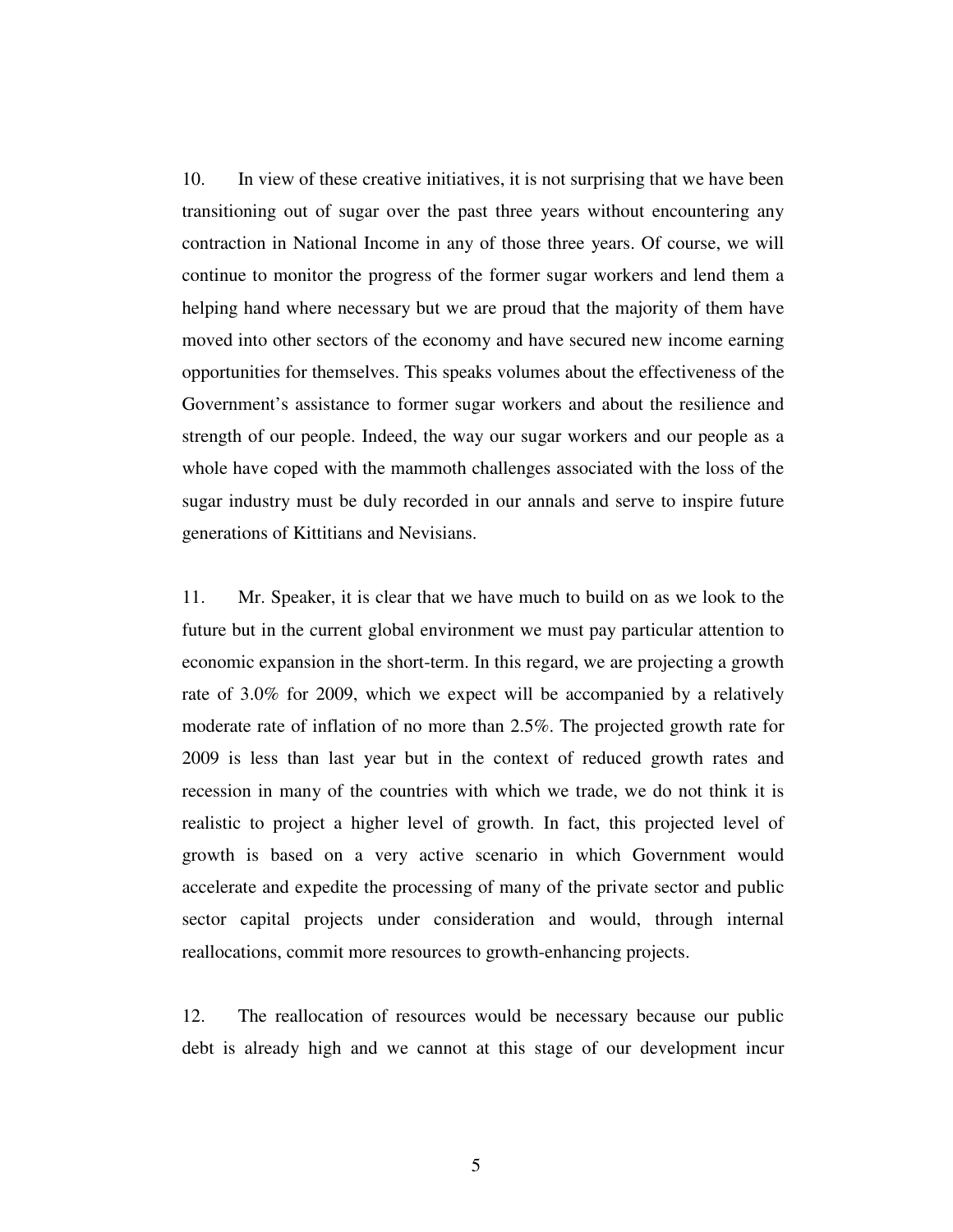additional debt to stimulate growth. Our challenge is to keep the economy on a growth path in this very difficult global environment, and at the same time attain sufficiently high primary balances to keep the debt to GDP ratio on a downward trajectory. Hence, we expect to reduce the public debt from the projected 169% of GDP at the end of 2008 to 165% of GDP at the end of 2009. We expect that the primary balance will be increased somewhat from a projected 7.9% of GDP to 10.2% of GDP. We would have wished to target a much more substantial reduction in debt for 2009 but this would require a substantial contraction in the Government's budget at a time when we need to promote growth and economic expansion to mitigate the likely impact of the global crisis on Foreign Direct Investment, on the tourism sector and on manufacturing in particular.

13. In respect of the Balance of Payments we are projecting that there may be some weakening of the Current Account if tourism receipts, manufacturing exports and remittances from abroad are significantly impacted by the global crisis. Similarly, Foreign Direct Investment could be adversely affected by the crisis. We are therefore projecting a reduction in the overall Balance of Payments surplus in 2009.

14. Mr. Speaker, in the current international environment of doom and gloom, it is quite easy for a government to devote all of its time, energies and resources to addressing short-term issues to the detriment of the long-term plan for the creation of a new and more prosperous society. In fact during the National Consultations on the Economy in August of this year, there was considerable focus on issues relating to the long-term and on building a future society that would be consistent with our aspirations as a people. In this the  $25<sup>th</sup>$ year of our Independence we simply must not be diverted from realizing our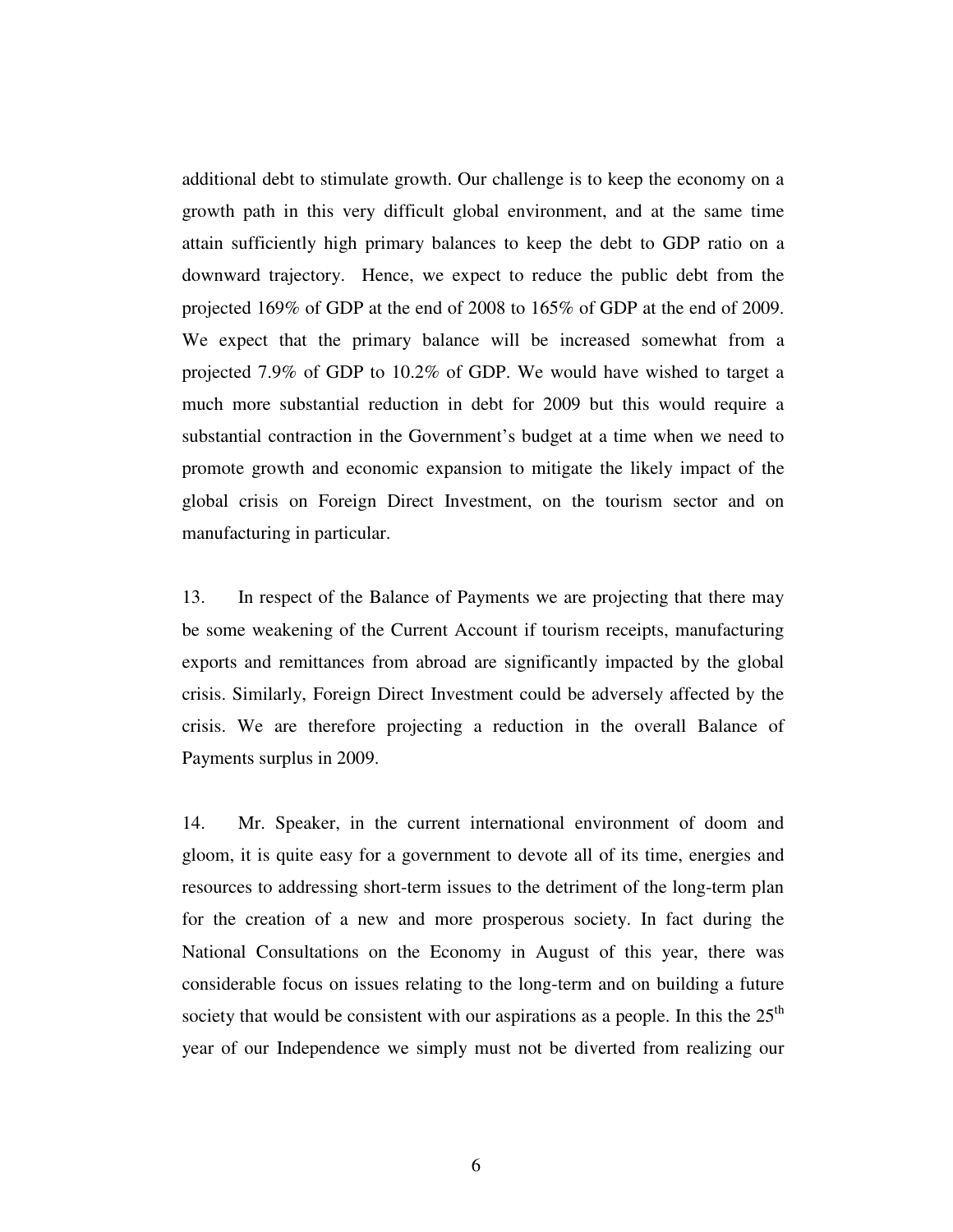vision of a vibrant, peaceful, prosperous and modern society in which opportunities for personal progress abound and in which our people are empowered to realize their fullest potential and to attain even the most ambitious goals and aspirations they set for themselves.

15. In other words, even as we exert every effort to stimulate the economy in the short-term, we must also focus on the sustainability of growth and development. Hence, we will continue to protect our fragile eco-system and to develop alternative sources of energy that are consistent with our quest for a cleaner and greener society for the benefit of ourselves, our many visitors and future generations. We will enhance our democracy through continued improvement in transparency and accountability, greater participation of our people and of our communities in policy formulation and implementation, and the minimization of political strife and tribalism through continuous bipartisan dialogue and cooperation for the good of our beloved Country.

16. We will continue to promote peace by giving high priority to Law and Order and to addressing the economic and social issues that give rise to criminal behaviour. We will continue to facilitate continuous and progressive increases in personal income and thereby empower our people to acquire their own homes, shares in businesses and privatized enterprises and other valuable assets as they create wealth for themselves and their families and reach for progressively higher standards of living. We will continue to build a more equitable society in which the lowest income groups, the aged, the disabled, the young and all vulnerable groups in society are given special attention and are not swept to the periphery of economic decision-making.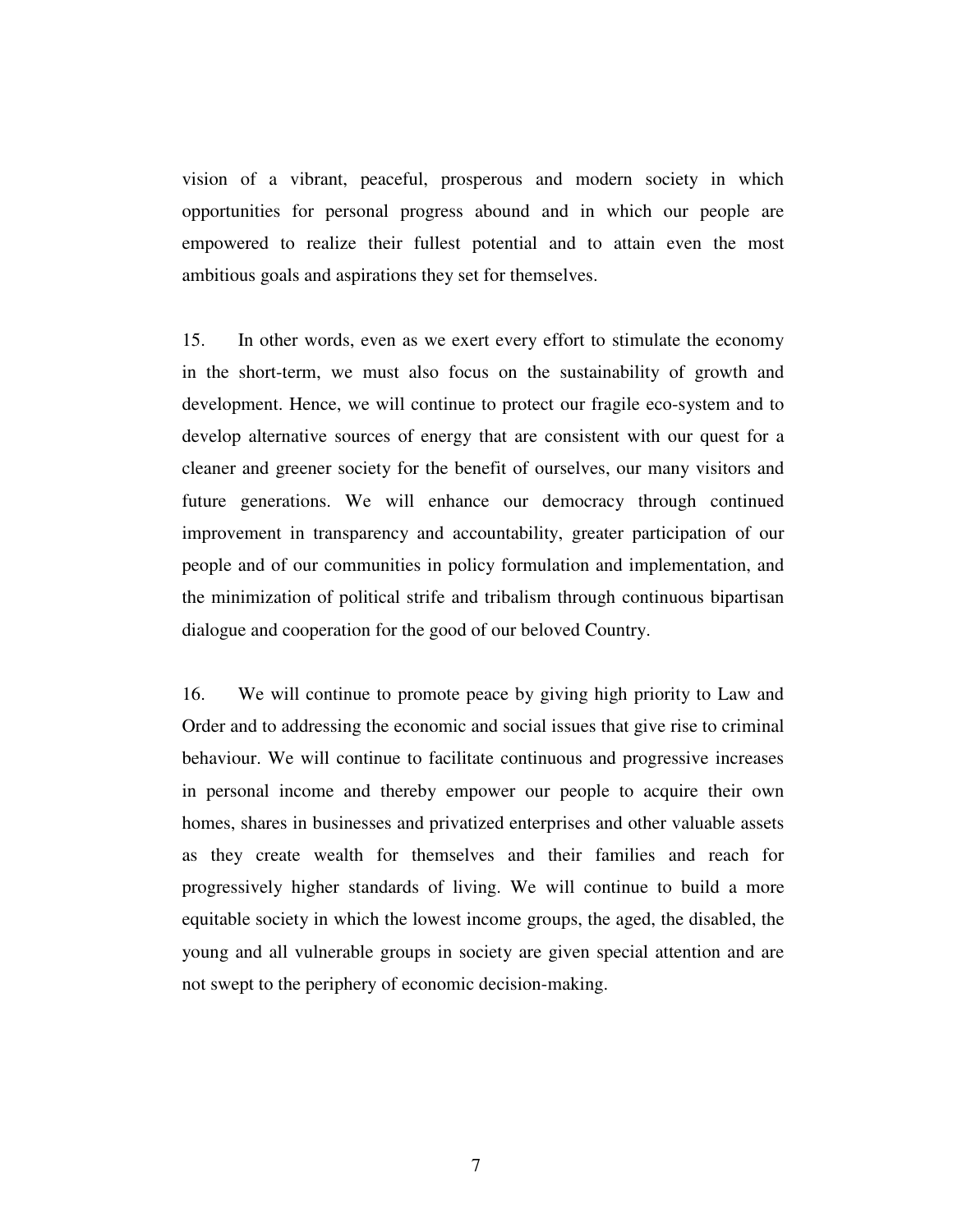17. We will always protect the patrimony of our people, laying the framework for its sustainable use by present and future generations. Our land is ours and it is critical to our sustainable development. We will not part with it easily. We will give pride of place and preference to our nationals desiring lands for residential, commercial and industrial purposes. We welcome Foreign Direct Investment and appreciate its valuable contribution to improved quality of life. In this regard we are prepared to facilitate access by foreign investors to our lands on the best possible terms for our Country.

18. In carrying out this expansive agenda for growth and development, we must confront and overcome the challenges that emerge from time to time in the global economy. Hence, I will now focus on International Economic Developments.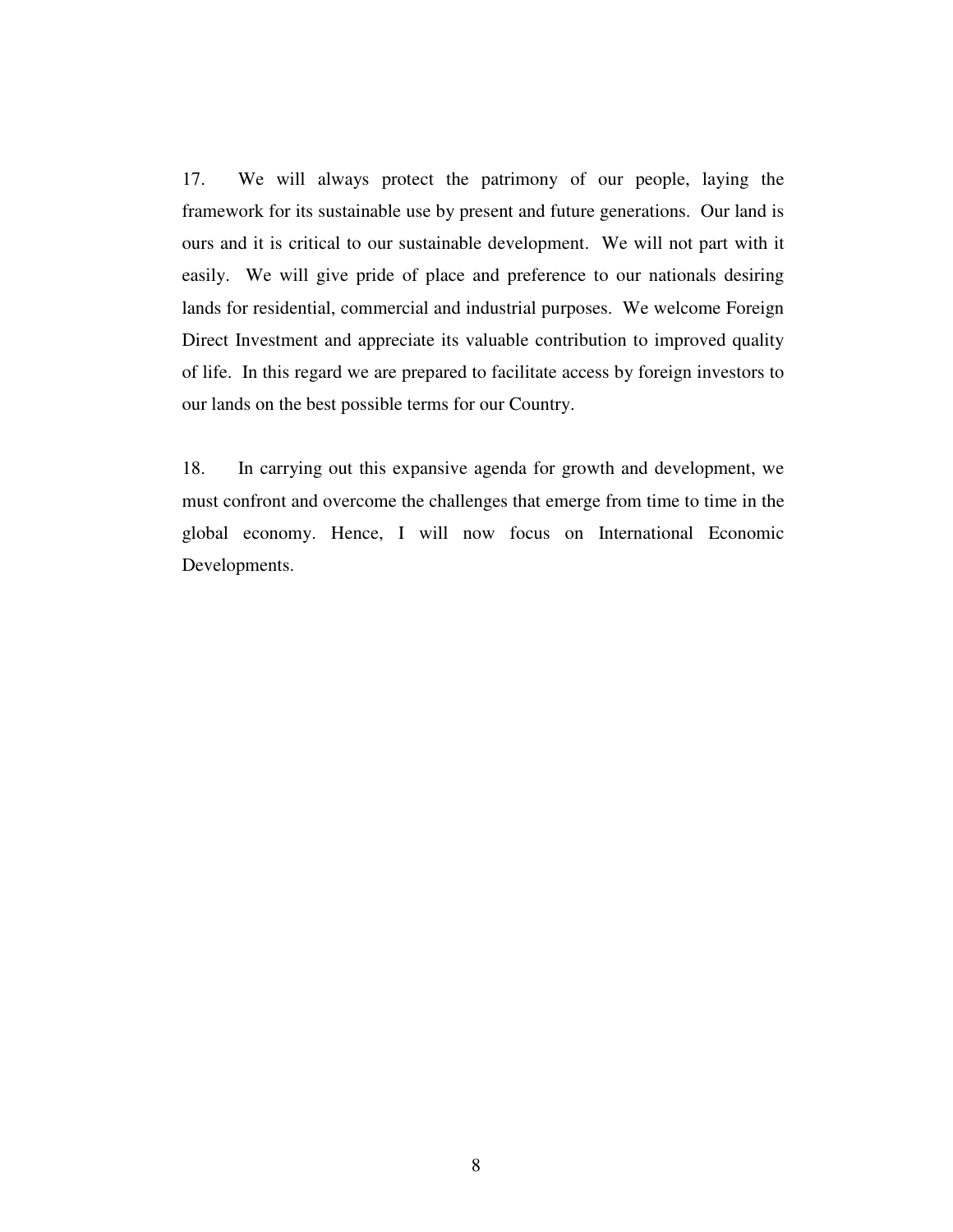# THE EXTERNAL ENVIRONMENT

#### **International Economic Developments**

19. Mr. Speaker, world output grew by 5.1% in 2006 remaining constant in 2007. On the other hand, growth in the global economy is projected to fall to 3.9% in 2008 and 3.0% in 2009. The IMF in the latest edition of the World Economic Outlook (WEO) attributed the diminishing growth rate to the turmoil experienced in the financial markets which intensified in August 2007 after the disintegration of the United States' sub-prime mortgage markets. By September 2008, the situation worsened with record market failures which have badly shaken confidence in the global financial institutions and markets. As a result escalating solvency concerns have triggered a cascading succession of bankruptcies, forced mergers and public interventions in private businesses in the United States. The impact is further evidenced by current efforts to restructure the financial sector and by the projected deceleration of economic activity in the United States from 2.0% in 2007 to 1.6% in 2008.

20. The advanced economies as a group are projected to achieve a growth rate of 1.5% in 2008. The newly industrialized Asian economies which include Korea, Taiwan, Hong Kong and Singapore again recorded the highest growth rate of 4.0% while Italy recorded the lowest growth rate of -0.1%. In 2009, the advanced economies which are close to or already experiencing a recession, are projected to recover, albeit gradually, as efforts are made to stabilize the financial markets across the globe. The Euro area growth is forecasted to slow down from 1.3% in 2008 to 0.2% in 2009, while in the United Kingdom it is estimated that the growth rate will fall from  $1.0\%$  in 2008 to  $-0.1\%$  in 2009. It is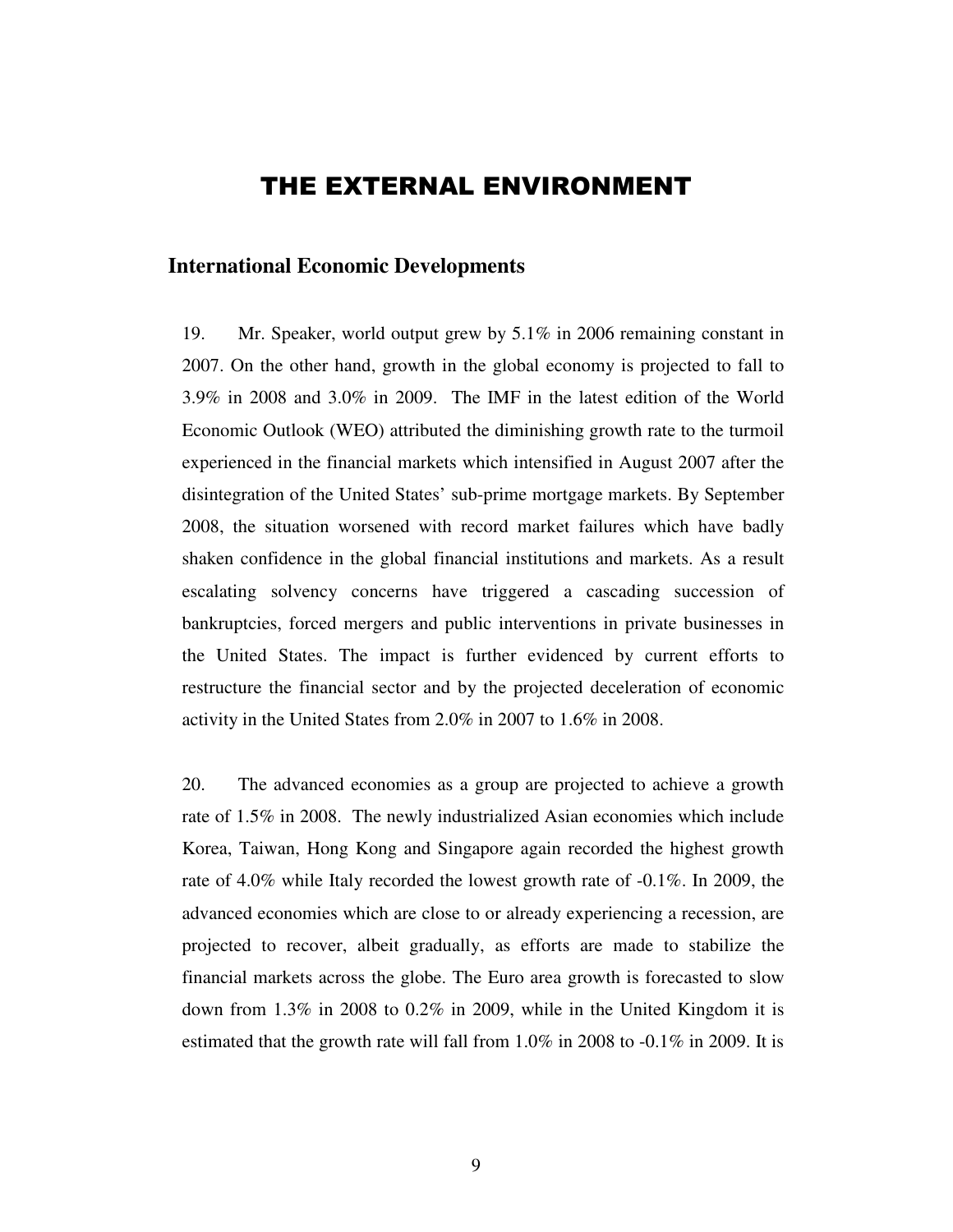anticipated that the stabilization of oil prices coupled with the slower growth rate will result in moderately higher levels of unemployment and a reversal of the spiralling inflation rates observed early in 2008.

21. Mr. Speaker, the emerging and developing economies are projected to experience a growth rate of 6.9% in 2008. Despite some deceleration in growth, Asia continues to be the primary contributor to the favourable performance of this group averaging a growth rate of 9.0% per annum. The major contributors to this growth include China where economic output is projected to have grown at 9.7%, a decline from 11.9% in 2007 due to declining exports as a result of the United States credit crisis, and India where growth is estimated at 7.9%, a fall off of 1.4 percentage points when compared to 2007 resulting from rising oil prices, high inflation and interest rates. The continued meltdown of the housing and financial markets appears to have had minimal impact on the emerging and developing economies. Of course, the vicious terrorist attacks in Mumbai, India will have negative fallout in India. In time the magnitude of this fallout will crystallize.

22. Mr. Speaker, we are very pleased that the impact of the global downturn on the local real estate market has not been particularly severe to date. Hence, work is continuing on various private sector investment projects and the residential housing stock continues to expand as more and more private residences are constructed. At the same time, confidence in our banking sector continues to be strong and the ECCU capital markets continue to show incredible resilience. While contemplating the sombre reality that the global economic slowdown could cause a reduction in tourist arrivals we remain optimistic that the creative marketing efforts and improved air access to the Federation will continue to make us an attractive vacation spot. However, we do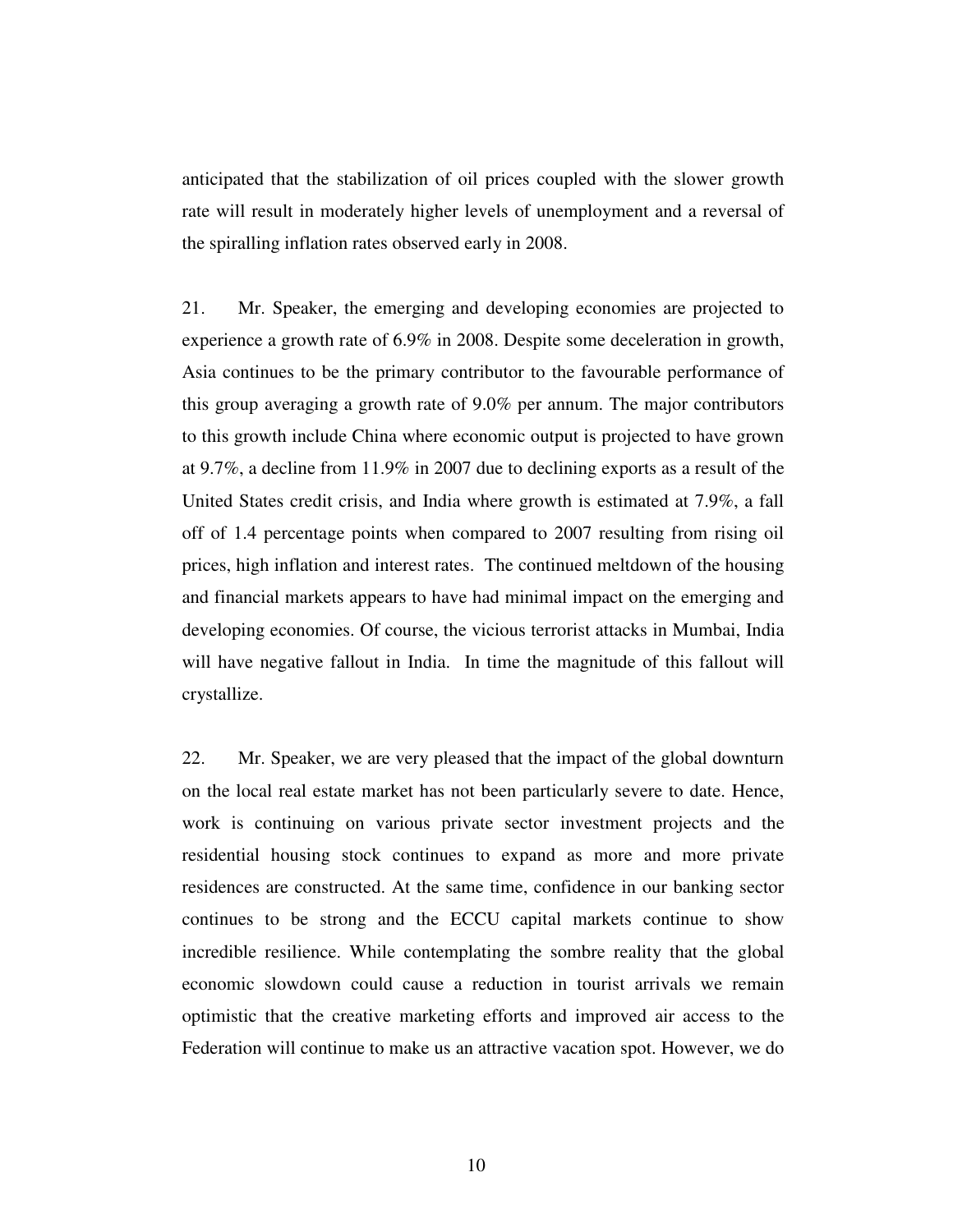expect that the tourism sector will experience some adverse effects from the global crisis. Already many of our retailers are complaining that although there is still a steady flow of tourists to our shores, per capita tourist expenditure has been relatively low.

23. It is also anticipated that the manufacturing sector, particularly those companies that export to markets in the United States and the United Kingdom, will experience some reductions in demand for their goods and in their profit margins. The adverse impact of the global crisis on the manufacturing and tourism sectors could result in some job losses and a slowdown in business activity. Moreover, it is also likely that Foreign Direct Investment in all sectors of the economy could be significantly affected by the global credit squeeze. If this happens for any protracted period, the impact of the global crisis on income, employment and business activity would be greatly exacerbated.

24. Perhaps the only good news in respect of the global economy is the substantial reduction in oil and other commodity prices in recent months. We expect that the reduction in energy prices would reduce the cost of inputs of virtually all businesses and would combine with the fall in other commodity prices to exert downward pressure on the rate of inflation. However, notwithstanding the reduction in oil prices, we will not divert our attention from the development of alternative sources of energy. We must, through our investment in alternative energy, protect ourselves from future gyrations in oil prices and at the same time protect our environment and thereby accelerate our goal of creating a green and clean community.

25. Hence, I turn now to the Regional Economic Developments.

11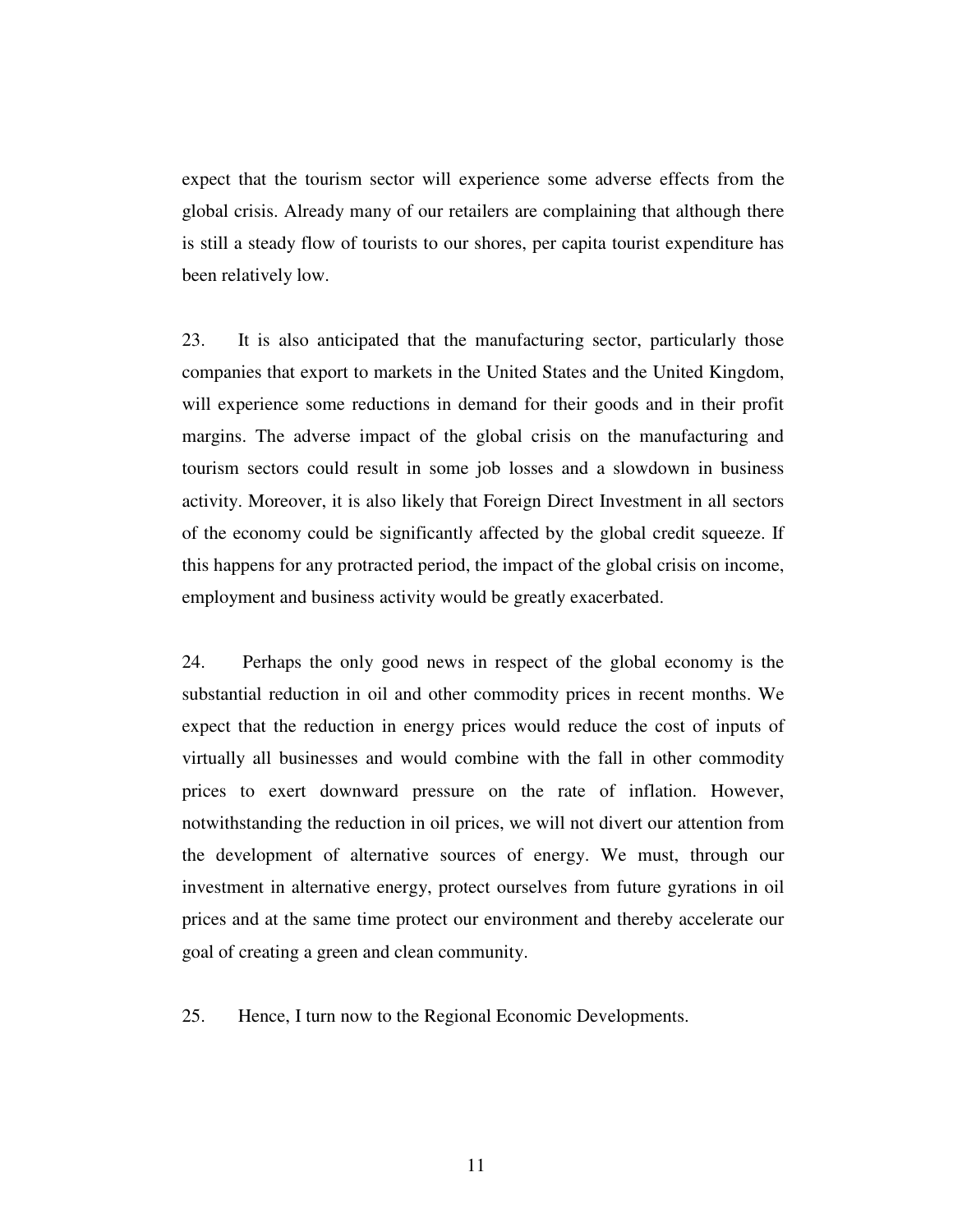## **Regional Economic Developments**

26. Mr. Speaker, at this critical time in our development the unpredictability of the global economy presents significant challenges which can derail or hinder the progress that has been made in the region over the last five years. The OECS has persevered through several significant international events which include dramatic increases in the price of oil, increases in the price of food and the continuous fluctuations in the United States dollar. Our ability to continue on a path of growth in the face of seemingly insurmountable obstacles is a testimony to the resilience of our people, and the regulatory institutions which have been carefully and deliberately established at the national and regional levels.

27. The OECS recorded an estimated growth rate of 5.2% in 2007, which represents a significant decline relative to the rate of 6.3% reported in 2006. The economies benefitted from increased activity in the construction sector in preparation for the ICC Cricket World Cup (CWC). The conclusion of the CWC in April 2007 resulted in a slight decline in the construction sector as work neared completion on the various sporting facilities and hotels. This downturn was offset in part by increased activity in the wholesale and retail, transport, banking and insurance, communication, and electricity and water sectors. According to the ECCB Real Sector Analysis for January to June 2008, these sectors together contributed 64% of real GDP. Economic output increased in all ECCU member states ranging from 1.7% in Saint Lucia to 21.0% in Anguilla. Economic output in St Kitts and Nevis increased by 2.9%.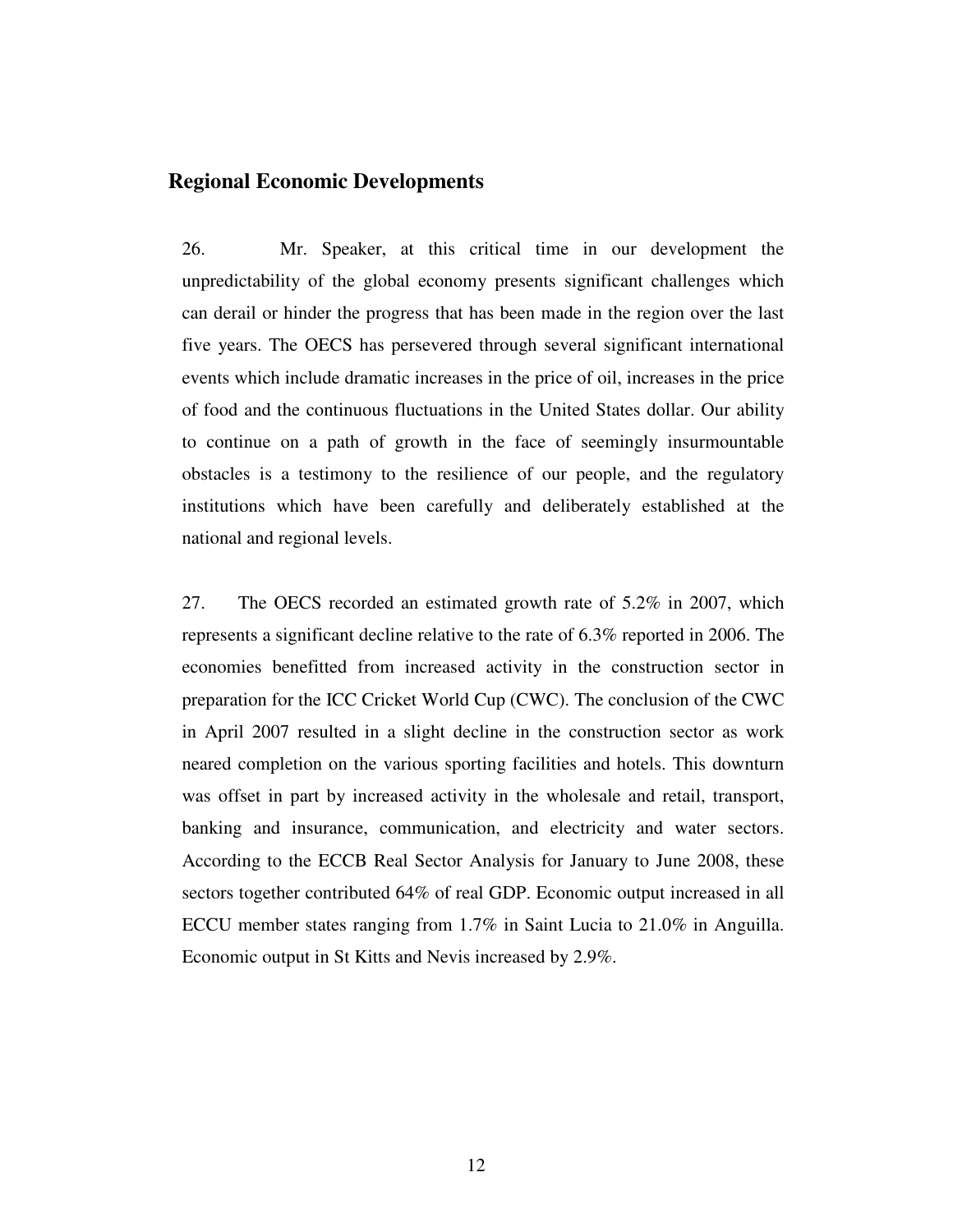28. The performance of the economies in the larger Caribbean Community member states was not as robust. Economic growth in this group declined from 6.2% in 2006 to 3.7% in 2007. Barbados grew by a relatively healthy rate of 4.3% due to increased tourism receipts during the second quarter of 2007. In Jamaica, output expanded by 1.4%, a decline from 2.5% in 2006. This decline is attributed to hurricane damage, which lead to, among other things, a loss of critical export capacity and a reduction in tourist arrivals. Trinidad and Tobago recorded a substantial decrease in economic activity from 12.2% in 2006 to 5.5% in 2007. This reduction in output is attributed to a slowdown in the rate of growth in the energy sector compared to previous years.

29. Mr. Speaker, we expect that over time the CARICOM Single Market and Economy will contribute significantly to enhanced inter-regional trade, and growth in regional output. The OECS argued strenuously to secure the early implementation of the provisions of the Revised Treaty that seeks to protect vulnerable economies and to share the gains of regional integration in an equitable manner. In this regard, it was particularly pleasing to St. Kitts and Nevis and the other OECS countries that the Caribbean Development Fund was launched for provisional application at the 29th CARICOM Heads of Government Meeting earlier this year. This Fund is intended to provide financial and technical assistance to disadvantaged countries, regions and sectors. In order to ensure the dynamism and responsiveness of the Fund, a Regional Development Division was included in its operations.

30. The economic challenges faced by OECS countries as a result of globalization and trade liberalization have ignited efforts to establish an Economic Union by 2009. The intent of this initiative is to facilitate growth and development within the member states by attaining economies of scale and cost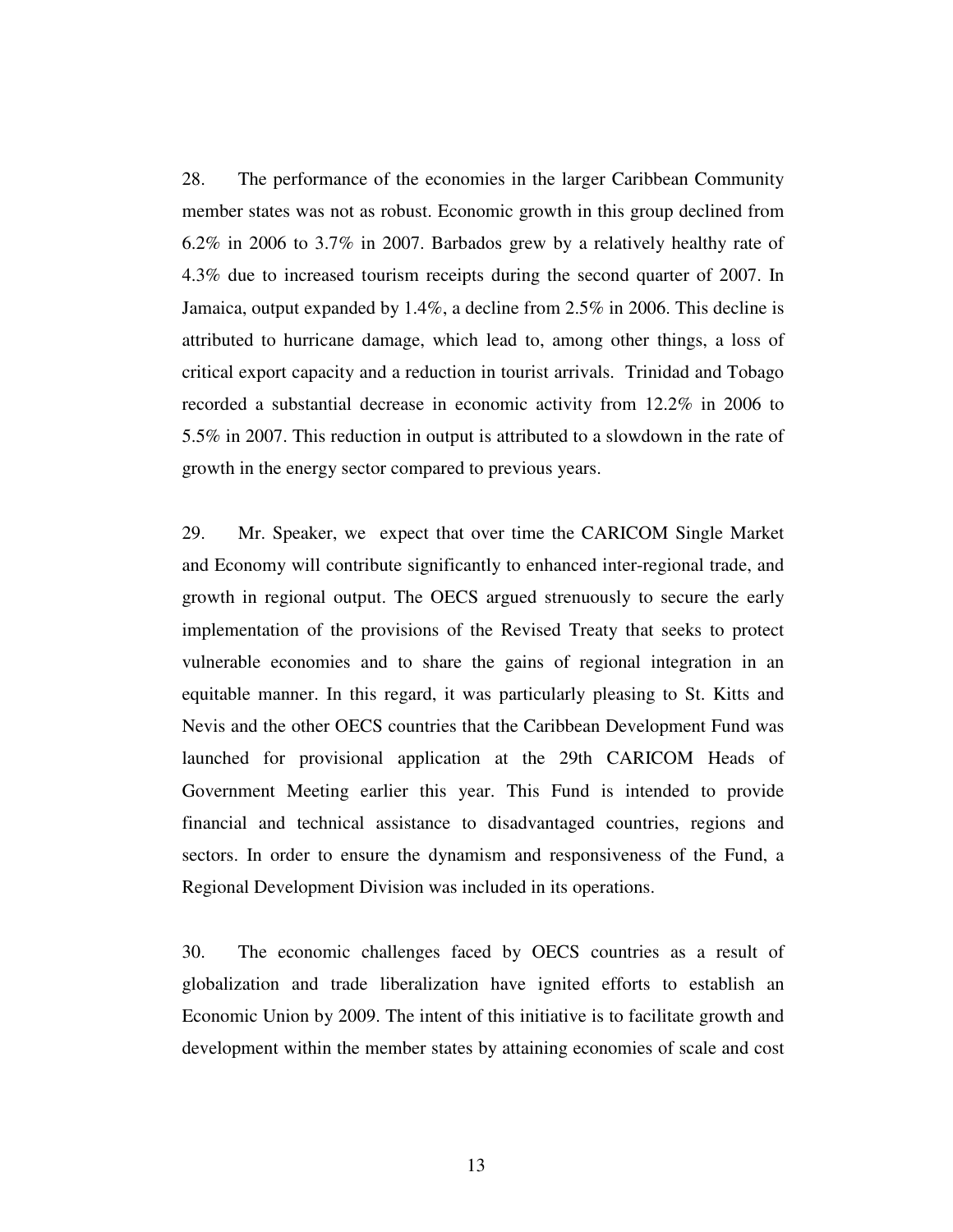savings in production and marketing of goods and services, and in the provision of Government services. During this year, the OECS Secretariat embarked on several initiatives to develop support systems for the proposed union. The Secretariat and the International Labour Organization (ILO) recently signed a Memorandum of Understanding (MOU) to cooperate on labour market issues with a view to supporting national development efforts and the integration process within the sub-region. The MOU allows the OECS Secretariat and the ILO's sub-regional office to collaborate first on the design and implementation of a Labour Market Information (LMI) strategy and system which will provide information to businesses and people on the availability of skills and employment opportunities along with provisions for free movement. Additionally, the LMI is intended to be used in social, macro-economic, labour and employment analyses and policies throughout the sub-region.

31. The CARIFORUM EU Partnership Agreement (EPA) signed in October of this year is now the main instrument which will govern trade and investment relations between CARIFORUM and the EU. This Agreement facilitates greater cooperation with the EU and provides some degree of predictability in access to European markets without the threat of WTO sanctions. The region could benefit from greater collaboration or increased market access in the areas of ecommerce, culture, entertainment, courier services, financial services and maritime transport. Moreover, dominant firms within the tourism sector will be prevented from utilizing anti-competitive practices, while small and mediumsized businesses like those operating in the region will be encouraged to participate. Provisions have also been made for greater cooperation in tourism satellite accounts, capacity building in environmental management, training and tourism exchange programmes.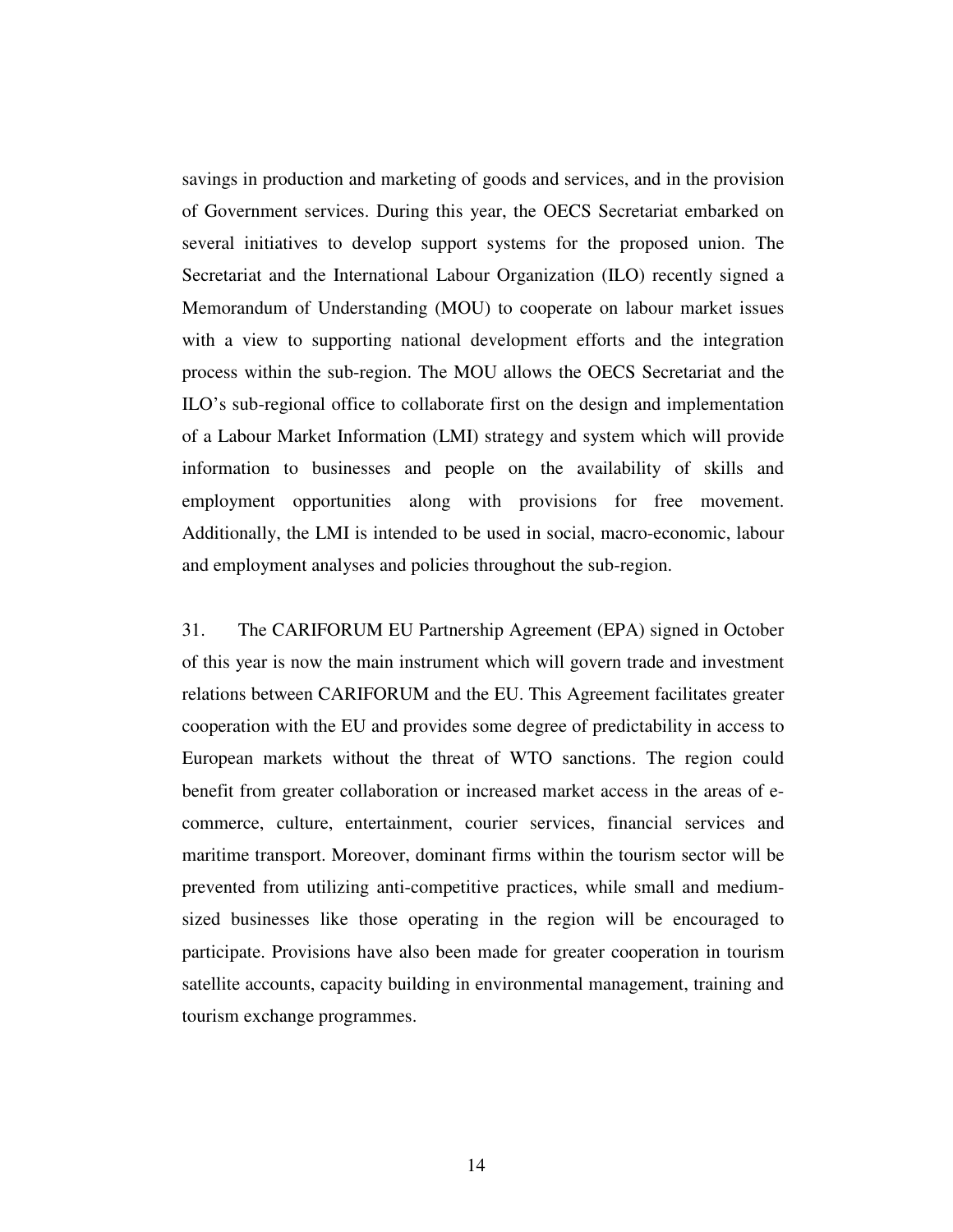32. We fully appreciate that the EPA differs significantly from the provisions of the Lomé Convention in that it replaces one-way free trade with more comprehensive trade liberalization involving the removal of trade barriers in the European Union as well as in CARIFORUM countries. In the OECS we have been able to negotiate a list of exclusions for certain agricultural products, goods manufactured in the region and goods that are revenue sensitive. Indeed over eight hundred products have been excluded from liberalization. This has given us some breathing space but we should not be lulled into complacency. Many of the exclusions and exemptions we enjoy under the EPA and the WTO will not last forever. Hence, it is essential that we significantly improve our production processes and boost efficiency while becoming more proactive in seeking out niche markets in which we may acquire a competitive advantage. Our manufacturers need to be continually on the alert for opportunities for strategic business engagements which allow them to update their technology, enhance their marketing capacity and capability and improve capital availability to their businesses. In the face of a changing global scene, our business people cannot continue to operate as if the world is not changing before our very eyes. They cannot call for "protectionism" which no longer exists and lies incapable of resuscitation.

33. I turn now to the Domestic Economy.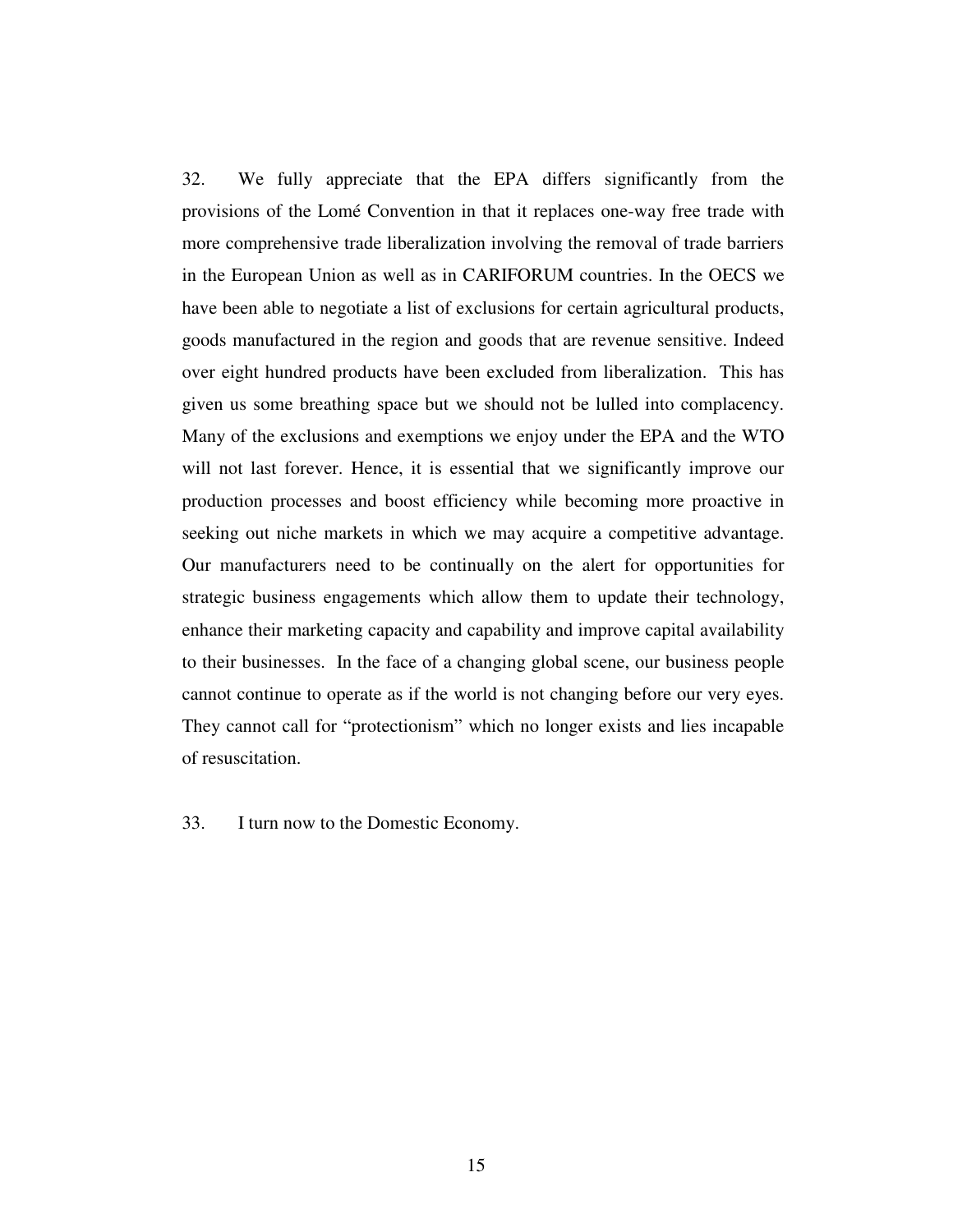# THE DOMESTIC ECONOMY

### **Output, Prices and the Balance of Payments**

34. Mr. Speaker, I am pleased to report that the economy in St Kitts and Nevis continued on a path of positive economic growth and development in 2007. Despite the many challenges that our Federation faces, we have remained committed to the creation of a well-diversified, service-oriented economy. The foundation for this transformation was laid in the years prior to the closure of the sugar industry as we made considerable investment in the Non-sugar Agriculture, Tourism, Information Technology and Financial Services Sectors. These sectors have since been clearly identified in our National Adaptation Strategy as the pillars on which this new economy will be built. Indeed this is credible evidence of the foresight of this Government in recognizing quite early that in light of continued trade liberalization and threats of global economic and financial turmoil our economy would have had to undergo significant change and become more competitive.

35. The results are illustrated in our positive macro-economic position and improvement in the standard of living of the citizens of this Country. Notwithstanding the negative impacts of exogenous factors on our Country, such as rising oil prices and the threat of a slowing world economy, St. Kitts and Nevis has continued on a path of growth, recording an expansion rate in real GDP of 2.9% in 2007. This growth is attributed to increased activity in the Construction, Distributive Trade, Transportation and Communications, and Financial Services Sectors. This growth has been accompanied by significant social progress. Indeed, the United Nations Human Development Report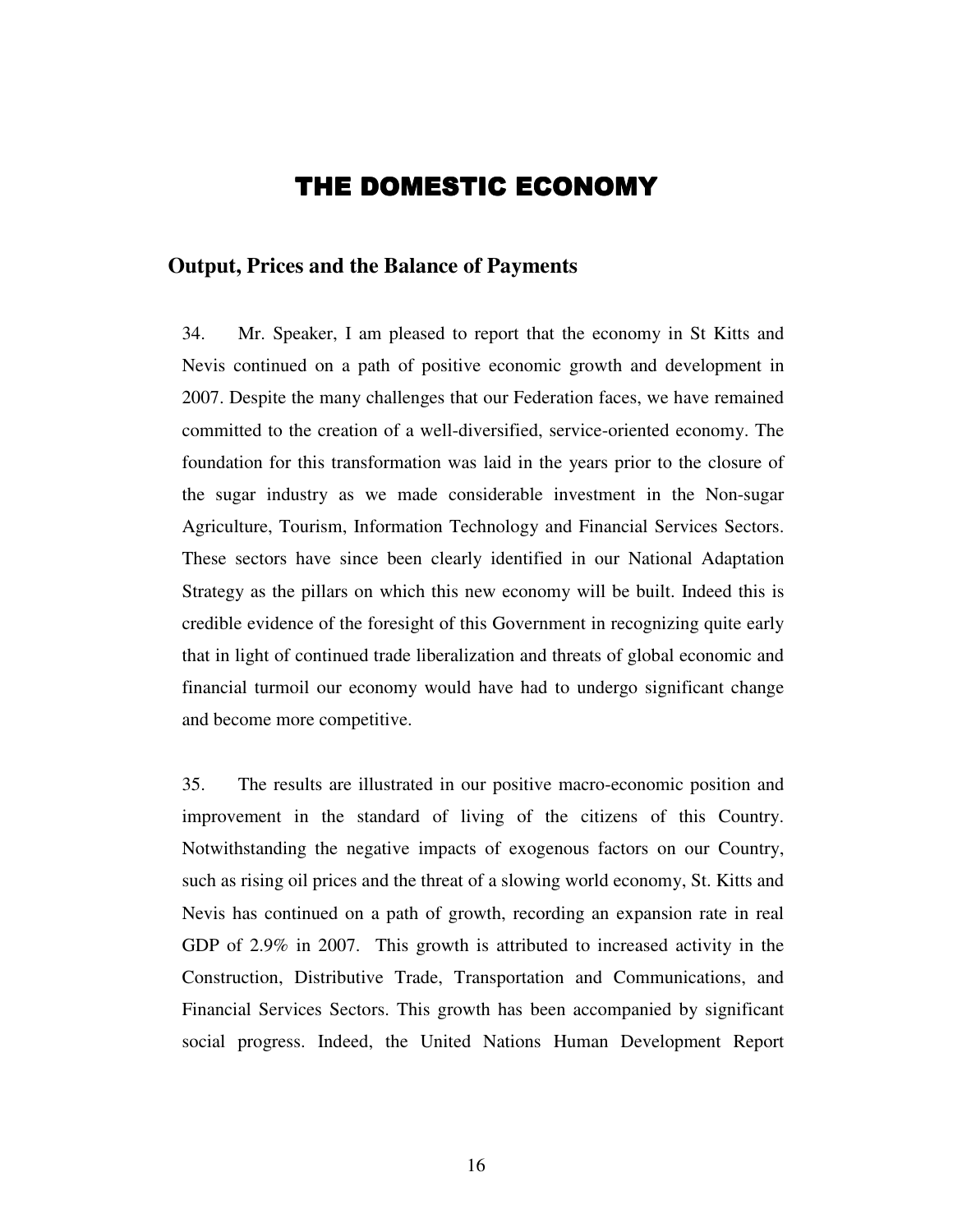2007/2008 ranked St. Kitts and Nevis 54 out of 177 countries worldwide ahead of all Caribbean countries except Barbados and the Bahamas. Our performance in terms of the Human Development Index is indicative of our strong focus on human development and of the effectiveness of our programmes aimed at poverty reduction.

36. Mr. Speaker, the Construction sector has continued to be the leading sector in this economy accounting for 15.5% of Gross Domestic Product in 2007, an increase in activity of 4.4% when compared to 2006. A significant proportion of this expansion was due to ongoing work on several large and medium scale projects such as Ocean's Edge Resort, Sunrise Villas at Half Moon Bay and the Silver Jubilee Athletic Stadium. However, the robust performance of this sector was not only as a result of large scale development, but extended to other areas in the sector. Home construction continues to make a vital contribution which can be linked to the overwhelming response of citizens to Government's vision of wealth creation through land and home ownership. New residential housing starts increased by some 30.6% from 98 in 2006 to 128 in 2007; while completions increased by 182.1% from 28 in 2006 to 79 in 2007. Moreover, the ECCB's Commercial Banking Statistics Report reveals that loans and advances for construction activity increased by 38.8% to \$427.9 million in 2007, of which financing for home construction and renovations accounted for 56.8%.

37. Mr. Speaker, continued expansion in the economy was accompanied by a moderate increase in inflation. The consumer price index on a period basis rose by 4.5% in 2007, a marked decline from 8.5% in the previous year. The increase in the consumer price index in 2007 can be attributed mainly to the increase in oil prices as indicated by the OPEC basket price of crude oil which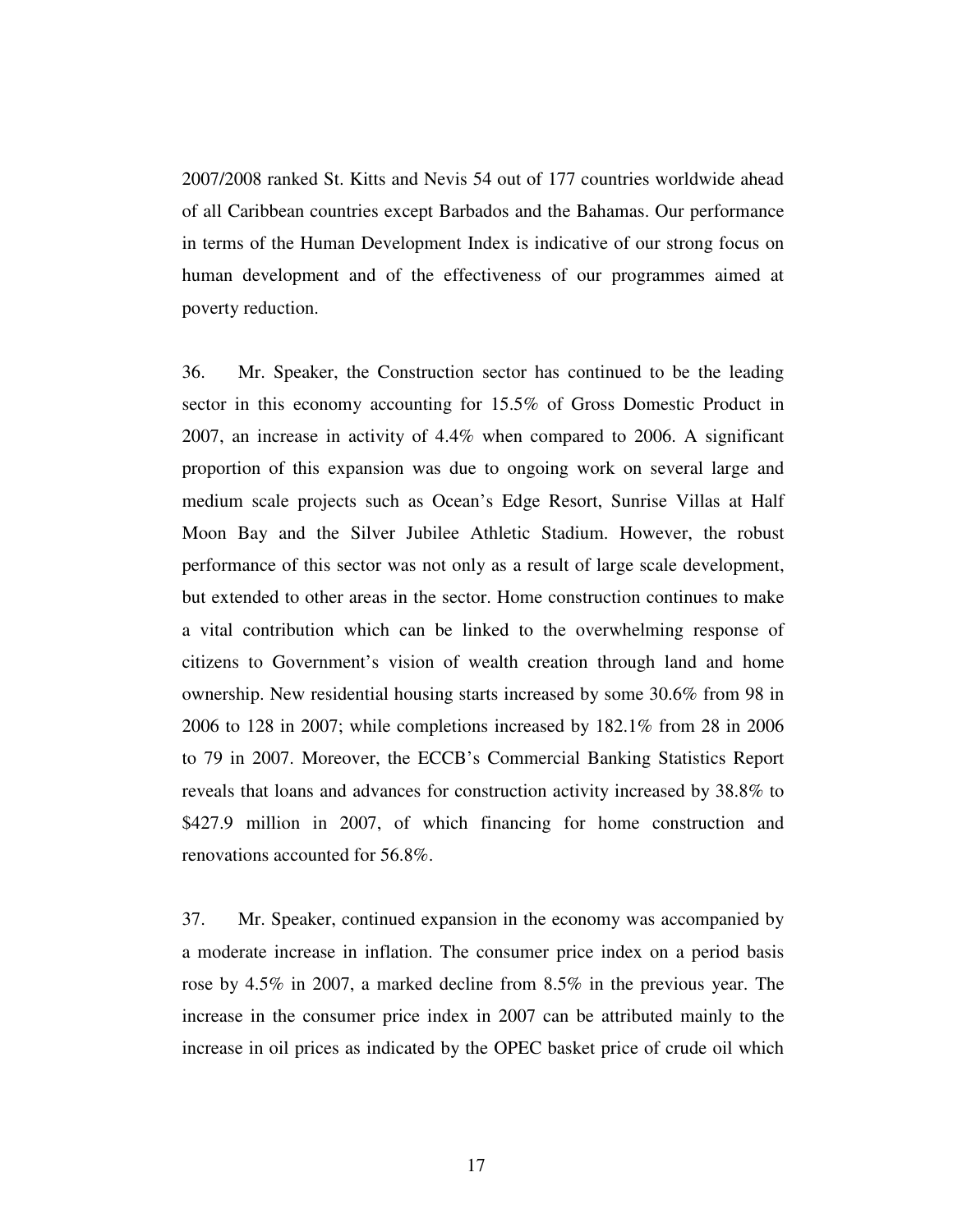on average increased from US\$61.08 in 2006 to US\$69.08 in 2007 to US\$104.61 in 2008 The increased oil prices affected the cost of production in all sectors as well as the cost of transportation. In July of this year the price of crude oil peaked at US\$147.27 per barrel, but plummeted dramatically over the past few months to record US\$67.81 per barrel as of October 31, 2008. This was reflected at the pump with the highest gasoline price of \$18.59 per gallon being recorded before moving erratically downwards to under \$10.00 in November. Today St Kitts and Nevis offers gasoline at one of the lowest prices in the OECS.

38. The Government, cognizant of the implications of rising prices on all of our citizens, particularly the minimum wage earners, has worked assiduously to reduce the cost of living and to preserve the purchasing power of our vulnerable citizens. In fact, between 2006 and 2007 the Government actively sought to alleviate the burden of high food prices on our people. This was effectively done by stemming the substantial increases in price on food and non-food items through the enactment of regulations such as the Price Control Order No. 41 of 2007 and the Consumption Tax Amendment Order No.11 of 2008.

39. We also granted concessions to bakers in order to keep the price of bread relatively stable. In addition, surveillance activities have been increased to ensure compliance with statutory orders and a consumer awareness program has been instituted to provide comparative pricing information so that our people can make more informed purchases. In the upcoming year surveillance activities will be expanded to the areas beyond the limits of Basseterre. In addition, the structure of the Licensing and Price Control Unit will be strengthened so that it can continue to respond to rising costs and shortages in a sustainable manner,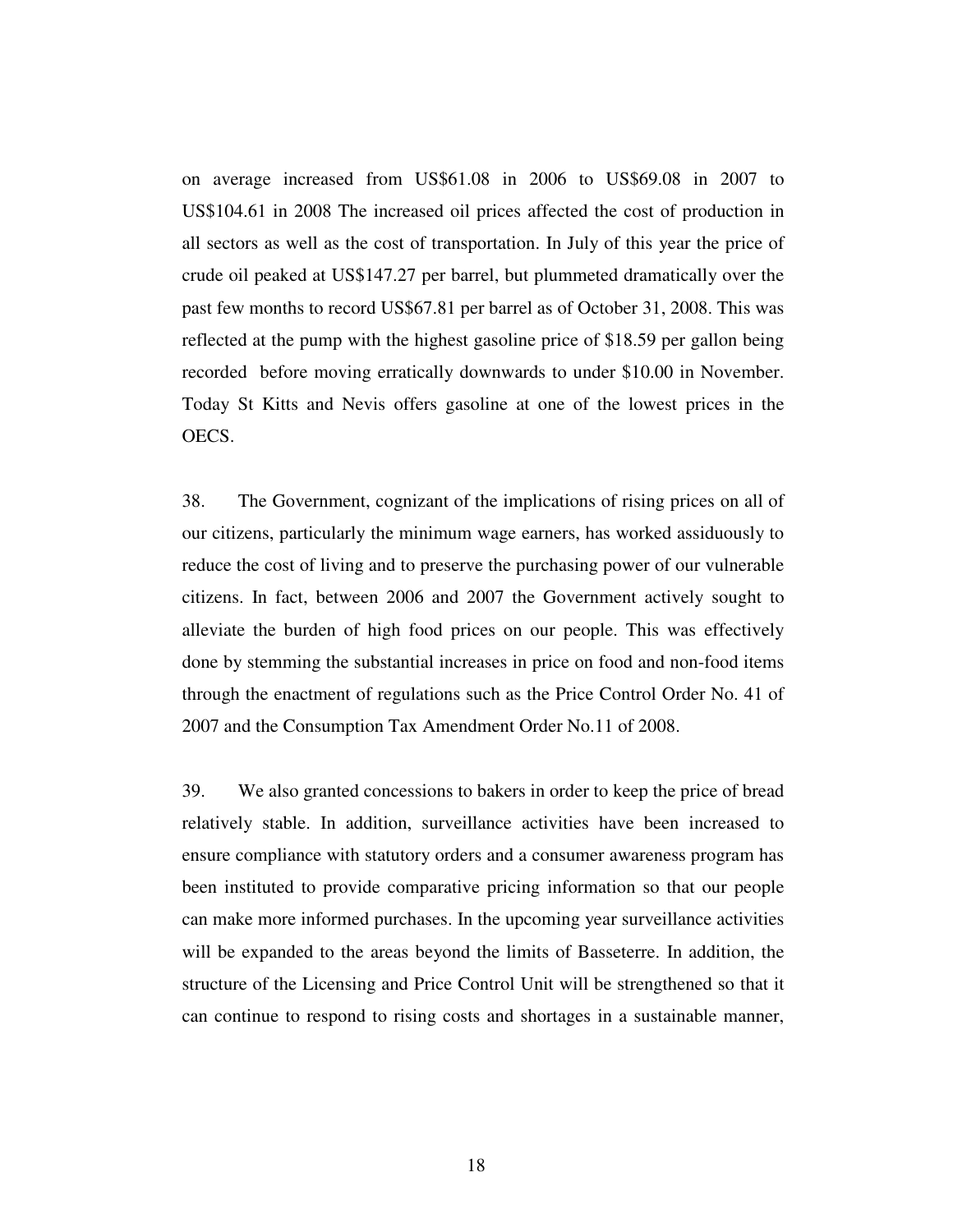and a new Consumer Complaints and Competition Affairs Commission will commence operations.

40. The reduction of the inflation rate from 8.5% in 2006 to 4.5% in 2007 testifies to the success of Government initiatives to contain the rate of inflation and slow down increases in the cost of living. Indeed, St. Kitts and Nevis has been in the spotlight recently as one of the better examples of countries in the region that has had a relatively successful intervention into moderating the effects of escalating prices. The new price control initiatives are only the latest additions to Government's solid track record in the provision of safety nets for vulnerable groups in our Country. For example, we continue to provide free-ofcharge school meals, uniforms, and textbooks to vulnerable groups and to pay examination fees for children from low-income families and at substantial cost to Government. In 2009 Government will undertake an assessment in order to ensure that the services provided are being felt by the targeted groups in our communities. We believe that if it is not felt then it is not happening.

41. We are very heartened that we have been able to increase the minimum wage enjoyed by our lowest paid workers by 28% from \$250 per week to \$320 per week. The process began in June this year with consultations involving members of the private and public sector spearheaded by the then Minister of National Security, Immigration and Labour, our esteemed colleague G. A. Dwyer Astaphan. A successful conclusion came under the leadership of the Deputy Prime Minister, the Honourable Sam Condor. It has always been the belief of Government that the upgrade of salaries or wages should not be based on emotions or guesstimates, but on empirical analysis. The goal of Government was to preserve the purchasing power of our most vulnerable groups in the face of escalating food and fuel prices. With assistance from ECCB, the Ministry of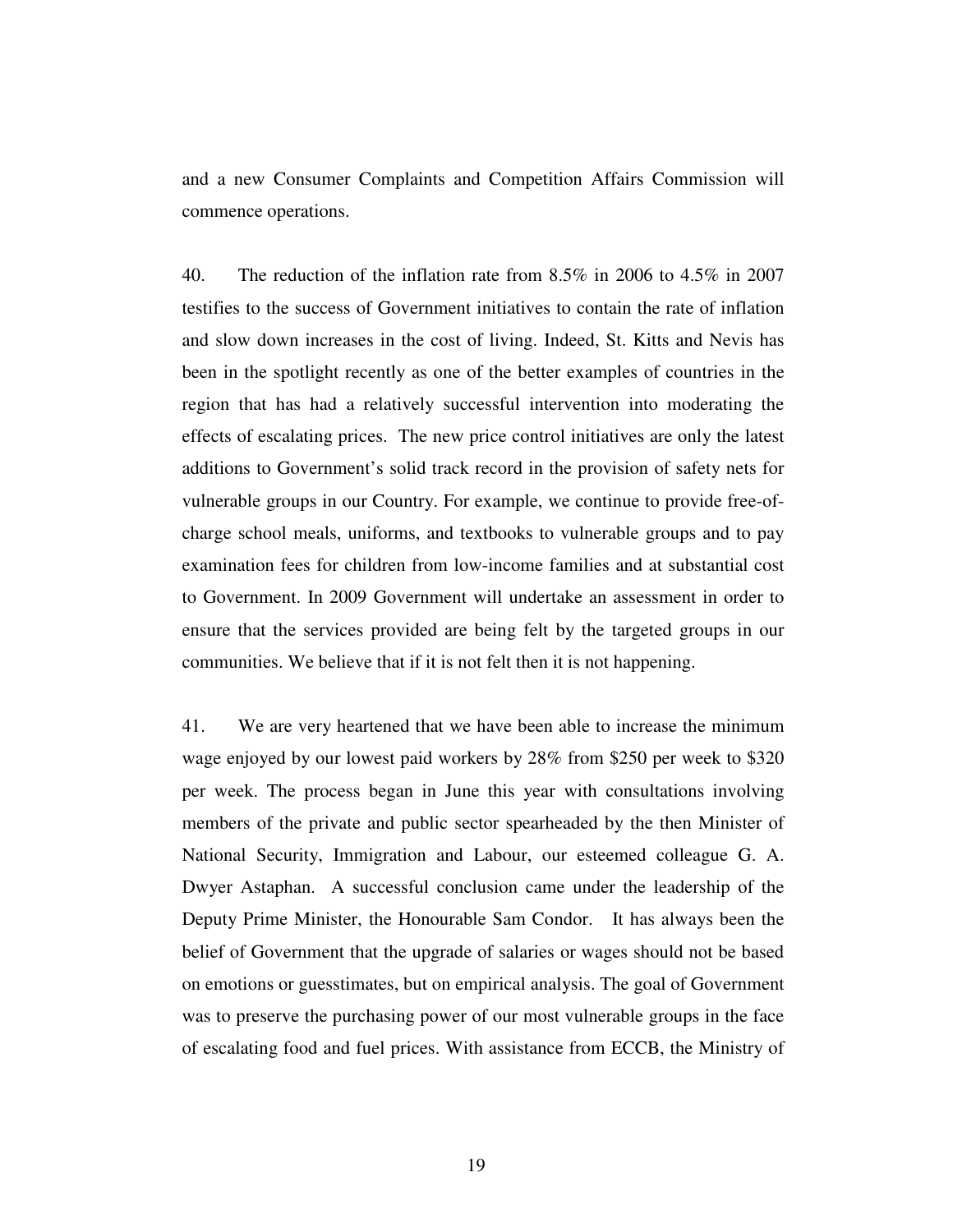Finance and the Department of Labour we were able to achieve this end. Correspondingly, the relevant legislation has been enacted to increase the ceiling of the Social Services Levy in order to ensure that no deductions are made from the new minimum wage of \$320.

42. Mr. Speaker, we fully appreciate that some of these measures outlined are only short-term solutions to our vulnerability to fluctuations in the price of oil. Hence, several long-term alternatives are presently being explored. Firstly, we are strengthening our public awareness program with the aim of inculcating in our people the habits of conservation and comparative shopping. Secondly, we are continuing to evaluate the viability of proposed alternatives to fossil fuel energy such as wind, biomass and geothermal energy.

43. Since 2007, our sister island of Nevis has embarked on a geo-thermal project which has yielded encouraging prospects. To date, the West Indies Power, Nevis Ltd has successfully drilled several wells that are capable of providing 100% of the electricity needs of both islands of our Federation. There is still much work to be done, but it is believed that the Federation can benefit from a relatively cheaper and reliable source of energy in the not too distant future. Additionally, neighbouring islands such as the U.S.V.I, Saba, Anguilla and the B.V.I have shown interest in receiving energy from Nevis. In the interim, Government continues to work towards the corporatisation of the Electricity Department in order to ensure an effective, business focused approach to the delivery of electricity service. This new company will provide the ideal environment to capitalize on the alternative sources of energy.

44. Mr. Speaker, I will now speak to the Balance of Payments statistics which records the transactions between the Federation of St. Kitts and Nevis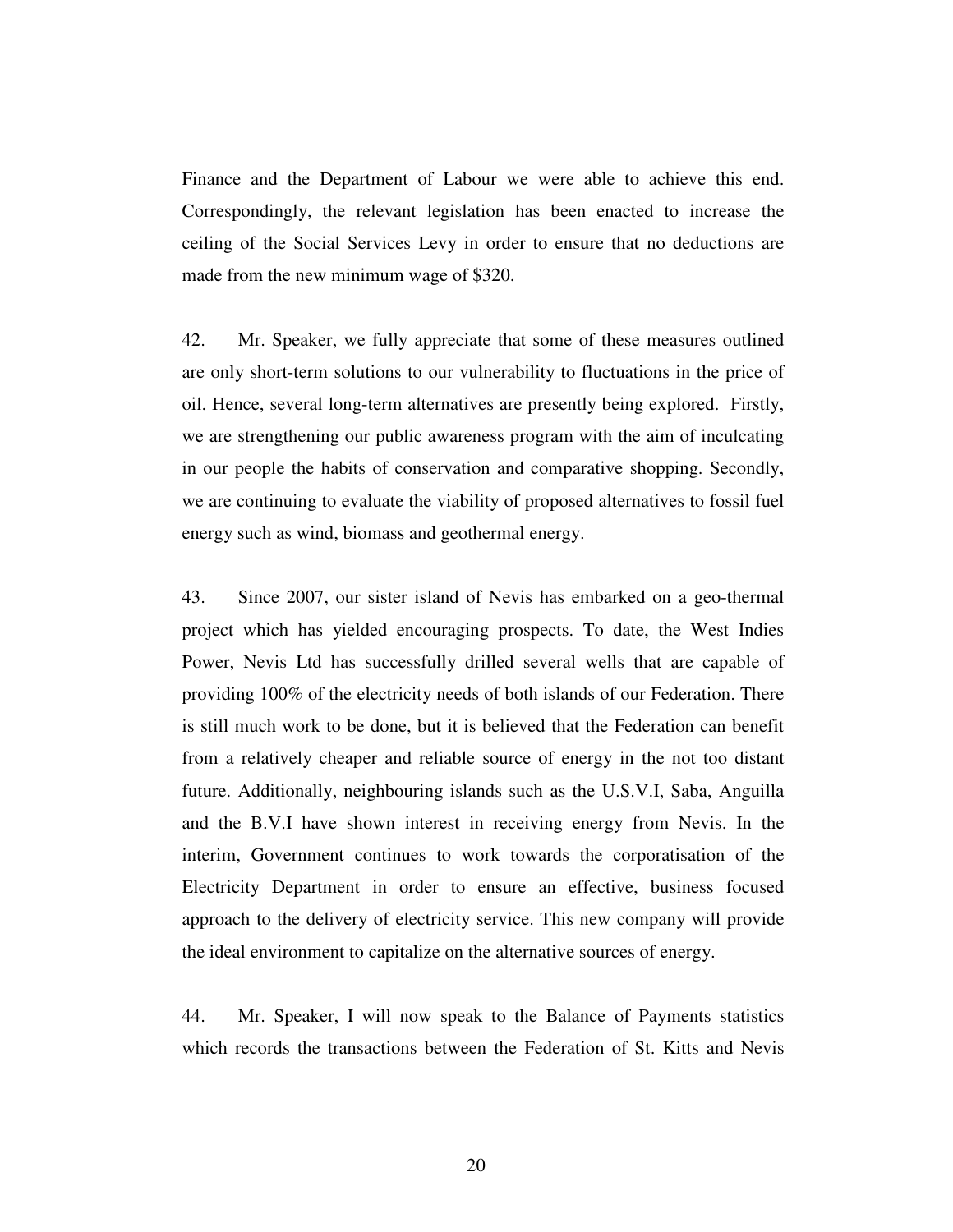and the rest of the world. In 2007, the Current Account deficit increased by 31.6% to \$297.8 million or 21.6% of GDP at market prices. This increase in the deficit was mainly attributed to outflows in respect to the importation of merchandise for construction to facilitate the upsurge in activity in that sector for the period under review and activity in the Distributive Trade Sector, while the export of goods remained relatively unchanged.

45. The Capital and Financial Account recorded a surplus of 14.1% totalling \$317.1 million (22.9% of GDP) in 2007. The major contributor to this increase is net Foreign Direct Investment, which grew by 42.7% to \$425.3 million (30.8% of GDP). The increase in net Foreign Direct Investment is significant as it highlights the confidence in our socio- and macro- economic fundamentals. In the final analysis, the surplus on the Capital and Financial Accounts was enough to cover the deficit recorded on the Current Account, therefore registering a surplus on the Balance of Payments of \$19.4 million or 1.4% of GDP.

46. I will now examine the performance and prospects of the key sectors of the economy starting with the Tourism Sector.

### **The Tourism Sector**

47. Mr. Speaker, the Tourism Sector has increasingly become vital to economic growth in St. Kitts and Nevis. Its contribution to GDP through visitor expenditure, foreign exchange earnings, foreign direct investment and employment generation is critical to the continued economic and social progress of our Federation. Although stay-over arrivals in 2007 declined by 10.9% to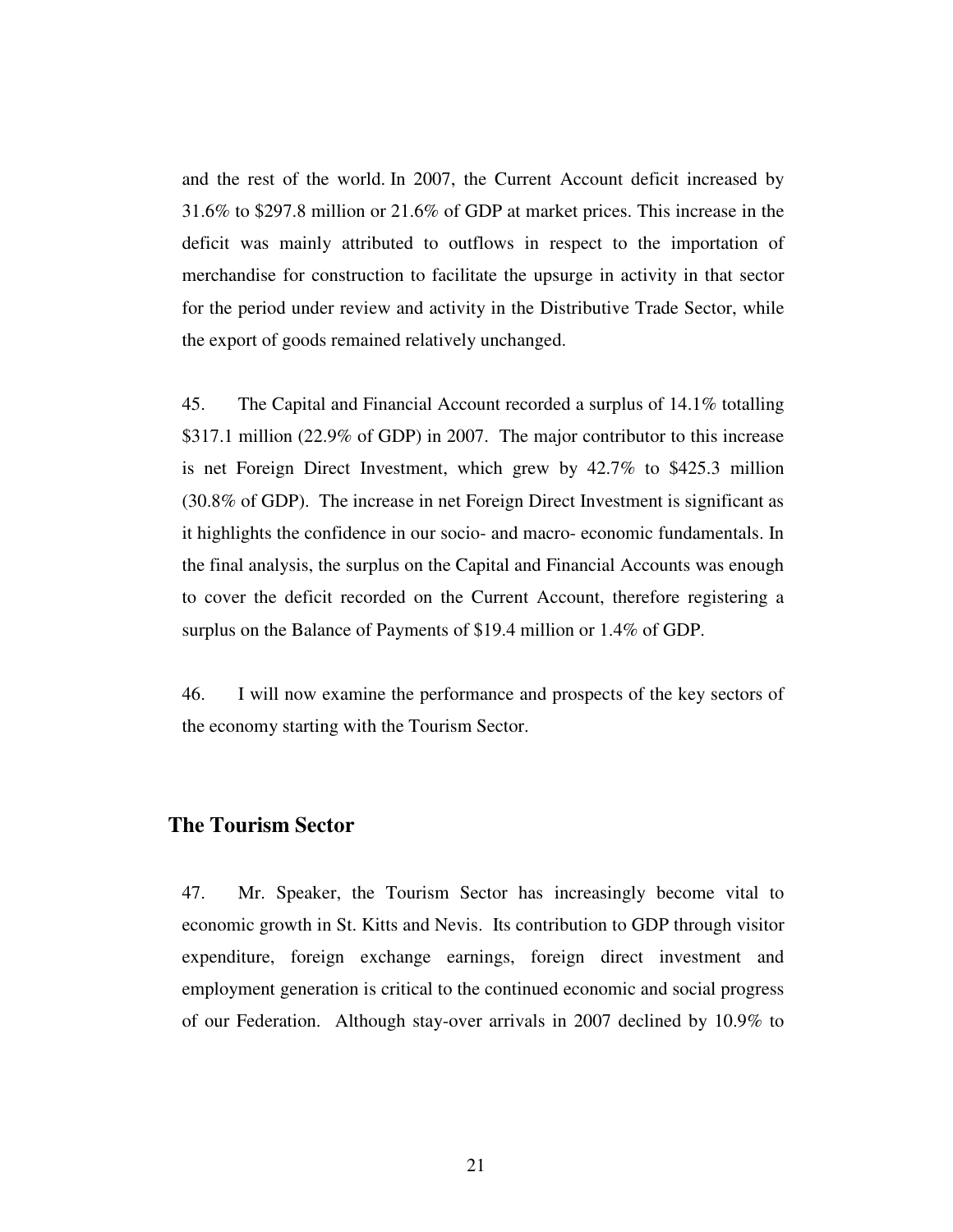reach 125,026 when compared to 140,248 in 2006, total visitor arrivals to St. Kitts registered a slight increase of 8.4% because of the continued robust growth in the cruise section of our tourist arrivals.

48. Stay-over arrivals declined by roughly the same average as was experienced across the Caribbean, impacted mostly by a decline in U.S. arrivals to our region following the implementation in January 2007 of the Western Hemisphere Travel Initiative. The United States Congress imposed the legal requirement for all air passengers re-entering the U.S. to present a passport, caused a pile up in passport applications by U.S. citizens and slowed the processing of U.S. passports for air travel abroad. U.S. passengers arriving in St. Kitts and Nevis still do not require a passport for entry to our destination, but now they must have one for return entry by air to any U.S. port. The U.S.A. is the largest supplier of visitors to St. Kitts and Nevis, accounting for some 58% of total arrivals on average.

49. Yacht and Cruise Ship passenger arrivals to our Federation increased by 21.3% to 255,086 in 2007. The robust performance of passenger arrivals by sea has continued in 2008 and can be attributed to the very first weekly cruise ship calls at Port Zante which will happen for the entire year. This has resulted in the availability of cruise business at our destination during the normally slow summer months. I am therefore pleased to report that our Government's public promise to expand the utilization of our yacht and cruise facilities at Port Zante is now bearing fruit through aggressive marketing and effective facilitation of an impressive cruise investment and enhancement programme.

50. Mr. Speaker, tourism is a dynamic industry which has become globally competitive in every respect, with travellers having more leisure options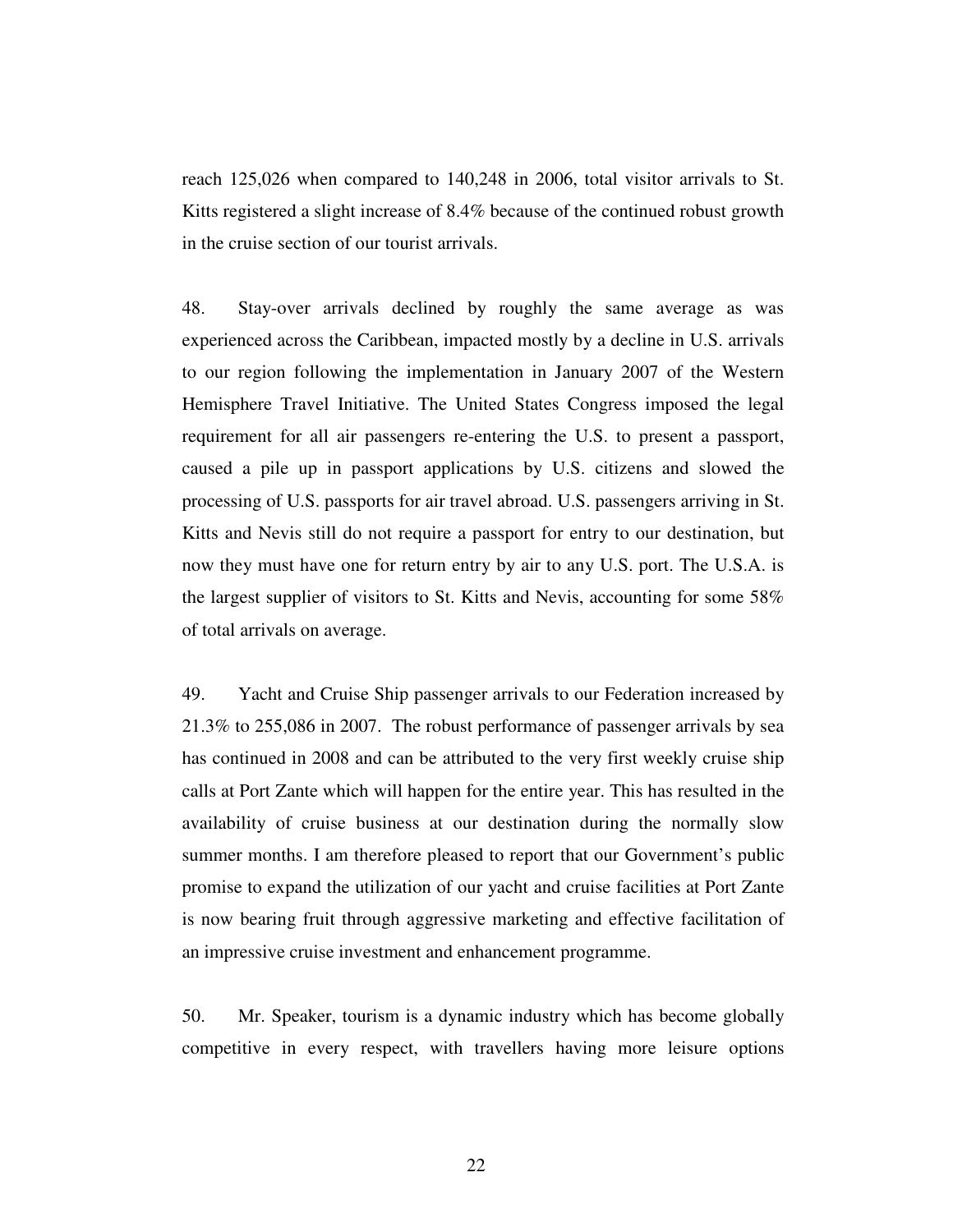available at better prices than ever before. The current world economic slow down and low consumer confidence pose a significant threat to the performance of our local and regional tourism sector in this, the last quarter of 2008 and, if the predicted economic recession in our main source markets materializes, our Tourism Sector can expect to feel the brunt of this from early in 2009.

51. Nevertheless Mr. Speaker, as you are aware, two years ago our Government revised and refocused our Strategic Plan for achieving Sustainable Tourism Development with a view to enhancing our competitiveness in the expanding global tourism marketplace and attracting visitors in a more targeted way. Fortunately, the timely implementation of this Strategic Plan has generated an unprecedented travel marketplace and investor momentum for our destination and, without losing sight of the current market difficulties and the imperatives for competing, we can remain optimistic about prospects for our Tourism Sector in 2009 and beyond. The ongoing design and implementation of several exciting new investment projects which will significantly enhance our tourism product, and the tremendous international exposure obtained by our hosting of Cricket World Cup in March last year and the CARIFTA Games this year, coupled with several public relations initiatives, have resulted in our destination's image receiving a significant upward bounce over the past two years which we will continue to build on in 2009.

52. Currently, several tourism investment projects have either been completed, or are under construction or nearing start-up, and are already impacting positively on our economy. These include Ocean's Edge, St. Christopher Club, Sundance Ridge Estates, Calypso Bay Villas, Half Moon Heights, Beaumont Park, Marriott Vacation Club International, Sunrise Villas and Silver Reef. The 2,500 acre Christophe Harbour project at the Southeast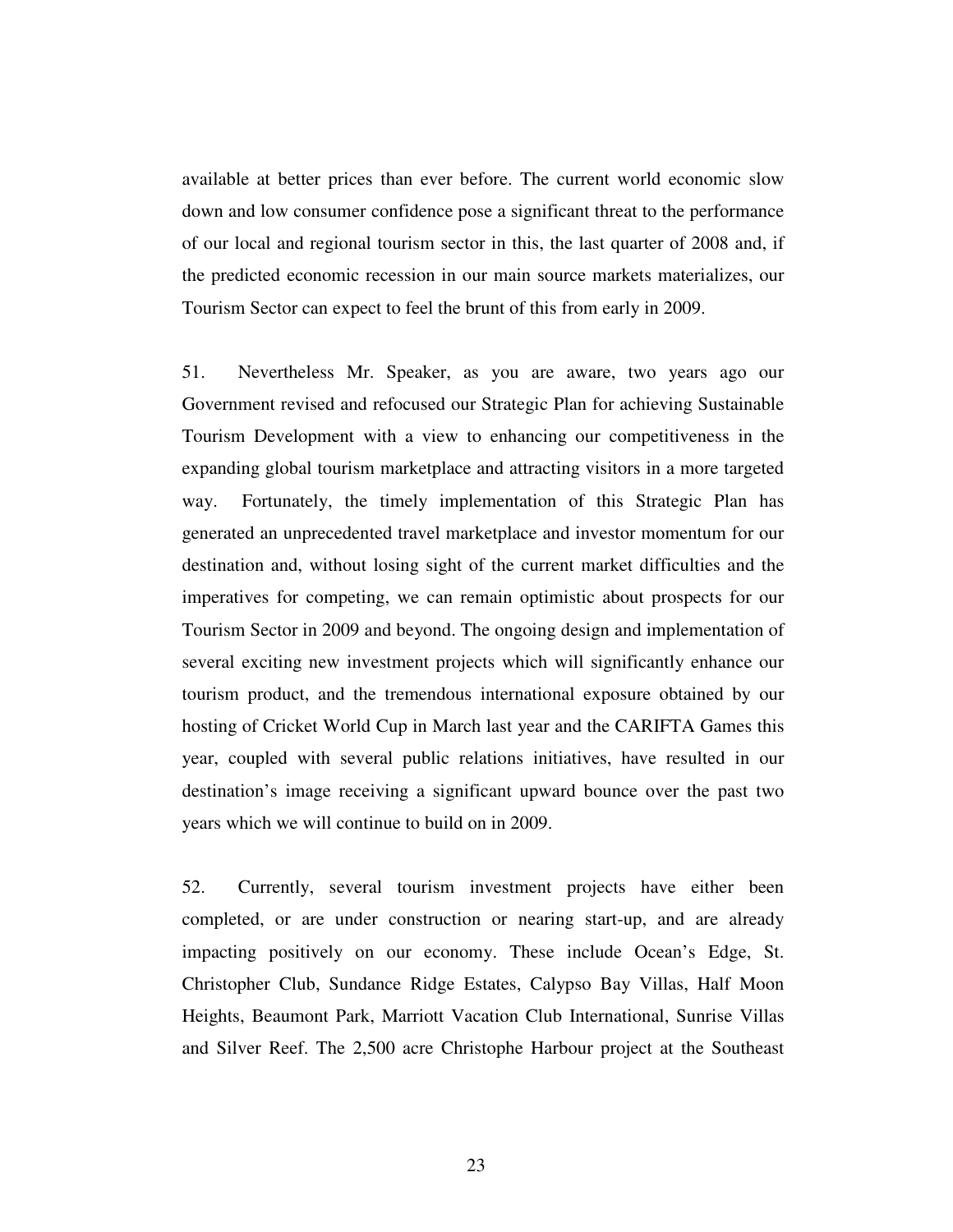Peninsula is making steady progress with over 100 new jobs already created in 2008 alone, with the recent ground breaking for the World Famous Tom Fazio Golf Course having taken centre stage just a few weeks ago.

53. Within the next six to nine months, the second phase of the Marriott Vacation Club International Project at Frigate Bay is expected to commence as well. While the difficulties of the international credit markets may have slowed the momentum on some of our projects, we have no reason to feel at this time that it has caused any of them to shut down. All of these major developments in the Tourism Sector are already giving strong propulsion to our Government's program of economic transformation, and are helping to push St. Kitts and Nevis to the forefront of the high-end luxury segment of the tourism market in the Caribbean.

54. Mr. Speaker, not withstanding the doom and gloom projections in some quarters for the world economy at this time, and the possible negative fallout for our Tourism Sector, we are confident that there will continue to be a discernible positive buzz about St. Kitts and Nevis in the travel and tourism markets of England, Canada and the U.S.A. in particular. During these challenging times I urge all tourism stakeholders to work even more closely together than ever before. We need to be watchful but aggressive in the market place, to be cost efficient but customer focused in our operations, and to be realistic but optimistic in our outlook. We must be prudent during slow economic times, but ready for the inevitable rebound which could come more quickly than expected. As far as tourism is concerned, we clearly have much to look forward to and to feel good about. Mr. Speaker, we are confident that our God-given natural island beauty, our rich cultural heritage, our intelligent and resilient people, combined with a pertinent strategic approach to developing and marketing of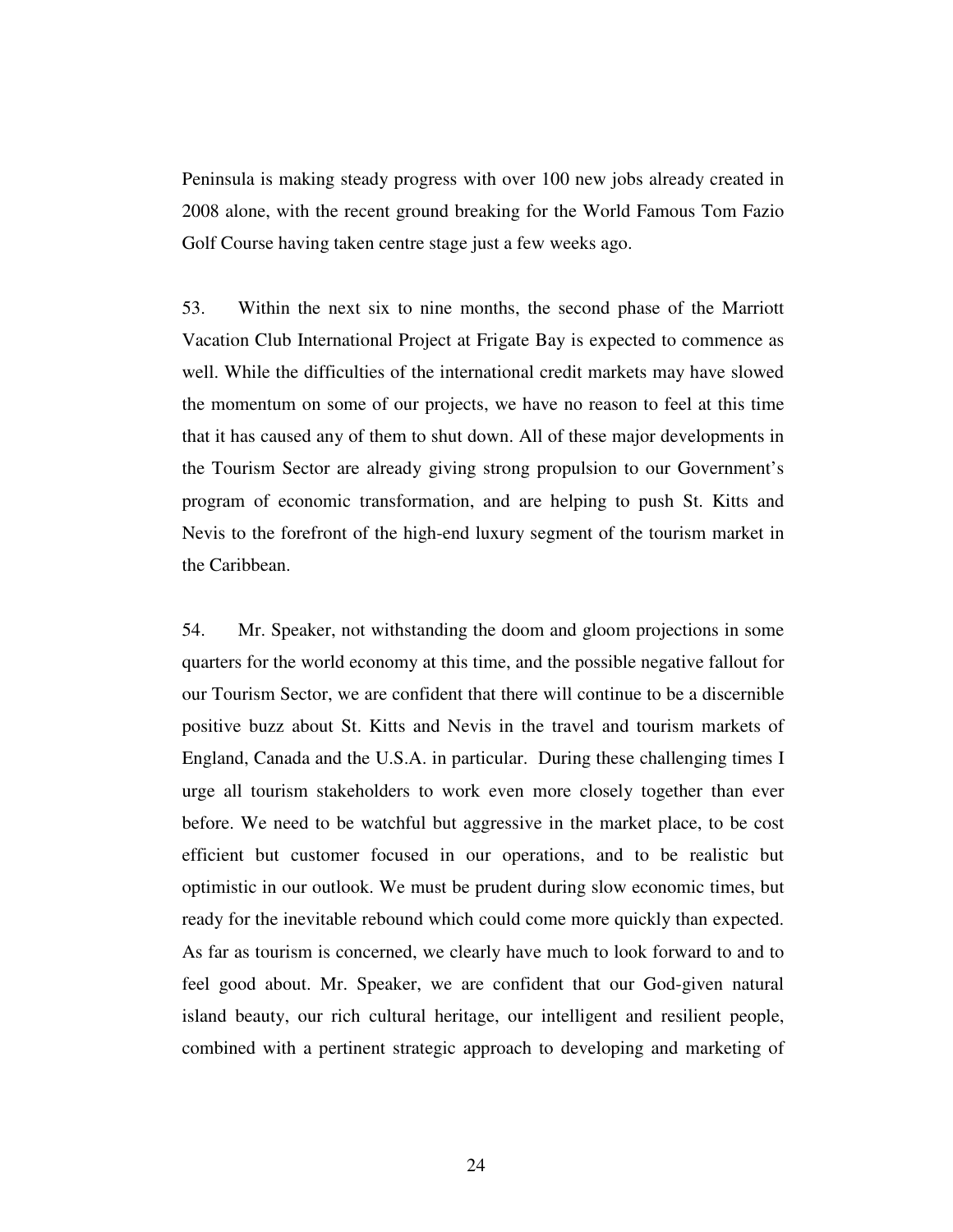our tourism products and working together will allow us to continue to generate significant growth for the Tourism Sector in our economy.

# **Agriculture**

55. Mr. Speaker, the Government is committed to achieving the objective outlined in the Agriculture Development Strategy which is based on the Government's aim to "ensure food security and satisfy export markets towards sustainable development in St. Kitts and Nevis." In order to achieve this goal we continue to invest in our small farmers and to encourage the involvement of former SSMC workers in the Agricultural Sector by providing required training in the utilization of agricultural inputs and a business oriented perspective to the sector. As we venture to change the existing way in which farming is undertaken we are pleased to have the support of a number of regional and international agencies.

56. The Food and Agricultural Organization (FAO) has funded a project to provide agricultural inputs to vulnerable small farmers on the islands of St. Kitts and Nevis. The Republic of China (Taiwan) has been demonstrating to our farmers the growing of new varieties of peanuts, sweet potatoes and sweet corn. The Caribbean Agricultural Development Institute has been particularly helpful to the Department of Agriculture in integrated pest management and in the control and management of the Coconut Bud Rot, Lethal Yellowing, Scale Insects and Red Palm Mites in order to protect the health of crops in the Federation. In addition, the Government of Cuba has been has been assisting us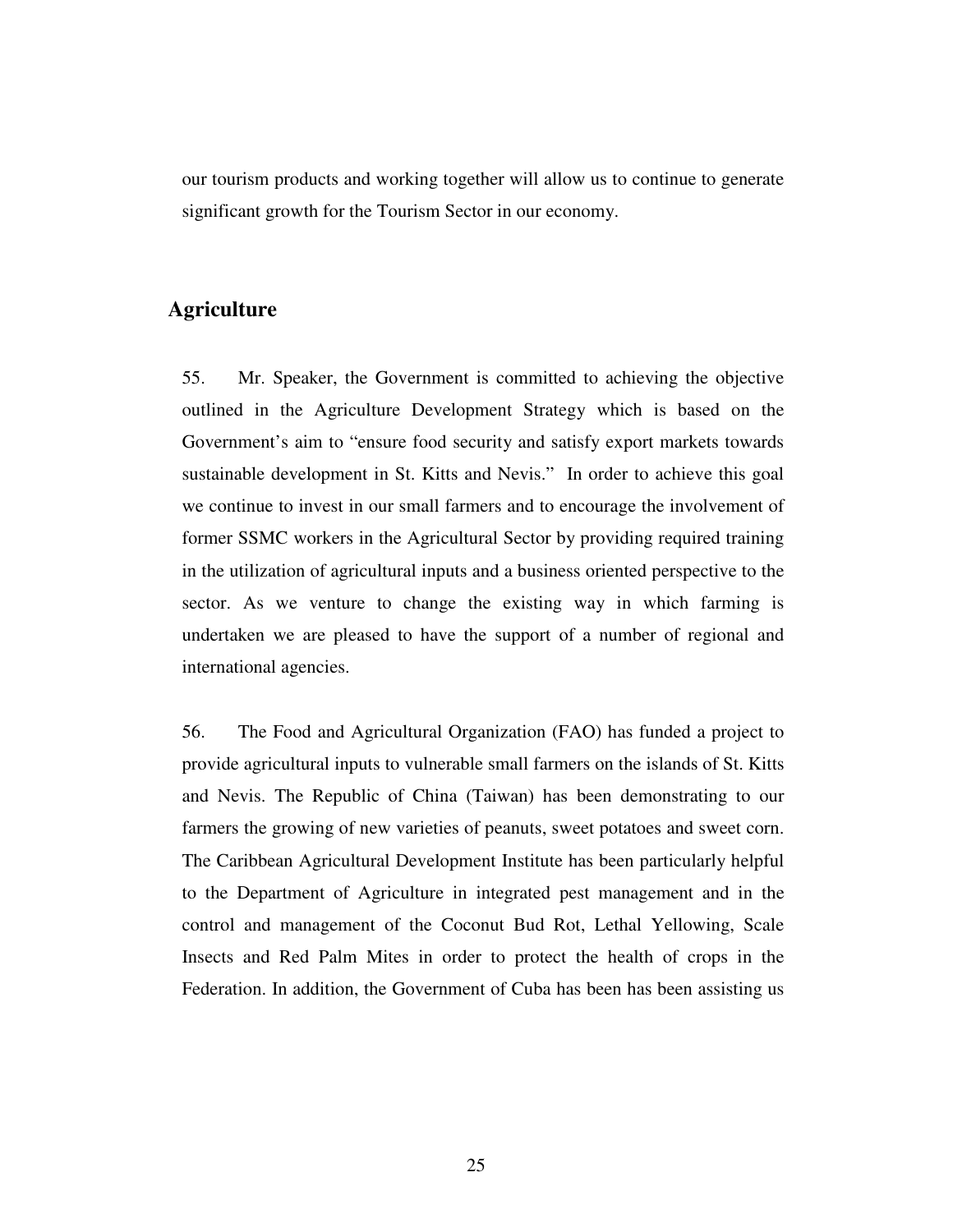in organoponic agriculture and in implementing our programme for the development of home gardening.

57. Many of our citizens have benefited from these initiatives. In particular, some 80 households have been receiving assistance from the Department of Agriculture in the development of their kitchen/urban gardens and some of our former sugar workers have been benefiting from technical training and the provision of agricultural inputs under the FAO project. In fact, this year alone some 100 former sugar workers were attached to 70 crop farms around St. Kitts.

58. The various initiatives that have been implemented by this Government have begun to reap rewards as agricultural production continues to increase. The statistics in respect of agricultural output during the first nine months of this year indicate an increase of 23.3% when compared to the same period in 2007. I am pleased to report that during that period production was so abundant that 37,800 lbs of crop products such as pumpkins, sweet potatoes, water melons, season peppers, cucumbers and peanuts were exported to St. Martin, St. Eustatius, Antigua and Anguilla.

59. Mr. Speaker, unfortunately there were some slight setbacks as dry weather patterns during the earlier months of this year affected cabbage, tomato and peanut production. This has reinforced our resolve that farmers need to be kept on the cutting edge of technology in order to prolong production periods and improve storage and packaging. In the upcoming year this Government will continue to pursue avenues to secure resources needed to improve our irrigation techniques and the development of packing facilities.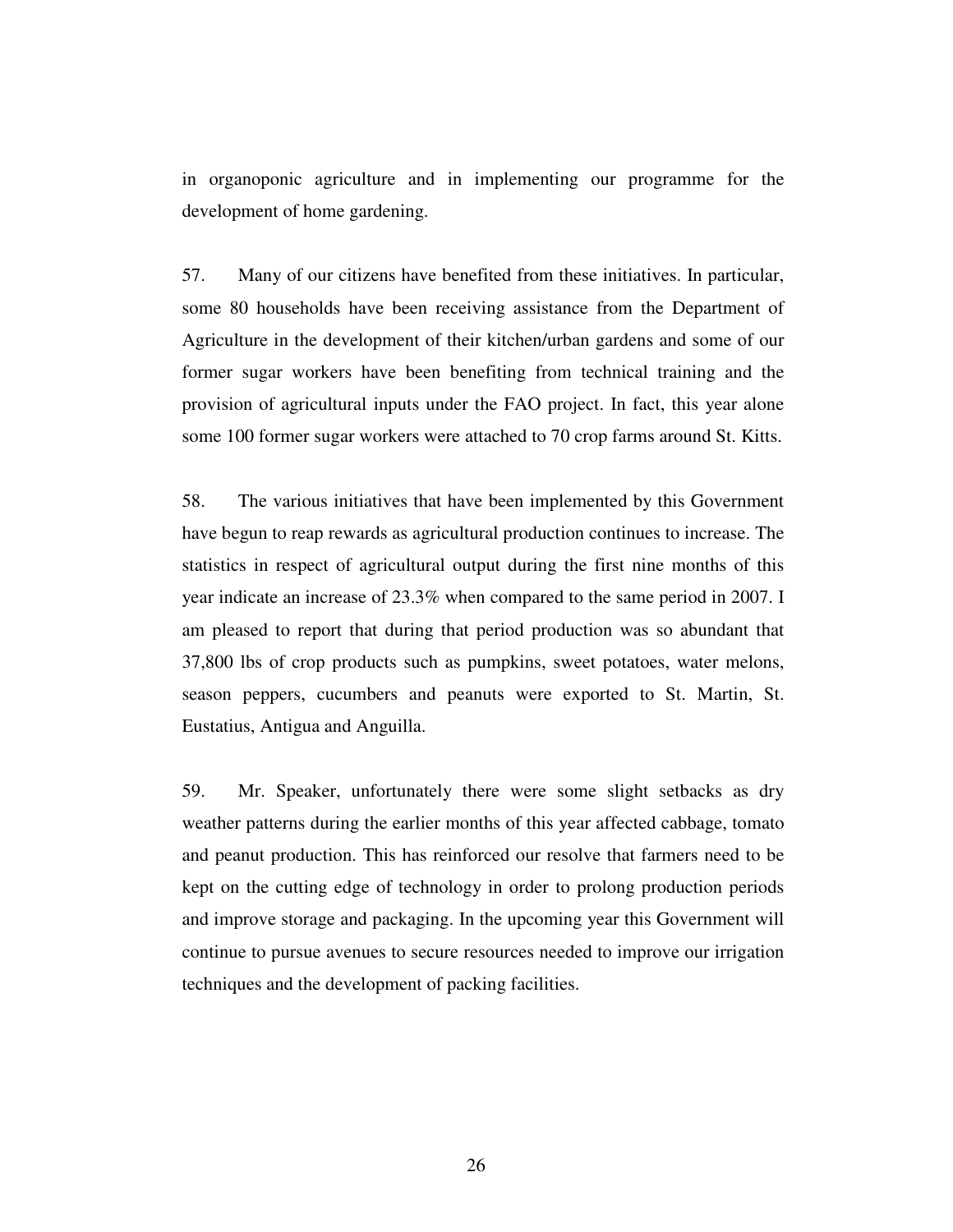60. Livestock production recorded moderate increases for beef and mutton during the first nine months of 2008 when compared to the same period in 2007. The production of beef increased by 19.6% from 138,000 lbs in 2007 to 165,000 lbs in 2008 which can be attributed mainly to the substitution of beef as a cheaper alternative source of protein to pork which has become relatively more expensive in recent months as a result of elevated production costs. Local production of beef has also benefited from increased promotion by the Department of Agriculture through its several workshops aimed at improving beef cutting, handling and presentation.

61. The performance of the fishing sub-sector has improved significantly as the number of fishers has increased and favourable weather conditions have allowed for additional fishing expeditions. In addition, this Government's investment in the Basseterre and Old Road Fisheries Complexes as well as improvements in the handling, marketing and distribution of fish has reaped rewards over the past few years. During the first nine months of this year fish landings were estimated at 663,000 lbs which represent a very substantial increase of 28.0% over the same period in 2007.

62. Mr. Speaker, this Government views the Fishing Industry as an important means of income generation for many of our people. It is our view that commercialization is the key to advancing this industry. Therefore, we have commissioned the construction of a 40 ft multipurpose fishing vessel by our very own local boat building company, Indigo Yachts. This vessel will be the first of two boats that will be used to smooth the transition of the industry from primarily artisan fishing to commercial fishing. The first vessel will be ready in 2009 and will first be used as a training platform for persons, both males and females, who are interested in the fishing industry. Once the training is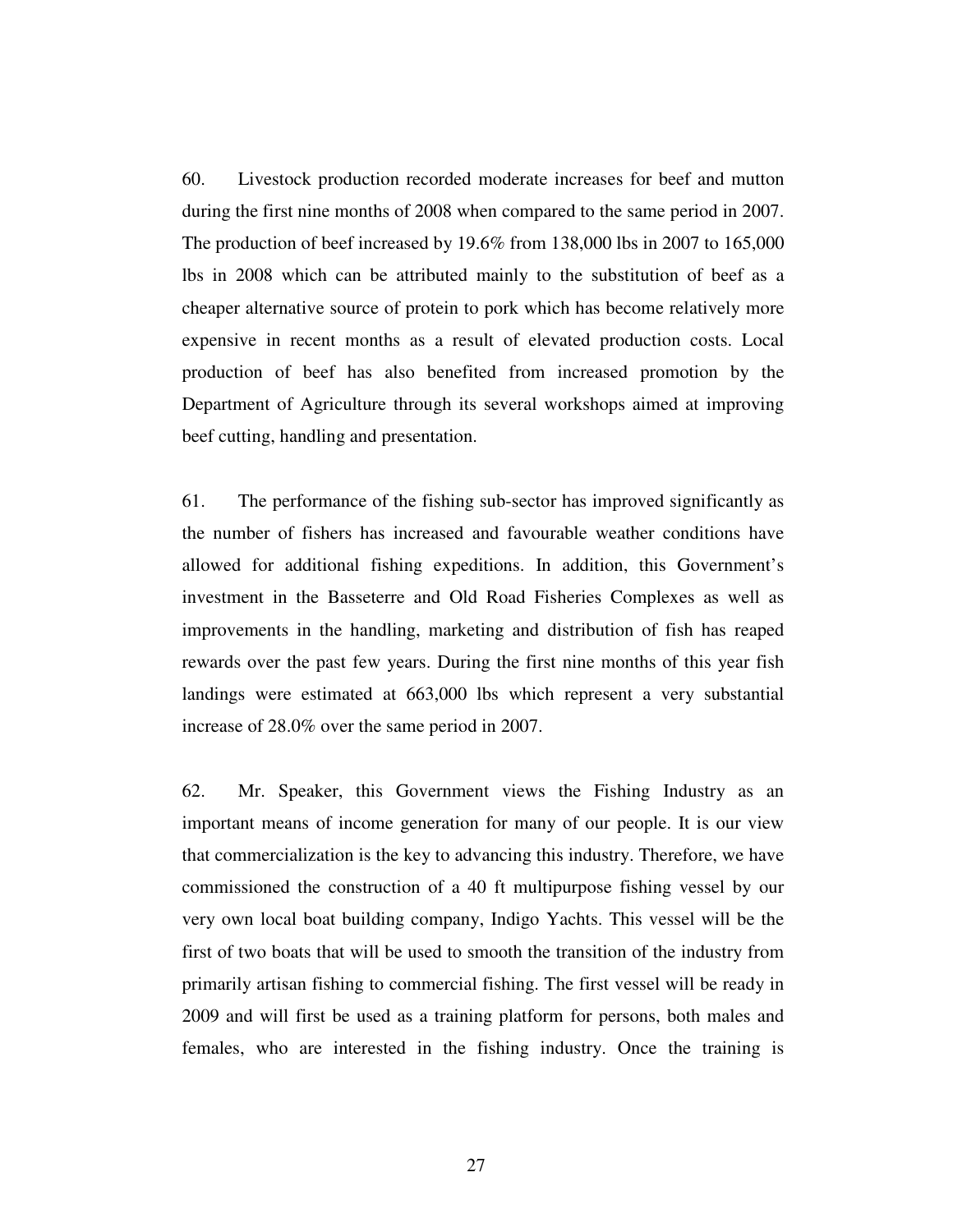completed the boat will be available for leasing to individuals or groups who are deemed capable of manoeuvring a vessel of that size.

### **Industrial & Enterprise Development**

63. Mr. Speaker, the Manufacturing Sector grew by 6.5% in 2007. This favourable rate of growth is consistent with the efforts of this Government to have a diversified economy in which light manufacturing plays a significant role. The importance of the Manufacturing Sector to the livelihood of hundreds of our citizens and its contribution to the economic development of our beloved Country must not be taken for granted. In 2007 the Manufacturing Sector generated 11.3% of the Nation's entire Gross Domestic Product.

64. Growth in output of the sector in 2007 was broad-based with the main categories namely, beverages, masonry products and electronics increasing their outputs by 7.8%, 1.9% and 0.5% respectively. It is noteworthy and pleasing that much of the increase in the beverage category was due to increased exports to the neighbouring islands of St. Martin, St. Eustatius, St. Barts, Antigua and Barbuda and Anguilla. Cargo throughput statistics from the St. Christopher Air and Sea Ports Authority reveal that 5,379 tons of beverages were exported from the Federation in 2007 and we expect this trend to continue in 2008 and 2009.

65. Mr. Speaker, it is clear that a long and deep global financial crisis could be devastating to the Manufacturing Sector. This is very disheartening because there has been no convincing prediction as to when the U.S. economy and the global economy will recover. In a speech to a high-profile economics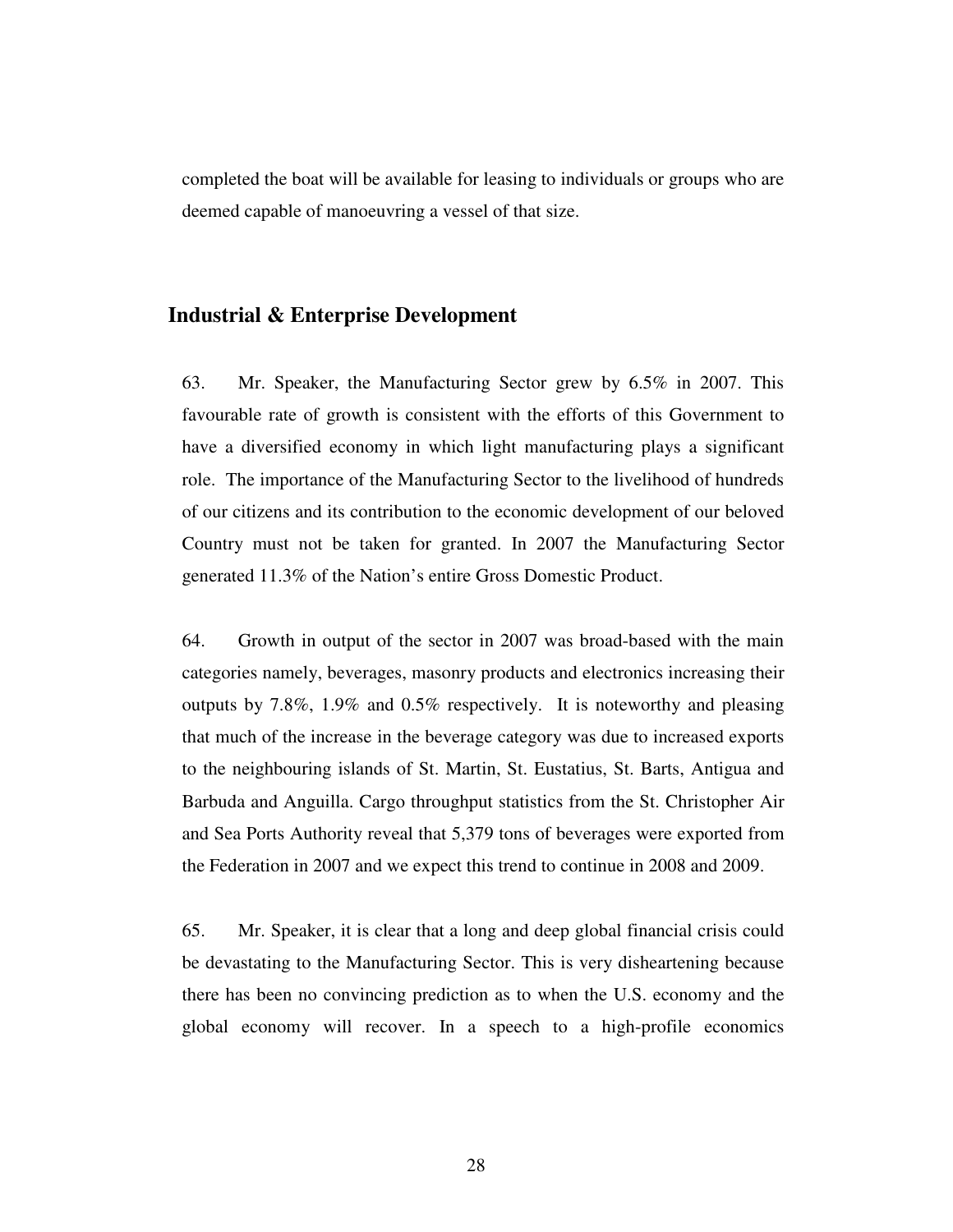conference at the end of August this year the Federal Reserve Chairman, Ben Bernanke, said "Although we have seen some improved functioning in some markets, the financial storm that reached gale force around this time last year has not yet subsided, and its effects on the broader economy are becoming apparent in the form of softening economic activity and rising unemployment."

66. The Manufacturing Sector here in St. Kitts and Nevis has already begun to feel the effects of a weakened United States economy. In June of this year Kajola Kristada laid off 20 employees and decreased production. However, the company advised that they will introduce a new line for cable called SBS and this will necessitate the hiring of additional staff. Reed Data Services Ltd. began 2008 with 180 employees. In August, as a result of changes in their United States and the United Kingdom businesses, the management in that company was forced to layoff 10 part-time and 20 full-time positions. However, during the period September 1st to October 15th the prospects brightened and the company was able to create employment opportunities for 14 of the 20 workers previously laid off. Moreover, the company plans to start the New Year with a head count of 170; 10 employees less than the complement at the beginning of 2008.

67. Mr. Speaker, despite the challenging environment facing manufacturers, some have been able to stand firm and others have thrived. Lutron Liamuiga which employs approximately 200 persons has instituted a 'no lay off' policy, for which we commend them. Jaro Electronics fared well in 2008 with production increasing by 50% up to September. As a result, the company was able to hire 80 new employees. Their improved performance was mainly due to the introduction of a new product line that resulted in the expansion of their Transformer Department. Harowe Servo Controls Ltd was also able to increase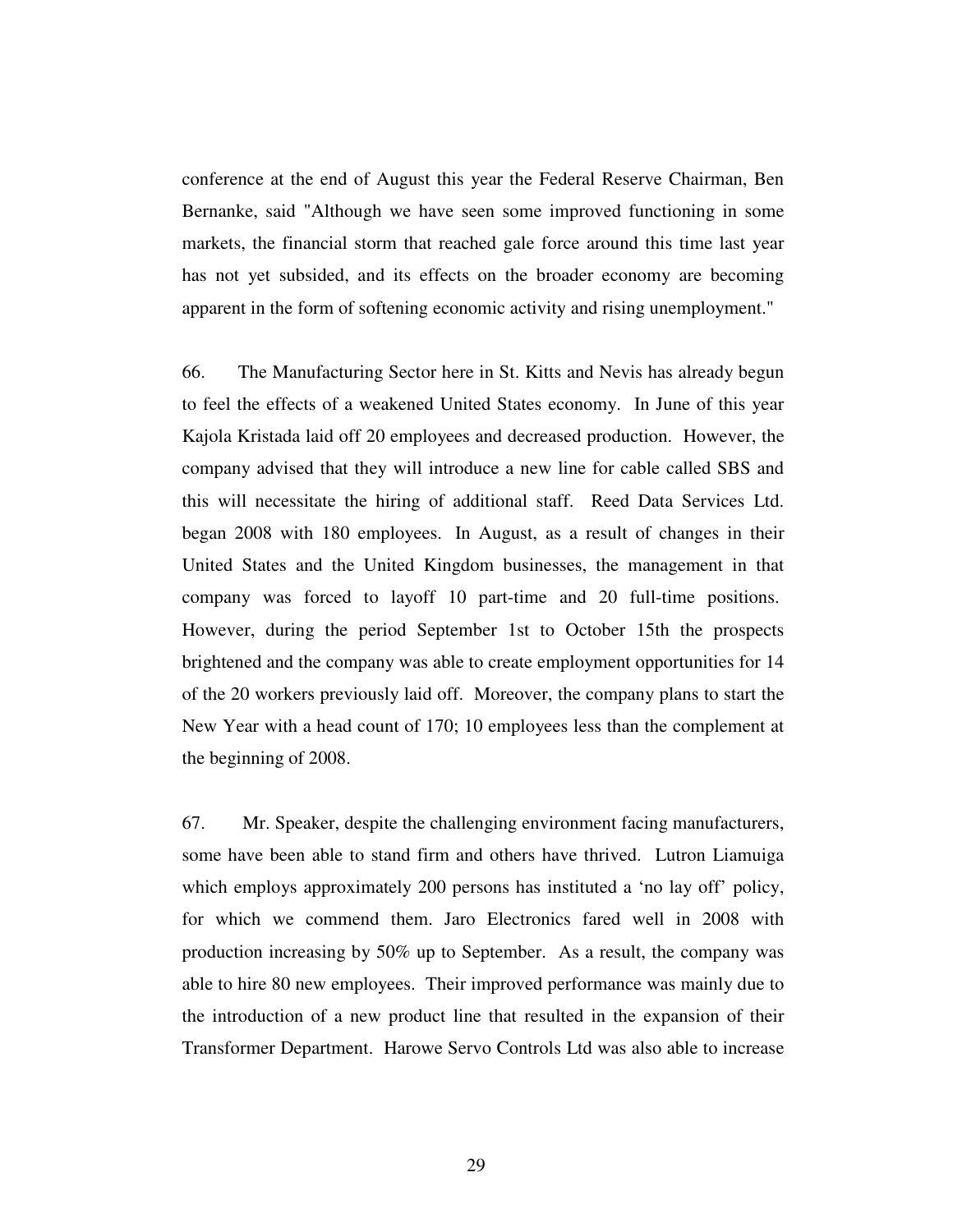production up to September with the introduction of a new line of motors. As a result the company was able to hire 12 new employees. The Bottling Company was able to increase its production for the first nine months of 2008 due mainly to increased exports. It is clear then, that even in a difficult market companies can grow, as a result of innovation and the willingness to search the market for opportunities to offer new or improved products and services. This is a challenge that every enterprise in every sector of our economy must take up, if we are to weather the stormy waters of the global economy and press on to our goal of creating a new economy in which every Kittitian and Nevisian would have the opportunity to create wealth and to prosper.

68. Mr. Speaker, this Government is moving forward with the development of the Conaree Industrial Park as a critical element of our Industrial Development Policy. To date all the land allocations have been completed and we are now anxiously awaiting the take off of the various business activities. The ground work in relation to the establishment of a Business Incubator at the Park is ongoing. In this regard we are continuing to receive technical assistance from the Mexican Government and for this assistance we are truly grateful. In particular, I am pleased that a number of our nationals have been given the opportunity to visit Mexico to observe the whole process of conceptualization of a business idea straight through to implementation. The main objective of the business incubator is to help more of our people to create their own business opportunities and to become entrepreneurs instead of employees. This project therefore addresses in a most fundamental way the vision of this Government to facilitate the socio-economic development of all citizens of St. Kitts and Nevis by empowering them to be creators and masters of their own destiny. It is expected that once the National Entrepreneurial Development Division (NEDD) becomes fully operational it will be in a position to significantly assist and add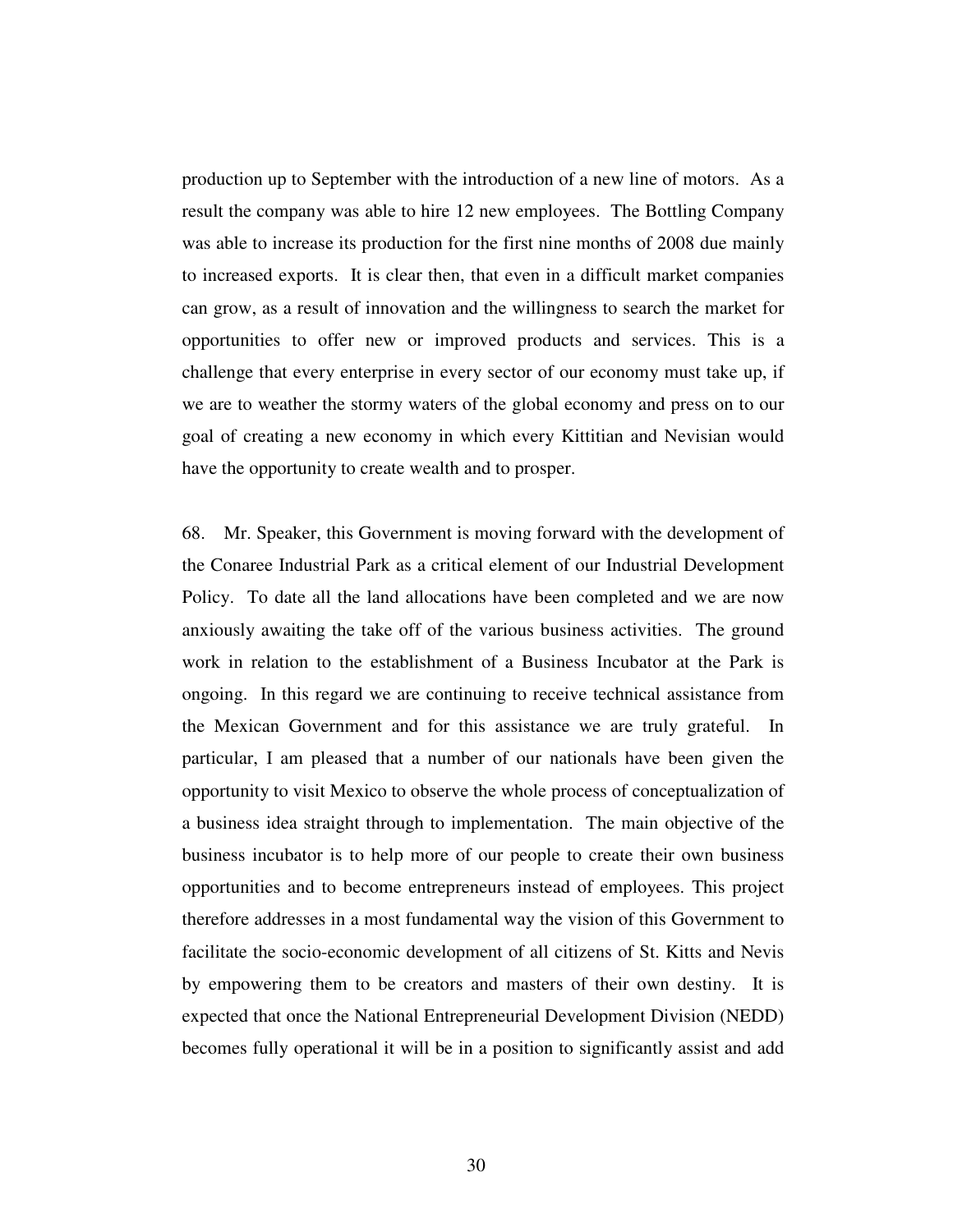value to this entire process. Moreover NEDD will assist our small and medium enterprises with a range of technical support to enhance capacity building.

69. Mr. Speaker, this Government shares with the Chamber of Industry and Commerce a common belief that motivating and enabling retrenched sugar industry workers, occasional hotel workers, self-employed artisans, graduates of tertiary, technical and vocational institutions, and unemployed youths to start or acquire and operate successful businesses will generate inestimable self-respect, self-confidence and financial rewards. It will lead to greater wealth creation and spread the wealth among a more diversified cross section of our country, allowing more persons to stand up and stand out. It is critical to creating a new prosperous society with each endeavouring and all achieving.

70. We are of the view that a combination of large, medium and small enterprises, functioning in an integrated manner, is the ideal economic structure for St. Kitts and Nevis. It is for this reason that we have fully supported steps towards the implementation of an enlightened Small Business Policy along with all the necessary legal and institutional requirements. I am therefore pleased to announce that come 2009 the National Entrepreneurial Development Division (NEDD) will be fully operational.

## **Information Technology and Telecommunications**

71. Mr. Speaker, in October 2008, this Government opened a modern facility with the assistance and support of the Government and people of the Republic of China (Taiwan). Its primary purpose being to give effect to our information and technology initiatives. We established a training centre which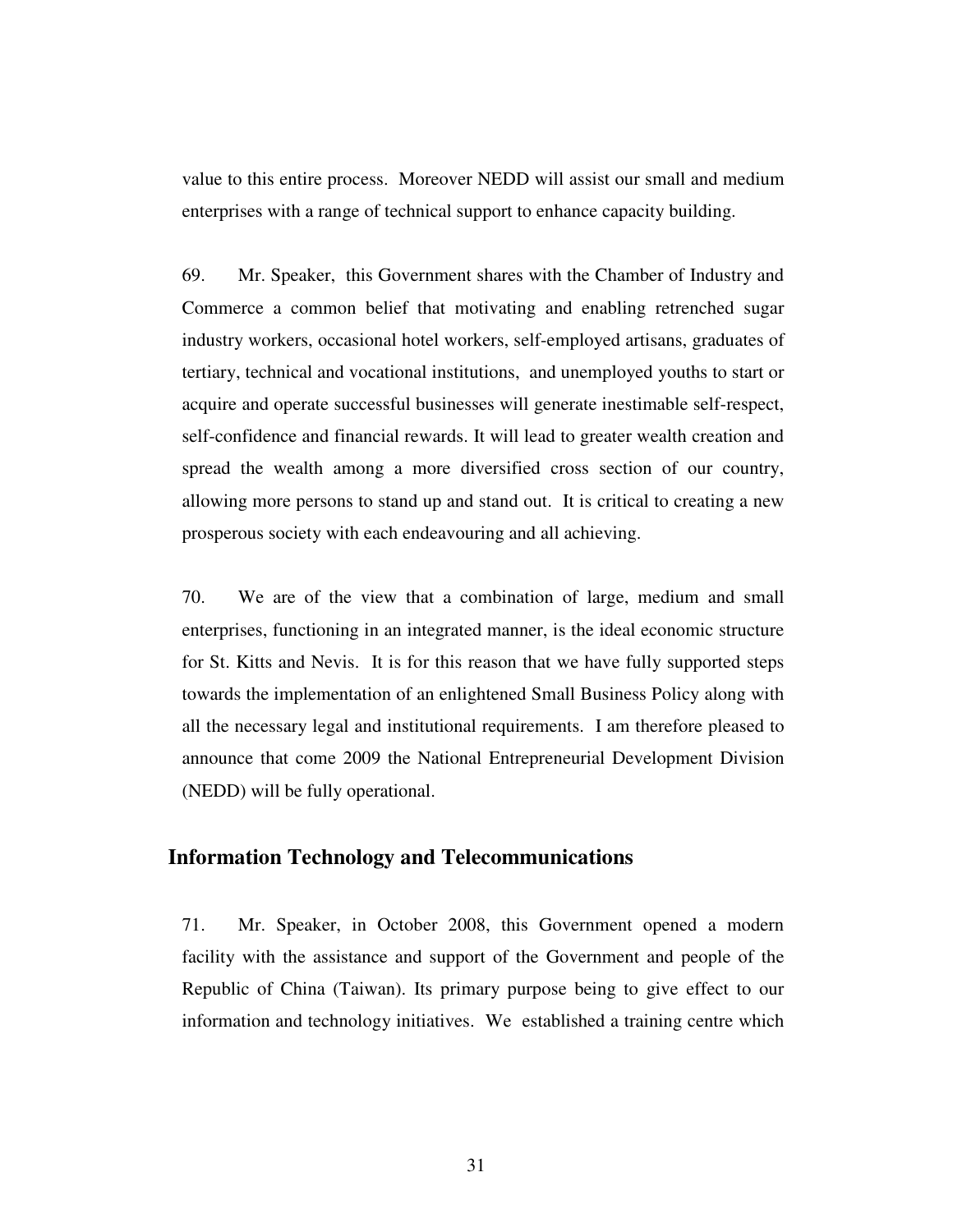will cater to the needs of the Government to train its staff, and also meet the training requirements of individuals and private sector entities. This centre has in the last year done an extraordinary job of fulfilling these expectations, by providing training to over 850 persons in a variety of computer related applications.

72. Mr. Speaker, the Department of Technology has been a key corner stone to the development of the Government's agenda and a vital force in the functioning of a modern society. Just as recently as November of this year, the Department of Information and Technology hosted a successful month of activities to showcase various technologies used to support business; to introduce Information Technology as a career objective for our young people in particular and our society as a whole; and to demonstrate what technologies are being employed and deployed by the Government. The activities during that month included lectures, technology displays, talk shows, visits to the Information and Communications Technology (ICT) Centre, and other training programmes designed to emphasise the importance of ICT, and to foster a greater awareness of the immense capability of ICT as a tool for selfempowerment, and of its necessity for participation in the modern and competitive world.

73. The Department of Technology is also spearheading the implementation of the Government's strategy for modernizing the public services process through the deployment of Information Technology. In this regard, the Department has been instrumental in transforming and modernizing the Civil Registry so that from next year all entries of births, deaths and marriages will be put into a searchable database, making it much easier to keep records of the various stages of life of our citizens. These facilities will be available on both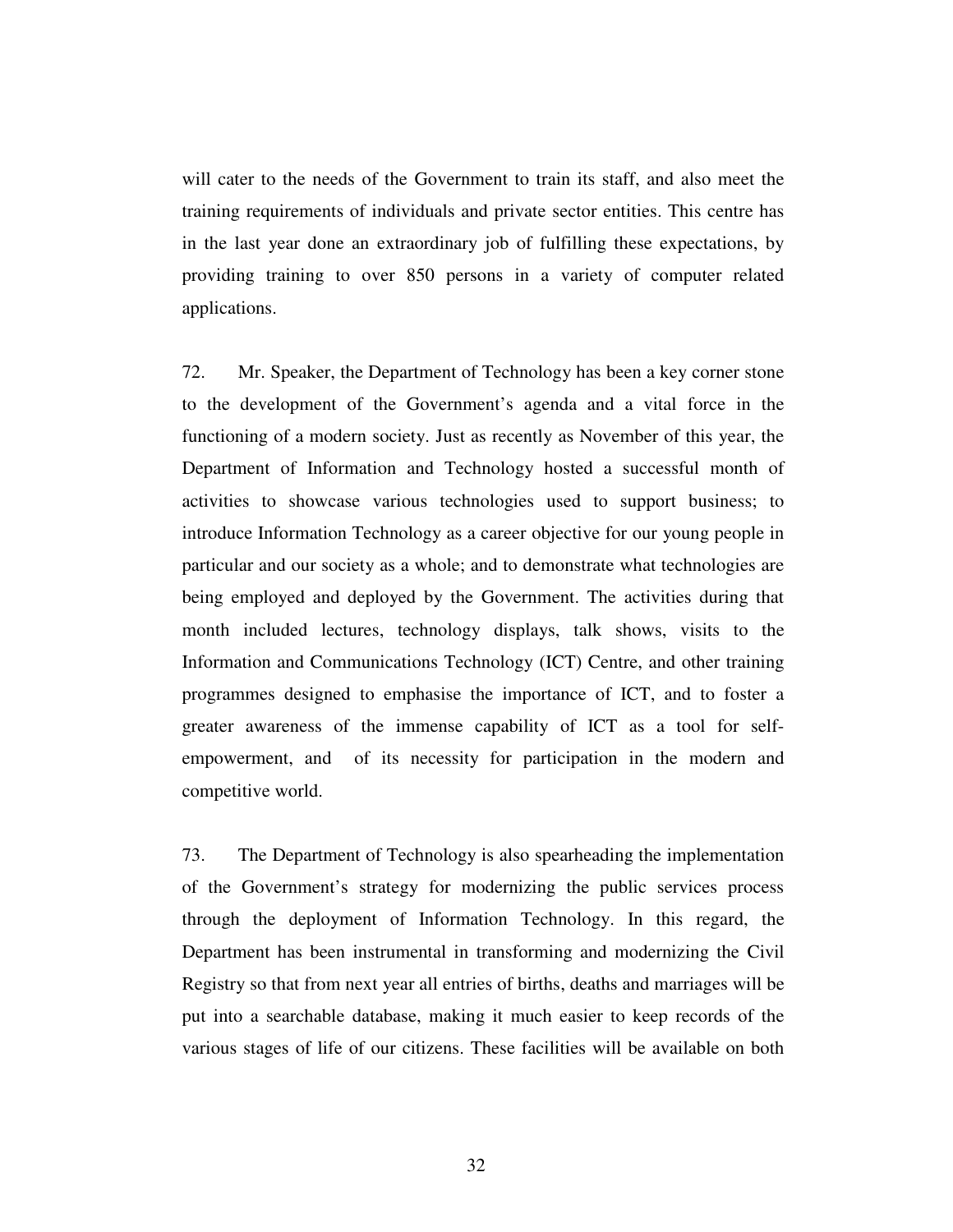St. Kitts and Nevis, and will be integrated into many other critical functions that need access to this database, such as the central Statistics Department, passport office, the court system and the electoral office.

74. Mr. Speaker, last year we promised to deliver a Human Resources Application, to further facilitate the transformation of the Public Sector. This has been established and we are in the process of gathering and deploying the necessary databases, which will soon lead to the day to day usage of the application. This Government has also embarked on establishing a Health Information System. The first phase of the project addresses the issues of Patient Registration and Patient Billing at the hospital, and will facilitate the management of patient information at all of the hospital facilities which include the JNF, Pogson and Mary Charles in St. Kitts, and the Alexander Hospital in Nevis. The application will be available to medical practitioners, laboratory technicians, administrative and billing staff at the various hospitals and will provide modern facilities for accessing patient records, and allow for improved management of the provision of vital medical care to all of our citizens.

75. I am pleased to relate that our efforts to take control of our Country Code Top Level Domain, has now been effective, and that this important technological resource is now being operated from the ICT Centre at the Paul Southwell Industrial Site. This means that today, requests from anywhere in the world for web sites and pages which have the registration '.KN' will be managed using technology which is located here in St. Kitts and Nevis. To this end, again I would want to encourage all of our local businesses and those that are domiciled here to establish web sites and portals which presents their business activities for the world to see and partake, and as importantly, to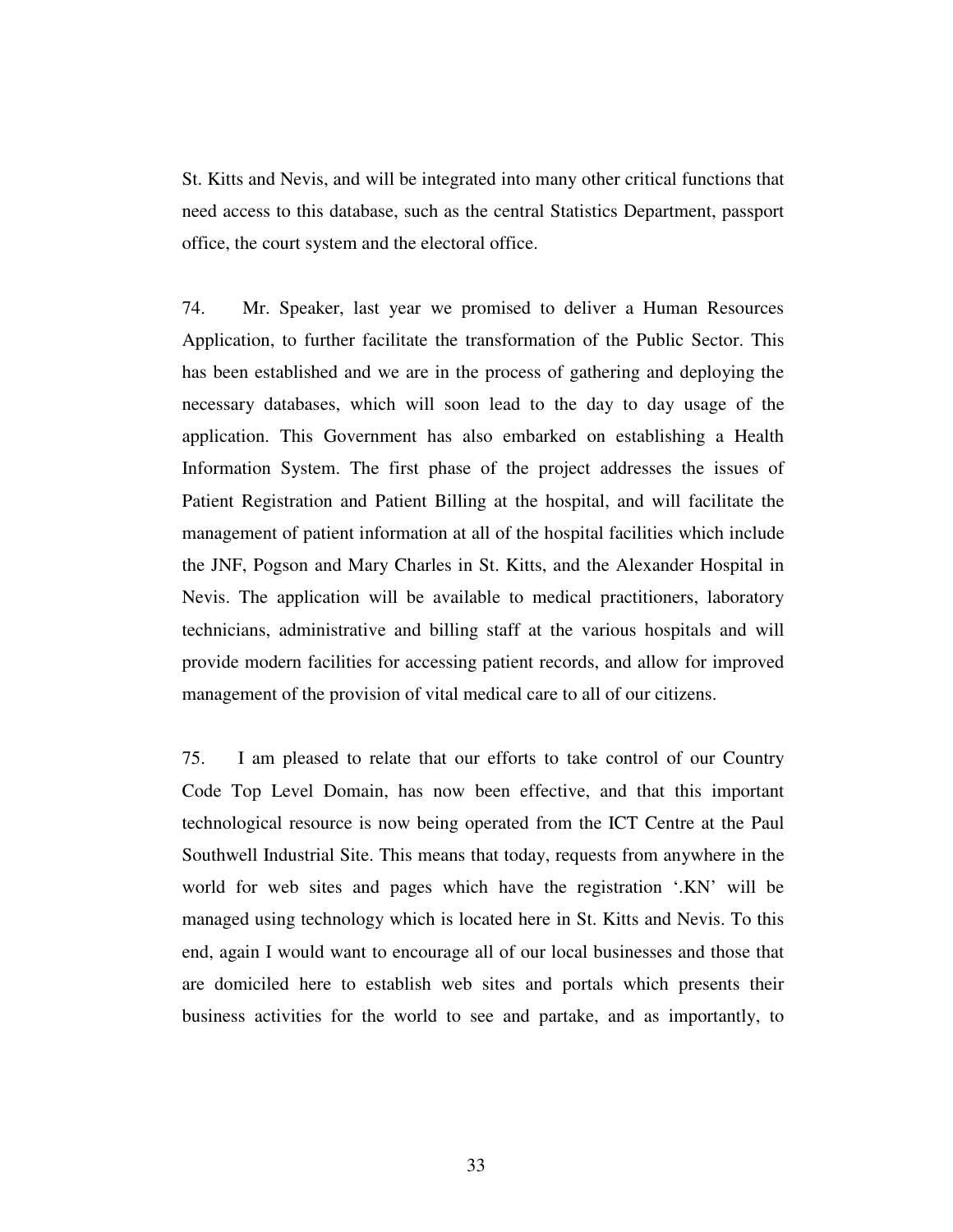register those internet sites and presences as a '.KN' entity, which signifies the association with our dynamic and progressive society.

76. Mr. Speaker, I am also pleased to report that as a result of the combined efforts of the programmers at the Technology Department and the assistance of our Republic of China (Taiwan) partners, a new government portal has been established to make available all of the information that relates to the structure of the Government in one location. This new look, new function site is the start of our e-government presence, and will in 2009 begin to provide some Government services online. This will enable the everyday person to interact with various Government services and departments and to obtain over the internet some of the same information and services which presently can only be obtained by travelling and visiting the actual department.

77. In summary, the New Year will see the introduction or improvement of many technology-driven facilities in Government. We are now on the verge of delivering some of the e-government products that have been in preparation for some time. This will help to bring to fruition Government's vision for more efficient and effective delivery of goods and services. We will continue to emphasize the importance of becoming computer literate, and adopting the technology to empower one's self in this increasingly technological age. Moreover, the appropriate legislation, including the Data Protection Act, the Privacy and Security Act and the E-commerce Act, will be introduced to facilitate and support the increased deployment and use of cutting edge information technology throughout St. Kitts and Nevis.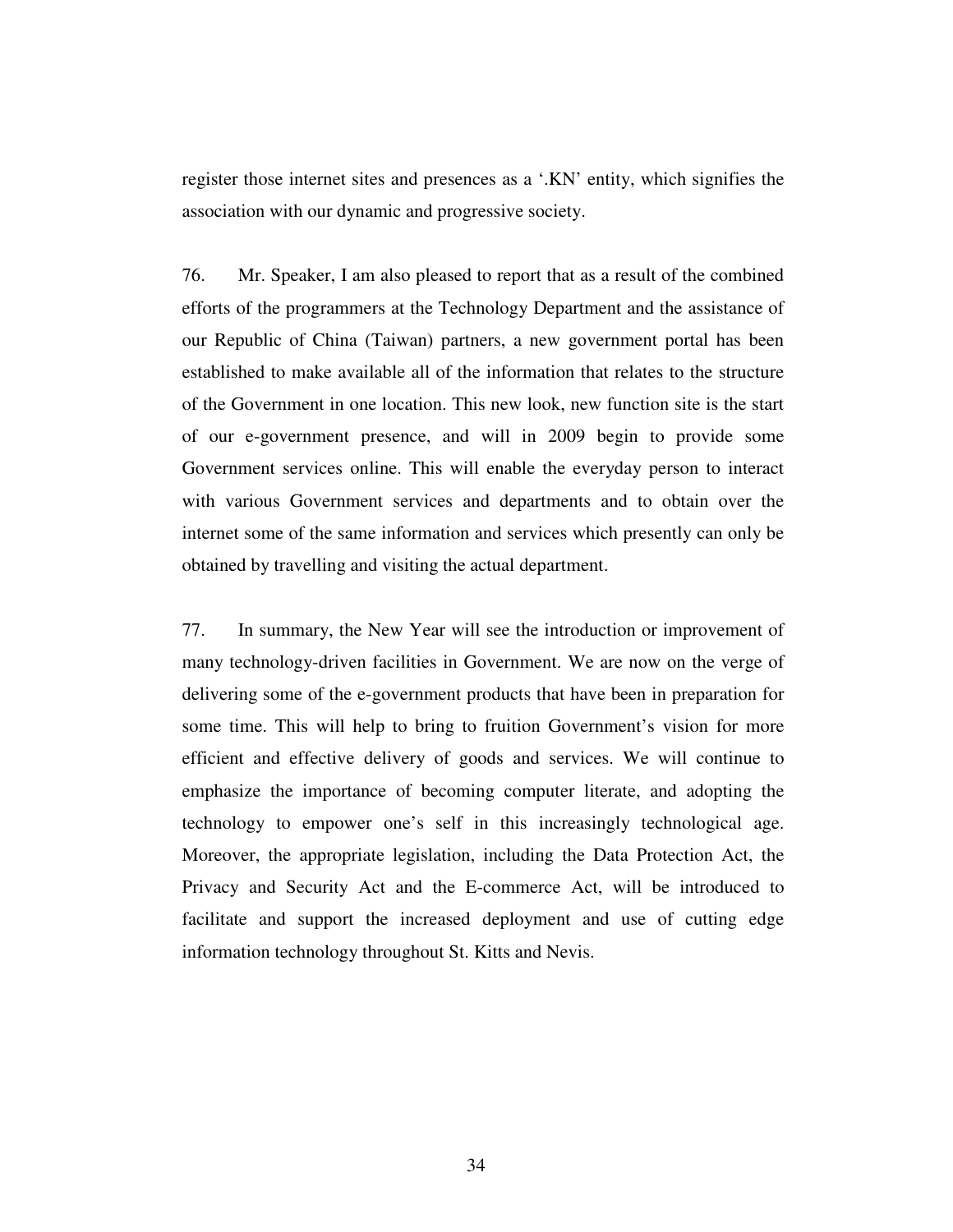### **The Financial Sector**

#### *Commercial Banks*

78. Mr. Speaker, at a time when confidence has been lost in the Commercial Banking Sector in the advanced economies, our Banking Sector continues to grow and play a major role in the development of the Country. The performance of this Sector over the past years is a clear indication of the success of the various programmes which this Government has implemented which have enabled our citizens to increase their financial status.

79. As of the end of December 2007, assets held by the Commercial Banking Sector have grown to \$3.7 billion, representing a 14.7% increase over the amount of \$3.2 billion at the end of the previous year. For the year under review, deposits as well as loans and advances have also grown. Deposits grew by \$0.26 billion to reach \$2.4 billion at year end while loans and advances also grew by \$0.26 billion to reach \$2.1 billion. The increase in loans and advances is attributed to increases in lending to the Distributive Trade, Construction and Personal Sectors. Liquidity in the banking system remained quite healthy over the period under review.

#### *Development Bank*

80. Mr. Speaker, the Development Bank continues to play a major role in the achievement of Government's development objectives. The Bank provides invaluable service in the areas of Education, Housing-Mortgage, Agriculture and Industrial Development financing. In the first ten months of this year the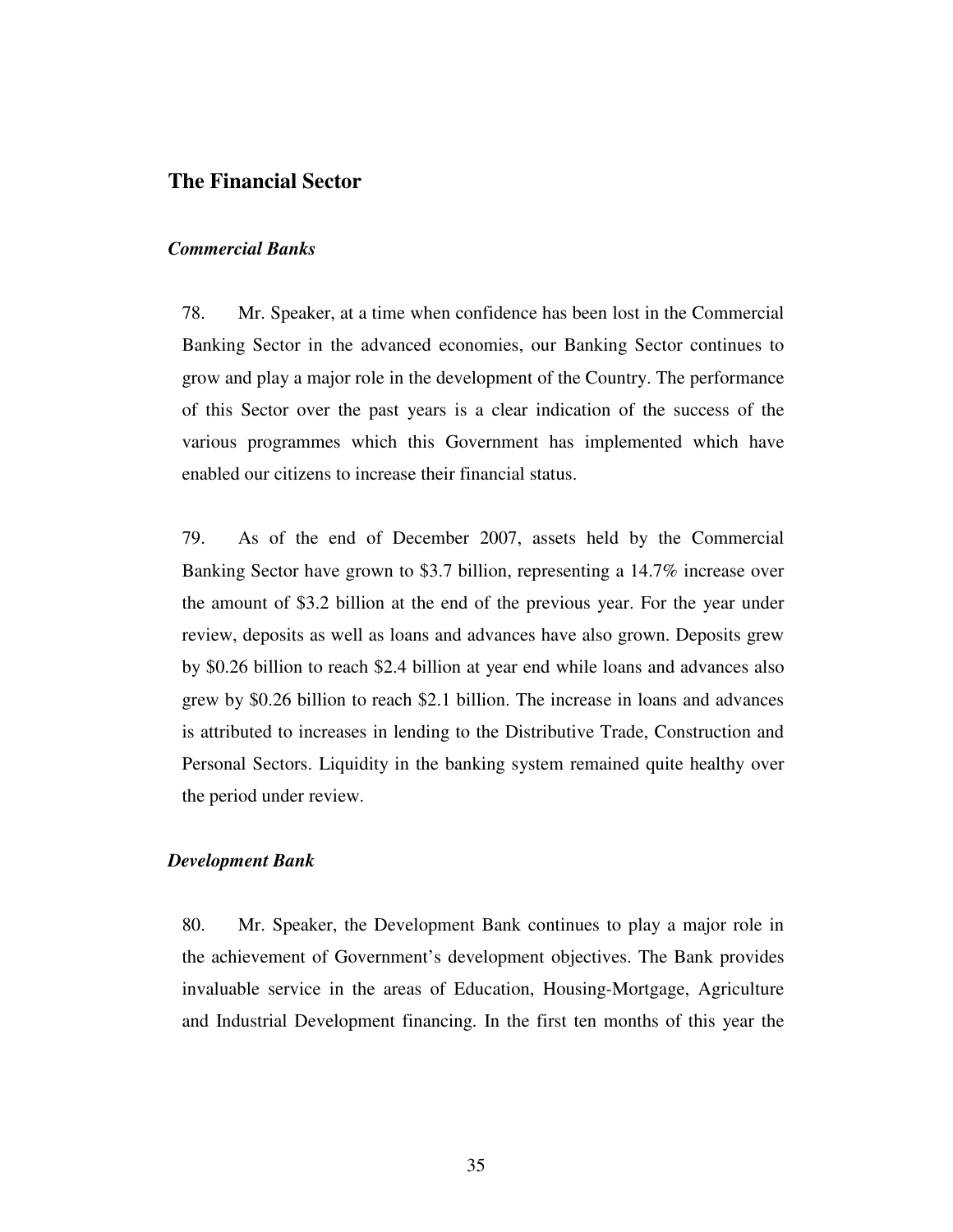Bank approved 4,696 loans; 4,017 in St. Kitts and 679 in Nevis with a total value of \$194.9 million. The majority of this lending was distributed for Student financing totalling \$65.5 million. This Bank more than any other institution is responsible for the vast majority of our people being able to access student loans. Lending for Housing-Mortgage financing followed with loan approvals valuing \$43.9 million. Commercial lending totalled \$38.9 million while loans for Industrial Development amounted to \$14.2 million. The Development Bank has acted as a key agent in the empowerment of our citizens in its continued partnership with Government, and other commercial banks in providing access to financing for the purchase of land through the Special Land Distribution Initiative Programme.

### *Financial Services*

81. Mr. Speaker, the International Financial Services Sector continues to grow and to generate increased revenues for the Government. The number of captive insurance companies registered increased by 15% during the first 10 months of 2008. Moreover, an additional 56 foundations, 108 private exempt companies and 100 private ordinary companies were registered in the same period. In addition, the ship registry now has a listing totalling 686 ships which generated revenue of over \$0.55 million for the period January 2008 to July 2008.

82. In 2008 we have improved the Anti-Money Laundering/Counter Financing of Terrorism Legal Framework with the amendment of various pieces of legislation such as the Anti-Money Laundering Regulations, the Anti-Terrorism Act, the Proceeds of Crime Act and the Financial Services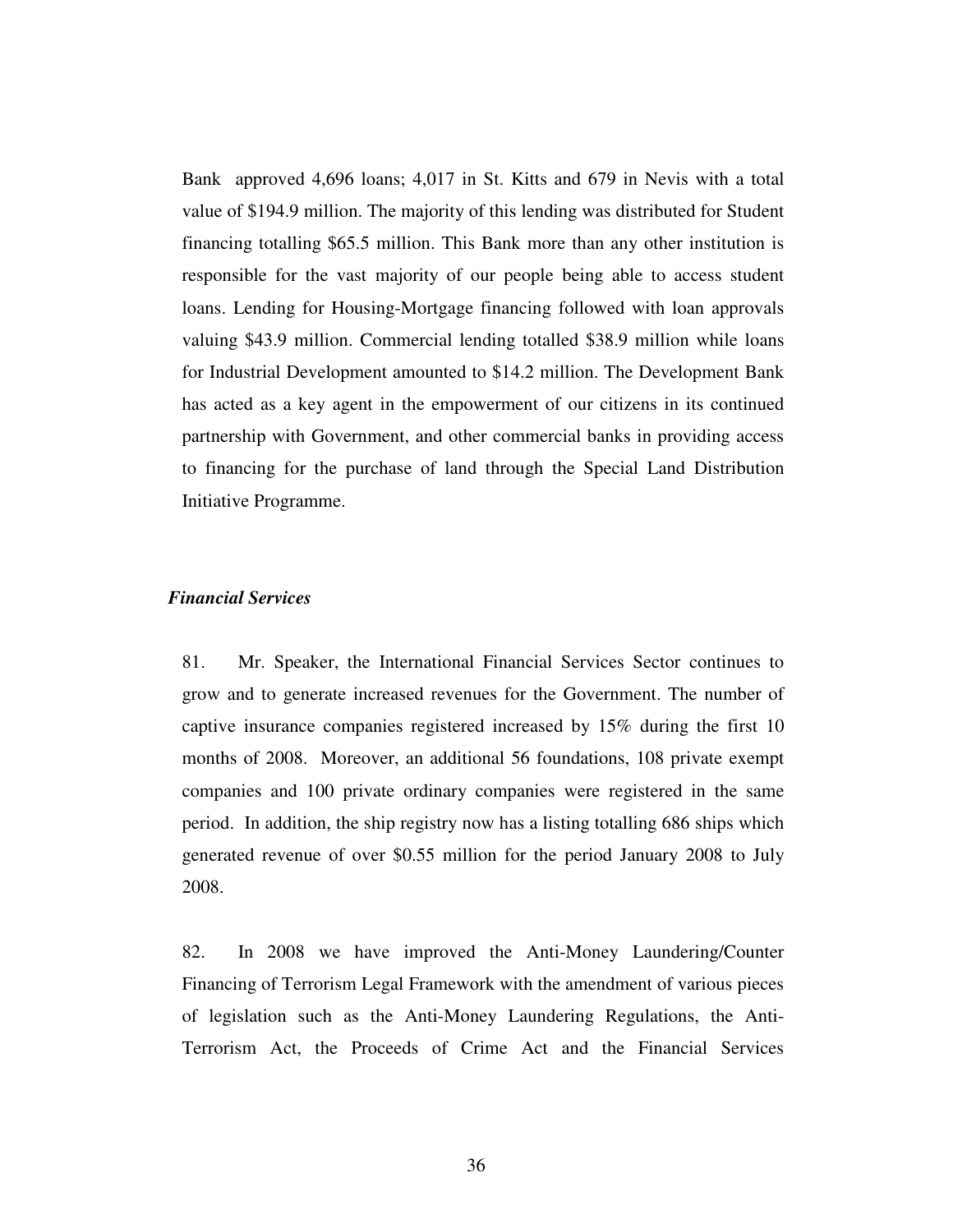Commission Act. The Money Services Business Act was passed so as to ensure the proper regulation and supervision of the Money Services Sector. Additionally, the Financial Services Regulatory Department was assigned the duty of regulating and supervising the Domestic Insurance Sector, in keeping with our commitment to the creation of a single regulation mechanism for the supervision of the Non-bank Financial Sector.

83. Mr. Speaker, St. Kitts and Nevis continues to reap the rewards of its efforts to maintain a clean and reputable Financial Services Sector. In November of this year St. Kitts-Nevis hosted the 28th Plenary Meeting and the 15th Ministerial Meeting of the CFATF at the Royal St. Kitts Marriott Hotel and Casino. It gives me great pleasure to inform you that our Federation assumed the lead role of Chair of this august body at the 15th Ministerial meeting.

#### *Developments in ECCU Money and Capital Markets*

84. Mr. Speaker, our regional Money and Capital Markets have demonstrated much resilience in coping with the global financial turmoil that is of such concern to investors all over the world. While more developed countries try to restore confidence in their markets, our regional markets continue to show significant growth despite their nascent stage of development. The markets continue to provide financing for both regional companies and governments and thereby enhance the region's economic growth.

85. As of September 2008, there were 32 debt securities, six corporate bonds and fourteen equities listed on the Eastern Caribbean Securities Exchange (ECSE). During the course of the year, trading in the regional equity market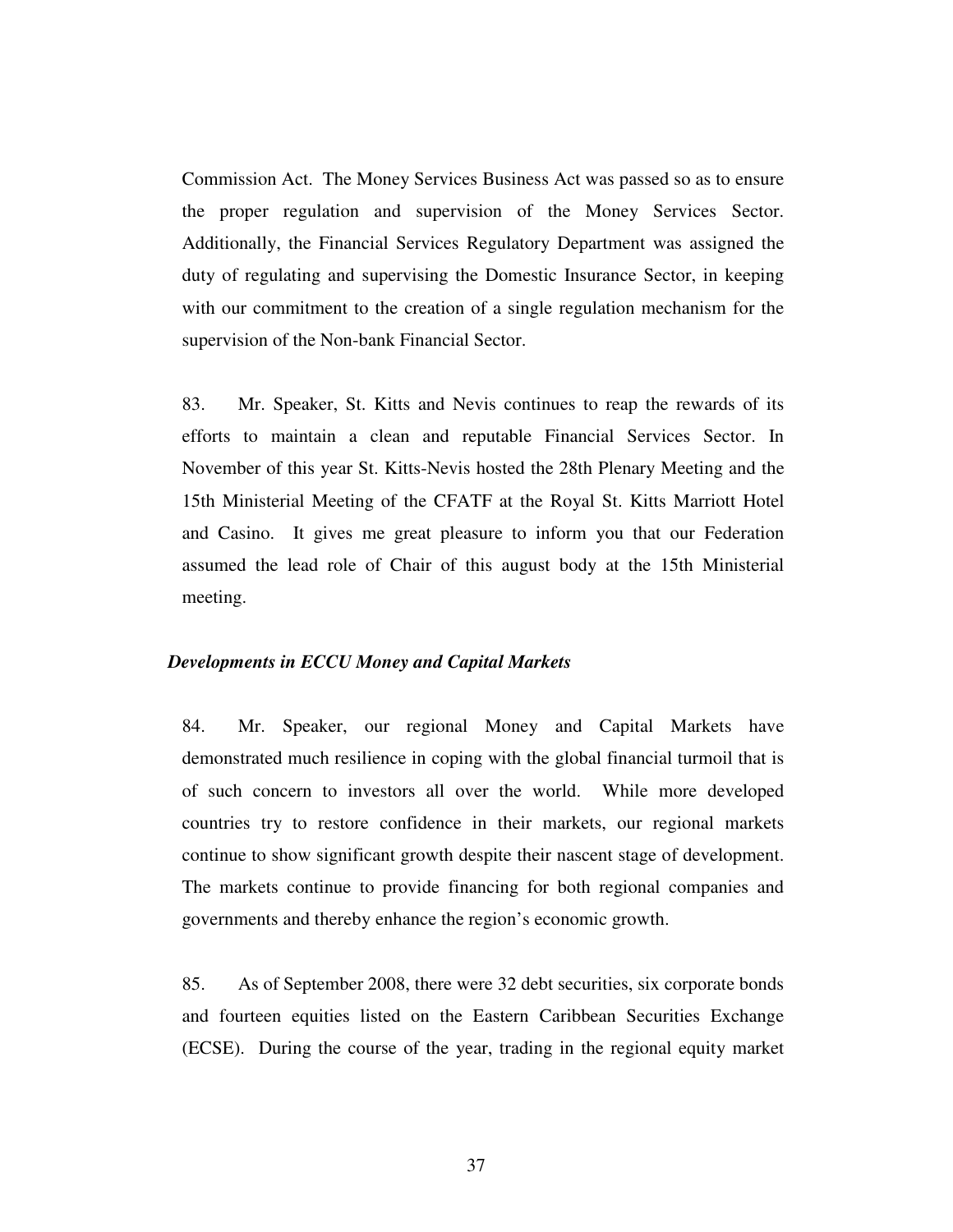improved. Activity was fairly buoyant as a total of 1.43 million securities were traded during the period, at a value of \$8.75 million. A total of four (4) companies joined the market in the last year, including Cable & Wireless St. Kitts and Nevis which listed on the Exchange in January 2008. Approximately 1.66 million shares of the company were put on offer to citizens and residents of St. Kitts and Nevis, as well as locally-incorporated entities. The public offer was a resounding success and attracted applications for over 2 million shares, including numerous small investors. This is consistent with Government's objective of fostering a share ownership culture among our people through its carefully implemented privatization strategy.

86. Mr. Speaker, this now brings the total number of listed companies on the Exchange to fourteen (14), a remarkable achievement for such a nascent market. These new listings have resulted in a steady increase in domestic equity market capitalization, which was valued at \$1.6 billion by the end of September 2008. The recent increase in the number of listed companies on the Exchange and the increased activity on the Regional Government Securities Market both augur well for the future success of the markets and could yield significant benefits to ordinary citizens who are being provided the opportunity to share in the success of our local and regional companies.

87. Mr. Speaker, in addition to regional debt and equity markets, the ECCB, with the support of member governments has made significant strides in the development phase of the Eastern Caribbean Enterprise Fund (ECEF). The ECEF is intended to be a multi-purpose institution that would provide venture capital services, equity instruments and technical assistance to our "flagship companies" in the region. Given the importance of finance in stimulating real sector growth, the ECEF will be instrumental in providing the required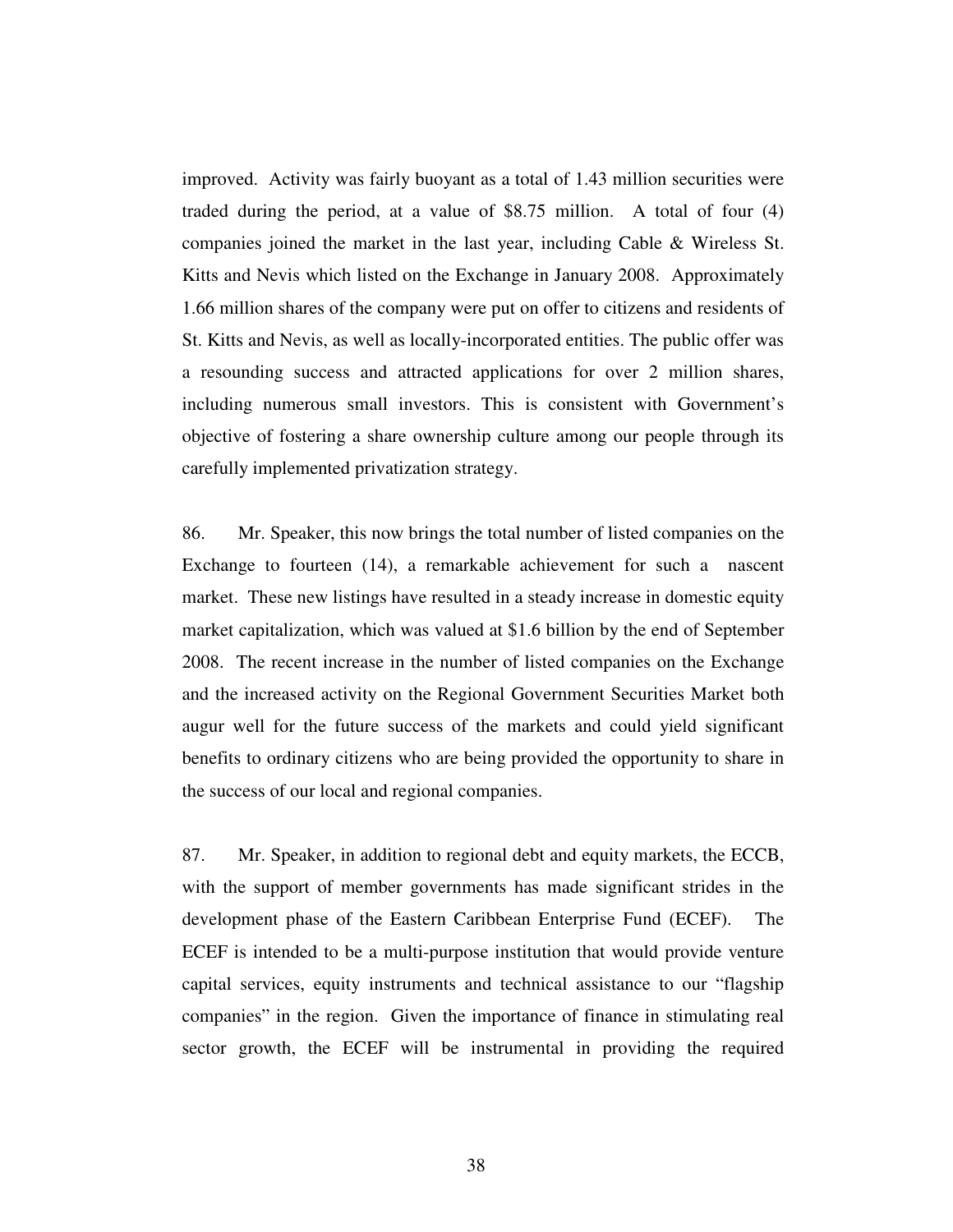financing to these enterprises. The Fund will complement the development of our regional markets, by providing some essential services to private sector entities prior to their advancement to the regional Capital Markets.

88. Likewise, the region's efforts have been further advanced towards the establishment of the regional OECS Distribution and Transportation Company (ODTC). This company would seek to facilitate trading and strengthen distributional links within the region and develop the economies of the Eastern Caribbean Currency Union (ECCU). This initiative is particularly relevant for the region in light of some of our current challenges including high transportation costs and the rise in food prices. It is expected that this company will be a private sector company that would assist in providing bulk purchasing of production inputs, sourcing of fresh produce, distribution and logistics services, thereby facilitating the development of some of our critical industries.

89. Mr. Speaker, the Government firmly believes that a critical component of our strategy for enhancing the competitiveness of our enterprises is the development of efficient capital markets that give our enterprises easy access to the loans and equity they require. Hence, the Government of St Kitts and Nevis will continue to work with the ECCB and the other member governments in implementing our shared vision for a stable and diversified financial system for the region.

#### *Investment Promotion*

90. Mr. Speaker, the St. Kitts Investment Promotion Agency, which was launched in December 2007, commenced operations officially on 12<sup>th</sup>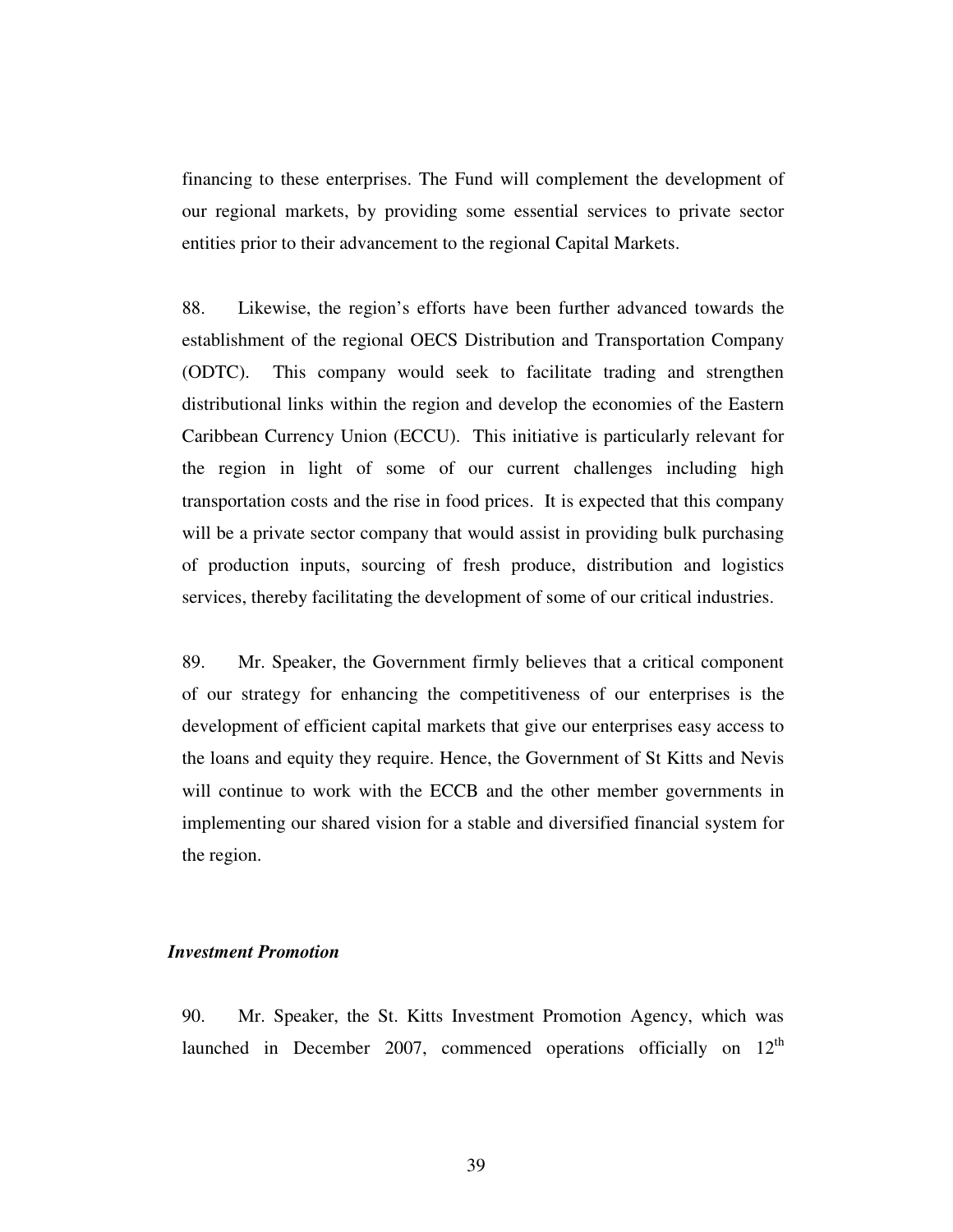December 2007. During the course of 2008, the volume of inquiries at the St. Kitts Investment Promotion Agency (SKIPA) has increased exponentially. As at the end of October 2008, SKIPA had successfully facilitated four investment projects and the Agency is currently working with approximately six other applicants.

91. As part of its advocacy function for improvement of the investment climate, SKIPA also held successful consultations with the Hotel and Tourism Association and the relevant departments in the Public Sector which contributed significantly to the development of the Small Hotel Incentives Package. This package is designed to give small hotels operating in St. Kitts and Nevis a boost by providing them with concessions for refurbishment, energy-saving equipment and on the importation of food and certain beverages in exchange for those hotels committing by agreement with Government to provide consistent training to their staff, maintaining high standards of their physical plant as well as their service, using more energy-saving equipment and also providing data to the Statistics Department on a regular basis. With greater collaboration between the partners in the Tourism Sector and relevant Public Sector entities, St. Kitts and Nevis can tap into the many opportunities which could yield notable improvements in planning, marketing the destination and monitoring and evaluating the performance of the Sector.

92. Mr. Speaker, early in 2008 a similar Agency was established in Nevis, the Nevis Investment Promotion Agency (NIPA), and it is anticipated that both agencies will agree on areas of common interest and work closely together to pursue such common interest.

93. Mr. Speaker, I turn now to Public Finance.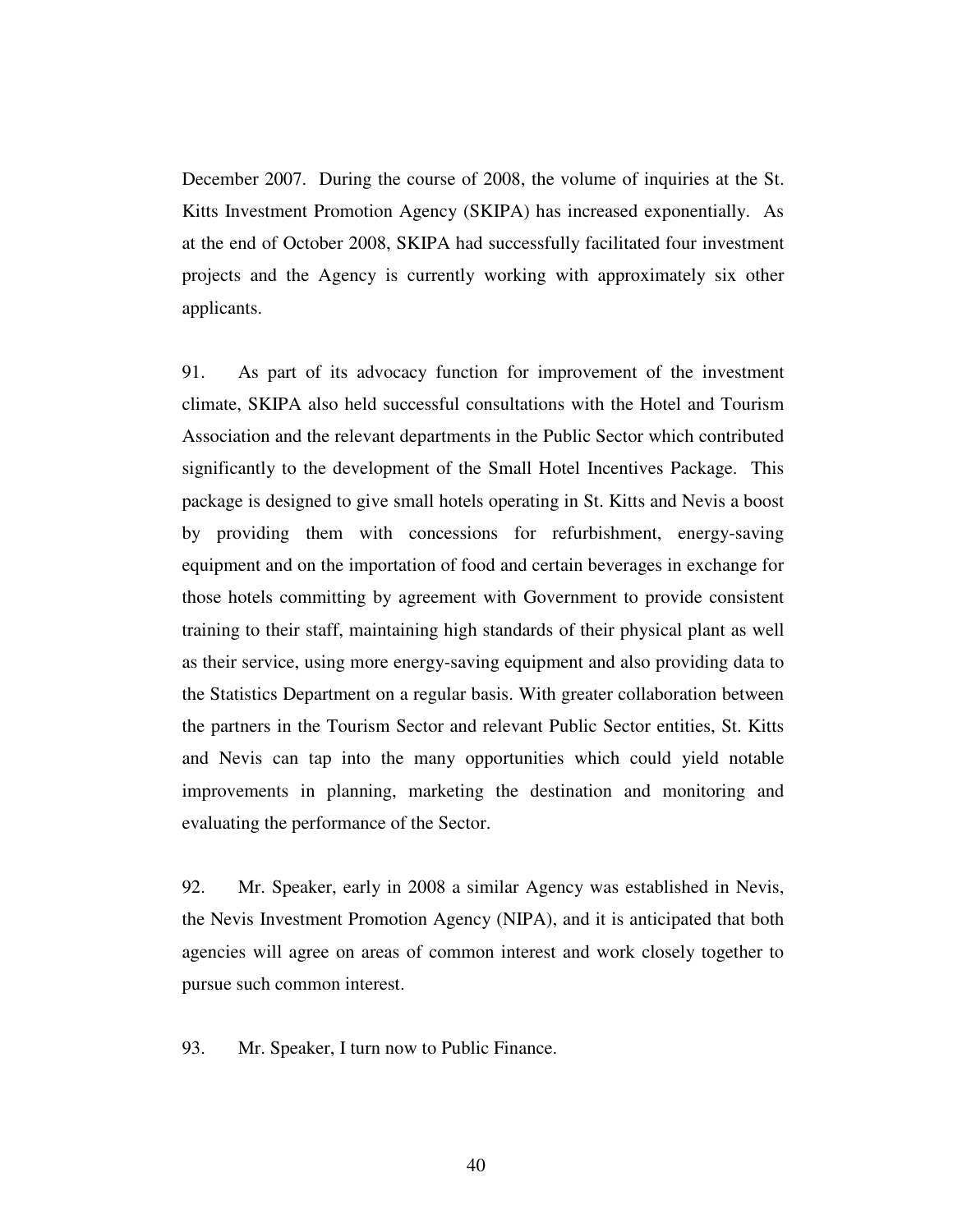# **PUBLIC FINANCE**

### **Fiscal Review**

94. Mr. Speaker, as is customary, the Fiscal Review is based on financial data that is prepared by the Ministry of Finance in the economic classification format. This year, for the first time and in accordance with the new Finance Administration Act, the annual financial statements include a summary of Recurrent Revenue and Recurrent Expenditure by economic classification – the presentation that is recognized internationally. There are, however, a few differences between the two reports as the data produced by the Ministry of Finance incorporates financial transactions that arose from financing activities and direct payments to contractors for capital projects. In the interest of transparency these differences are documented in the Reconciliation of Financial Statements and Fiscal Data that is provided in Volume I of the Estimates.

95. Mr. Speaker, despite the downturn in the international economy during 2007, the fiscal performance of the Federal Government improved significantly over the previous year, 2006. For 2007, Mr. Speaker, the Federal Government collected \$412.3 million in Recurrent Revenue, 6.7% more than collections in 2006. This compares quite favourably to the growth in Recurrent Expenditure of 1.9% over the same period. The Government therefore realized a Recurrent Surplus of \$5.8 million in 2007 compared to a Recurrent Deficit of \$12.6 million in 2006. I should point out, Mr. Speaker, that although we performed creditably on the Recurrent Account in these turbulent economic times, the growth rate of 6.7% in Recurrent Revenue was considerably less than the average growth rate of 14.6% over the last 3 years.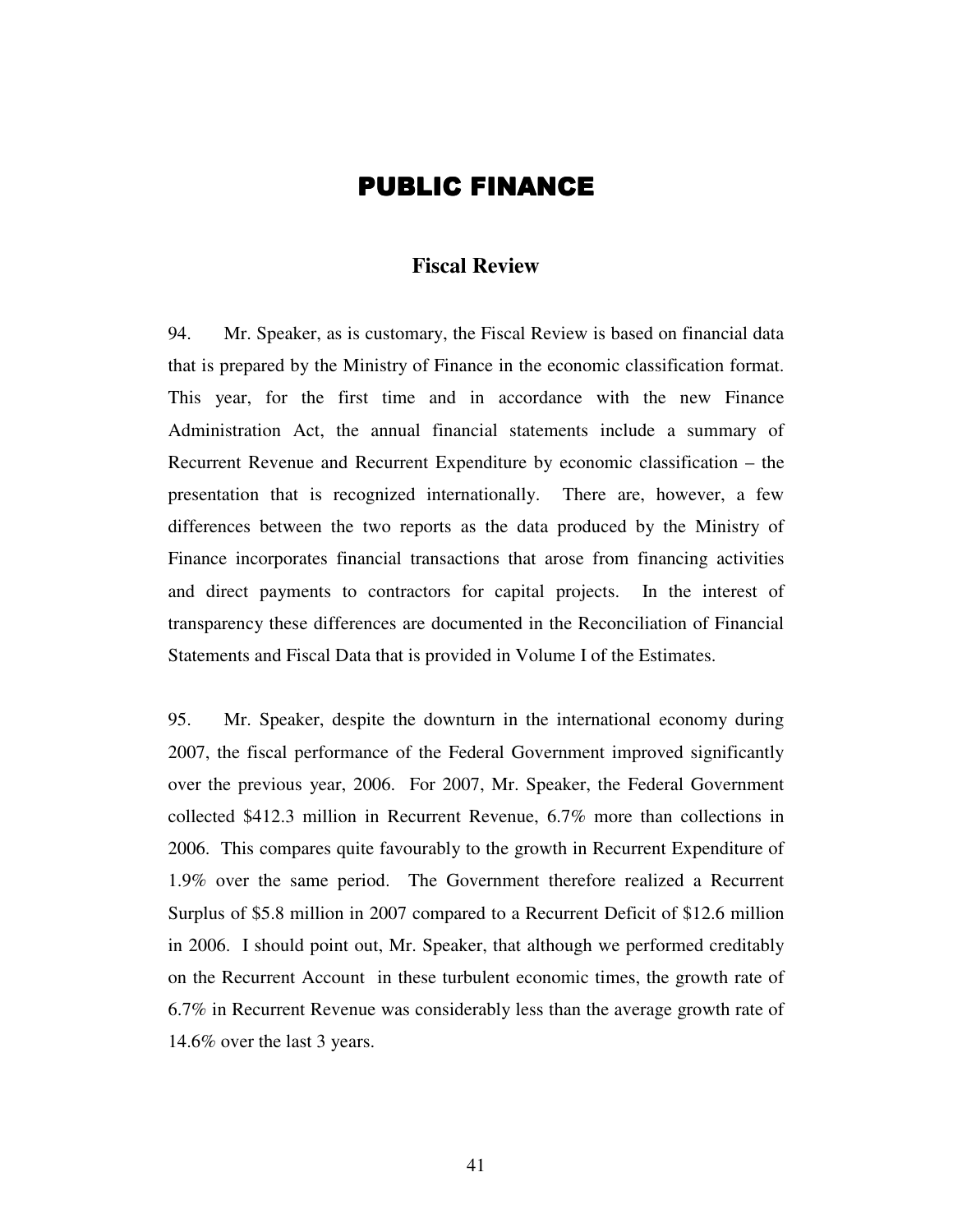96. The 6.7% growth in Revenue, Mr. Speaker, was mostly due to the increased collection of Taxes on Income and Taxes collected on International Trade and Transactions. For 2007, Taxes on Income exceeded the amount collected in 2006 by \$16.2 million or 18.6% to reach a total of \$102.9 million. This performance is commendable and is reflective of the success that the companies registered here in our Federation have realized in the very favourable investment climate that this Government has created through its investor-friendly policies. For 2007, Mr. Speaker, Taxes on International Trade amounted to \$156.9 million, \$13.5 million more than that collected in the previous year. The increased revenue from this category of taxes was derived primarily from the construction industry, a major contributor to the overall growth in the economy. Mr. Speaker, the Inland Revenue and Customs and Excise Departments must be commended for their efforts at collecting the Government's taxes. These two Departments have continuously undergone training that has assisted them in the areas of Tax Administration and Collection. We thank them for their commitment and we look forward to their continued success.

97. With respect to Recurrent Expenditure, Mr. Speaker, a total of \$406.5 million was expended for the 2007 fiscal year to run the day-to-day operations of the Government. Of this, 36% was spent on Personal Emoluments, Wages and Allowances, 29% on Goods and Services, 24% on Interest Payments and 11% on Transfers. Mr. Speaker, this Government continues to exert every effort to continue with the implementation of the Fiscal Stabilization Programme even in these challenging times. Our ability to achieve a Recurrent Surplus is evidence of the success of that Programme.

98. Mr. Speaker, an Overall Deficit of \$1.3 million was realized. This was a significant 97.1% improvement over 2006 when an Overall Deficit of \$45.5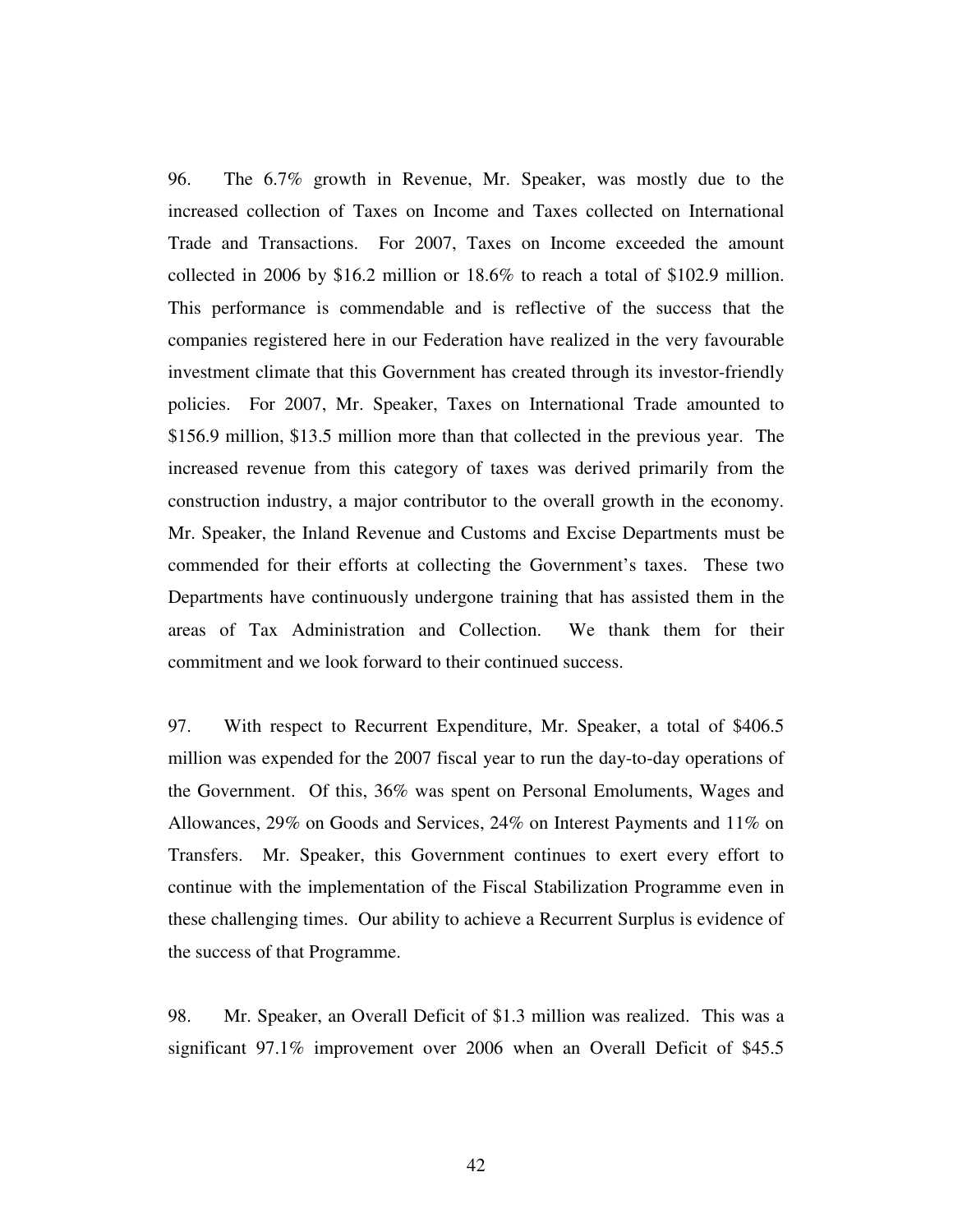million was recorded. In view of the considerable fiscal constraints that we face, the Government has continued to prioritize investments in Capital Projects and focus on those that would stimulate growth in the economy. Hence, for 2007, the Government expended \$58.9 million on Capital Projects while a total of \$13.1 million was loaned to two public corporations. Together these outlays were 17.1% less than what was spent in 2006. It is not surprising therefore that the Overall Deficit for 2007 was \$1.3 million which represents a 97.1% reduction in the Overall Deficit. Mr. Speaker, an enlightened approach to fiscal management is required. The Ministry is cognizant of this and is striving to manage the resources placed under its stewardship so that we realize not only Current Account surpluses but Overall Surpluses.

99. Over \$27 million of the total capital expenditure was invested in the Social Services sector. Of this amount, approximately \$18 million was spent on Sportsrelated Projects and close to \$6 million on Education as we continued to invest in the young people of our Federation. The Warner Park Stadium and the Silver Jubilee Athletic Stadium were among the sports projects funded in 2007. This Government sees sports as an avenue for our young people to excel; it is a way to keep the young people off the streets and out of gangs; it is a way to keep them healthy; and it is a means by which they can further their education through sports scholarships.

100. Mr. Speaker, in keeping with our quest to continuously and progressively upgrade and improve our physical infrastructure for the efficient functioning of our business and the convenience of our people and our visitors, a further \$11 million was invested in Transportation and Communications. This was mainly associated with the ongoing work on the West Basseterre By-pass Road and other road improvement projects. In addition, just over \$6 million was spent on energy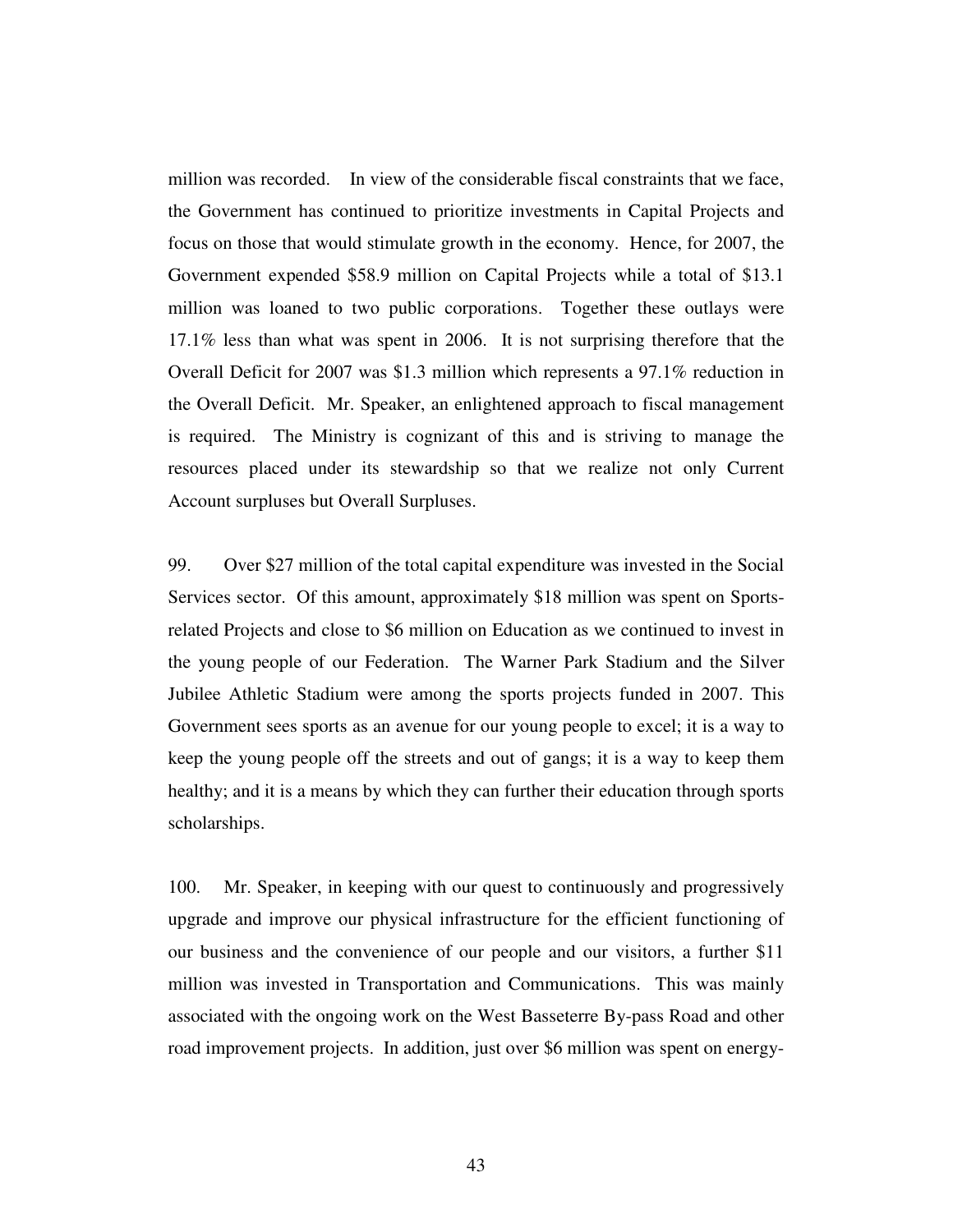related projects including the Upgrade of the Electricity Transmission and Distribution System and the supply of electricity to new areas. We also invested \$7.5 million in Public Administration and \$4.2 million in the Economic Services Sector.

101. Mr. Speaker, I now wish to turn your attention to the Primary Balance to GDP ratio, a key indicator that is used to monitor our fiscal performance. The Primary Balance is an indication of the resources that are available to us to service our debt, both principal and interest, and is calculated by subtracting the Total Expenditure in a year (excluding interest payments) from Total Revenue and Grants received in a year. I am pleased to report, Mr. Speaker, that since 2005 we have been recording Primary Surpluses and the 2007 fiscal year was no exception. For 2007, we realized a Primary Surplus of \$97.6 million or 7.1% of GDP. This compared very well to 2006 when the Primary Surplus was \$67.7 million or 5.1% of GDP. We therefore had more resources available than in previous years to meet our debt servicing costs. Consequently, the growth of the Central Government's Debt slowed, rising by a mere 0.6% compared to 30.2% in 2006. At the same time, Total Public Sector Debt of which 22% is attributable to Public Corporations, 67% to the Central Government and 11% to the Nevis Island Administration, increased by 2.0% to reach \$2.43 billion. The Debt to GDP ratio, however, declined to 177.4% of GDP. This level of indebtedness does not provide us with the fiscal policy space that we would like or the agility to manoeuvre in times of turmoil. The magnitude of the National Debt remains a serious constraining factor on our fiscal response.

102. Moving forward we intend to give debt reduction the highest sustained attention. We still must travel a long and challenging road to bring the Public Debt to acceptable levels. Hence, we are intensifying our efforts to reduce the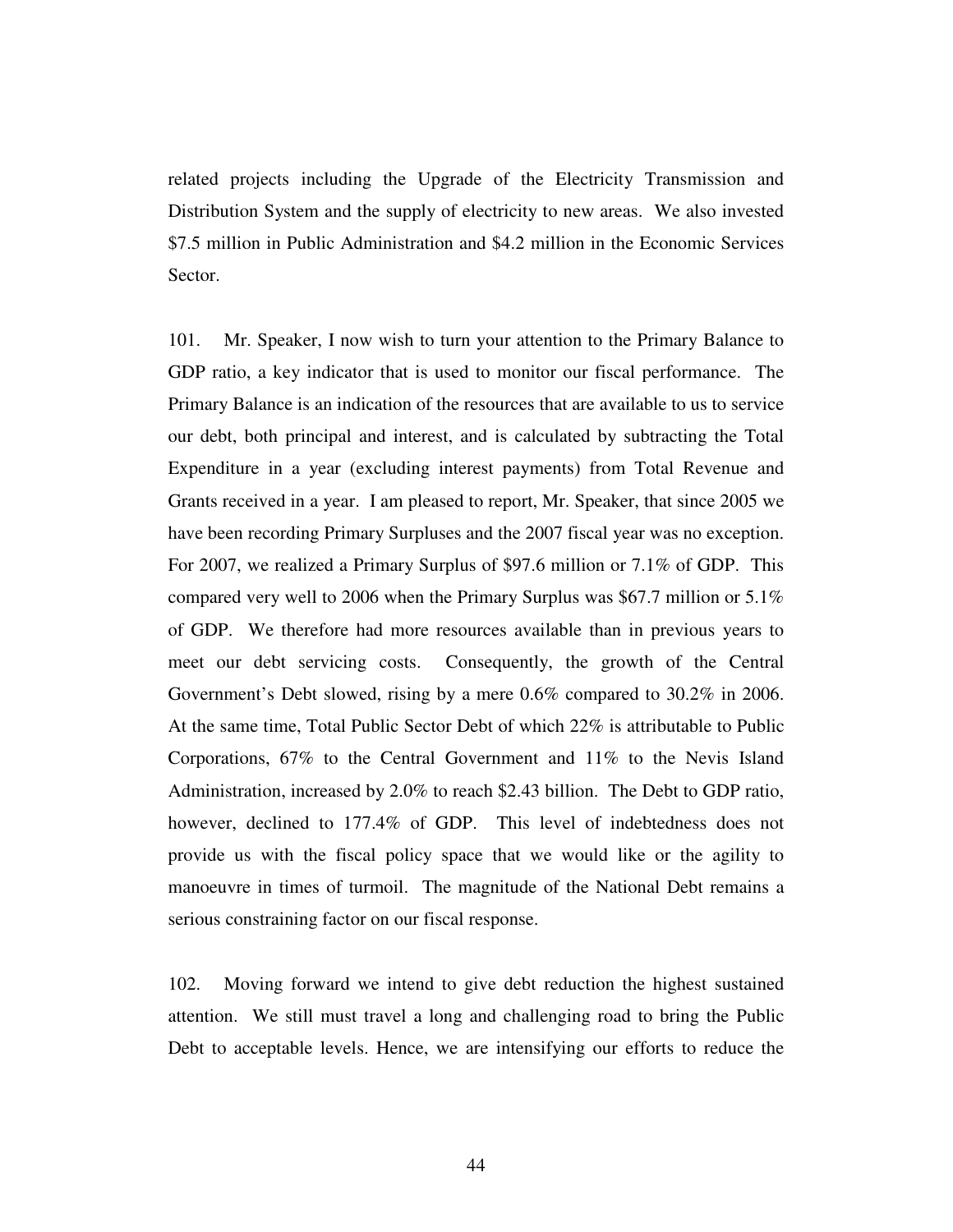debt and grow the economy at a sustained high level. In particular, we have obtained the assistance of the Government of Canada to partner with our Government to procure the services of a debt advisory firm to assist us in the formulation of an even more detailed plan to address the debt situation. Indeed, one Consultant from this firm presented an incisive analysis of the debt situation at this year's National Consultations in keeping with the Government's policy of transparency and accountability. Some elements of the Debt Management Strategy that Cabinet has approved and that will be followed in the short-term are:

- a) Refocus the Fiscal Stabilization Program to also concentrate on Debt Reduction. This would involve greater participation of the Debt Unit in analysis of the debt;
- b) Improve the expertise available to the Debt Unit;
- c) A definite commitment on land sales and other strategic privatization to amount to EC\$50 million to EC\$100 million per year;
- d) Reduce expenditure through measures such as a rationalization of public sector employment to generate savings on the wage bill;
- e) Reduce short term interest rates and utilize the Regional Government Securities Market (RGSM) to issue Treasury Bills;
- f) Concerted efforts to transform the economy and maintain a growth rate of  $3\%$  to  $4\%$ ;
- g) Greater prioritization of and increased vigilance in the management of Capital Projects and as far as possible make use of concessional financing for any further Capital Projects over the next five years;
- h) Commit to expenditure control, improvement in efficiency and productivity and elimination of waste in Government Ministries and Departments;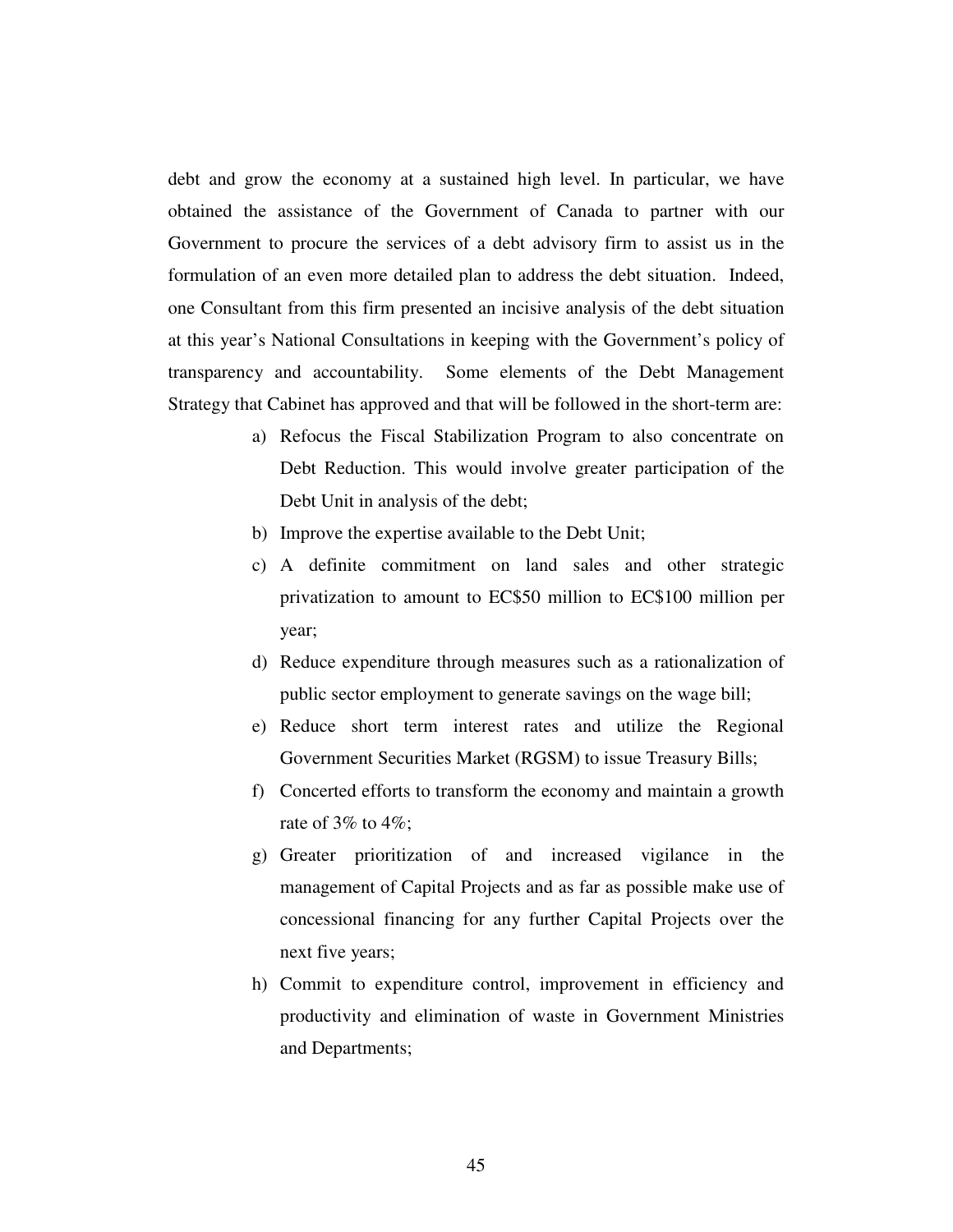- i) Implement Tax Reform Measures including further consultation and a decision on VAT implementation;
- j) Buy-in by the Nevis Island Administration to the Federal Government's Debt Strategy;
- k) Seek further assistance in putting a policy framework in place similar to that of the CDB Policy Based Loan, to achieve the goals of the Debt Strategy under this Option.

 We are confident that the implementation of the plan, when finalized, will see an even more rapid reduction in the Public Debt.

### **Fiscal Prospects**

103. Mr. Speaker, Recurrent Revenue for fiscal year 2009 is estimated at \$453,524,598. This represents an increase of \$27,939,959 or a 6.6% increase over the 2008 Revenue Estimate of \$425,584,639. This projected increase in Revenue is based primarily on continued improvements in the efficiency of our Tax Administration and Revenue Collection Systems. On the other hand, Recurrent Expenditure for 2009 (excluding loan principal payments) is estimated at \$447,013,550 representing an increase of \$34,880,069 or 8.5% over the 2008 Recurrent Expenditure Estimate of \$412,133,481. Therefore a Recurrent Account Surplus of \$6,511,048 is being projected for fiscal year 2009.

104. Capital Revenue (including grants, loans and sale of assets) for 2009 is projected at \$142,873,684, representing an increase of \$30,779,164 over the allocation for the previous year. On the other hand, Capital Expenditure and Net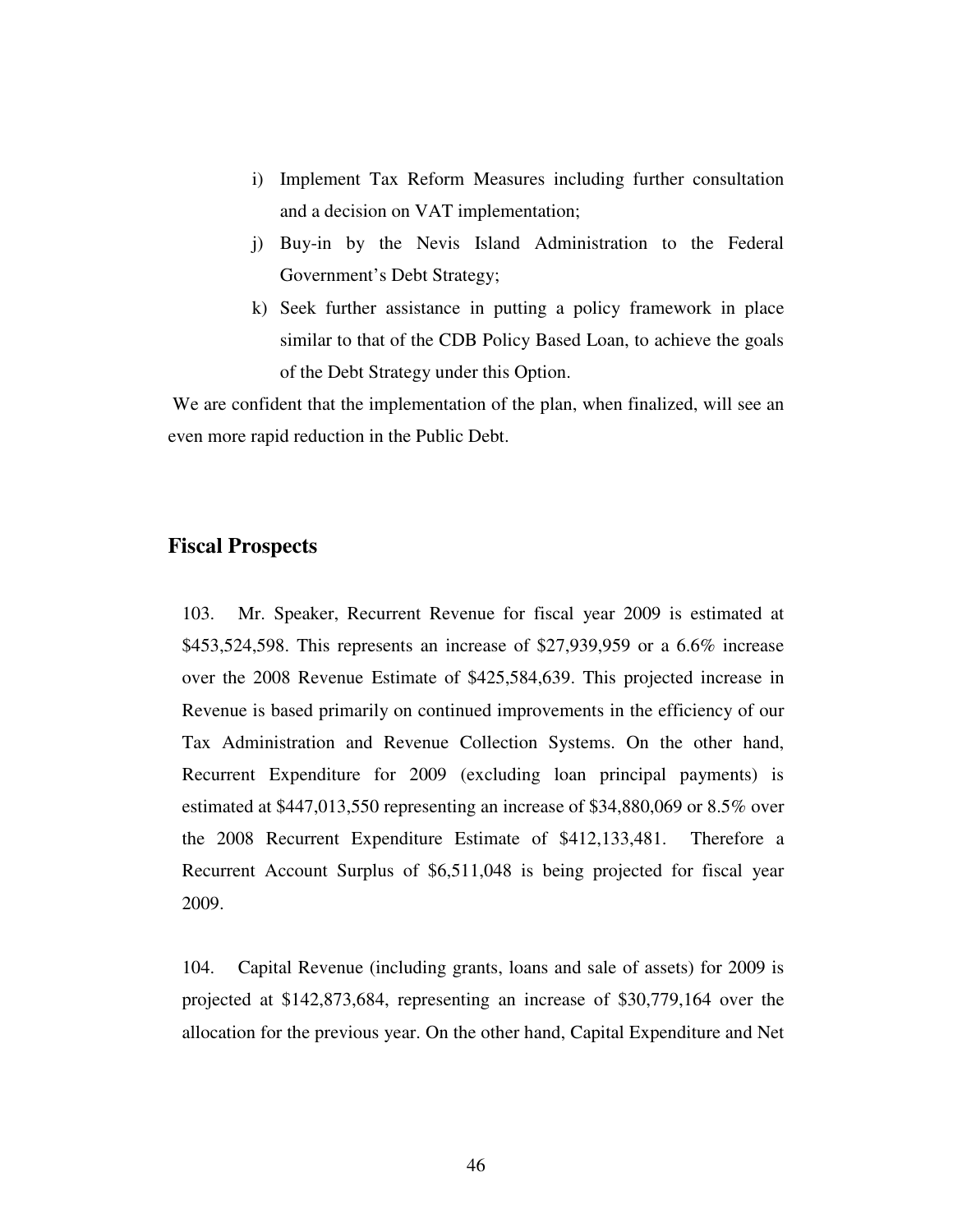Lending for 2009 is projected at \$111,490,441 a decrease of 1.8% over the 2008 estimate of \$113,553, 000. Hence, the projected Surplus on the Capital Account is \$31,383,243 while the Overall Surplus is projected at \$37,894,291.

105. The 2009 Budget is presented in the performance budget format which focuses on outputs and consolidates the Recurrent and Capital Budgets for each Ministry giving a ready appreciation of the total resources to be utilized by a given Ministry. The Draft Estimates outline in detail what is to be delivered for the resources that have been budgeted under various programmes and projects. This is consistent with modern budget practices which seek to provide more information to the citizenry on how their tax dollars are being utilized by Government to provide various goods and services. I will now highlight those Ministries which have been allocated a significant increase in resources to execute their programmes and activities for 2009.

106. Mr. Speaker, the Ministry of Justice and Legal Affairs has been allocated \$8,076,394 for 2009. This represents a 23.1% increase over the \$6,560,557 allocated for 2008. The magnitude of this increase in the context of a scarcity of financial resources indicates that the upholding of justice and the maintenance of Law and Order remain at the top of Government's agenda.

107. During 2009, the Ministry of Justice and Legal Affairs will continue its efforts to build the capacity of the Magistracy and the Office of the Director of Public Prosecution in order to ensure that the Legal System has the capacity to cope with an ever increasing workload. The Law Revision Project, now in its final stages of implementation, will continue during 2009. As stated in last year's Budget Address, under this project all the laws of the Federation will be updated and a system put in place for them to be continuously updated. This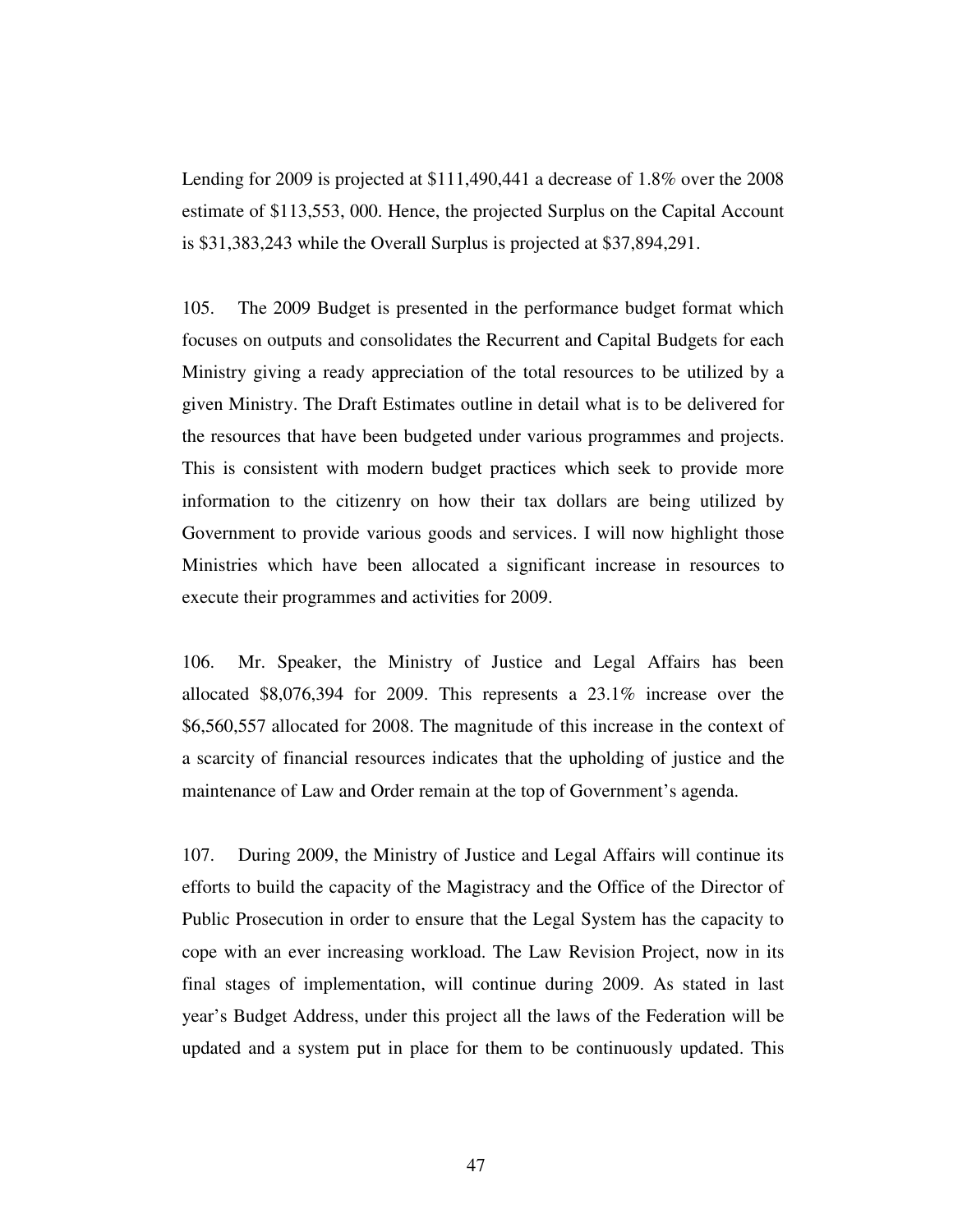project has been costly but it is a small price to pay when compared to the benefits to be derived. One major benefit would be that all our laws would be in electronic form and therefore more accessible to legal professionals and the general public alike.

108. Efforts to decentralize the services of the Legal Aid Clinic will continue in 2009. This initiative is to ensure that our citizens from the various communities can easily access the services of the Legal Aid Clinic without having to come to Basseterre. Implementation of this initiative has been slowed due to staff constraints but these impediments are being addressed.

109. Mr. Speaker, the allocation for the Ministry of National Security and Immigration for 2009 is \$48,728,525, an increase of \$9,371,520 or 23.8% over the 2008 allocation of \$39,357,005. It is noteworthy that this Ministry has been allocated one of the largest dollar increases given to any Ministry. This is in full recognition of the critical role it has to play in arresting the rise in criminal activity that is currently plaguing our Federation and many of our Caribbean neighbours.

110. Mr. Speaker, the maintenance of Law and Order has been since 1995 and will continue to be a priority for this Government. In response to the challenges before us we endeavour to implement a comprehensive set of policies to address the situation from both a human resource and an infrastructural development perspective. We recognize that a society based on the adherence to laws is necessary to maintain a good quality of life for all residents and citizens. Such a society encourages local and foreign investment and achieves a high level of competitiveness. The provision of an environment which is favourable to increased economic activity will be essential in our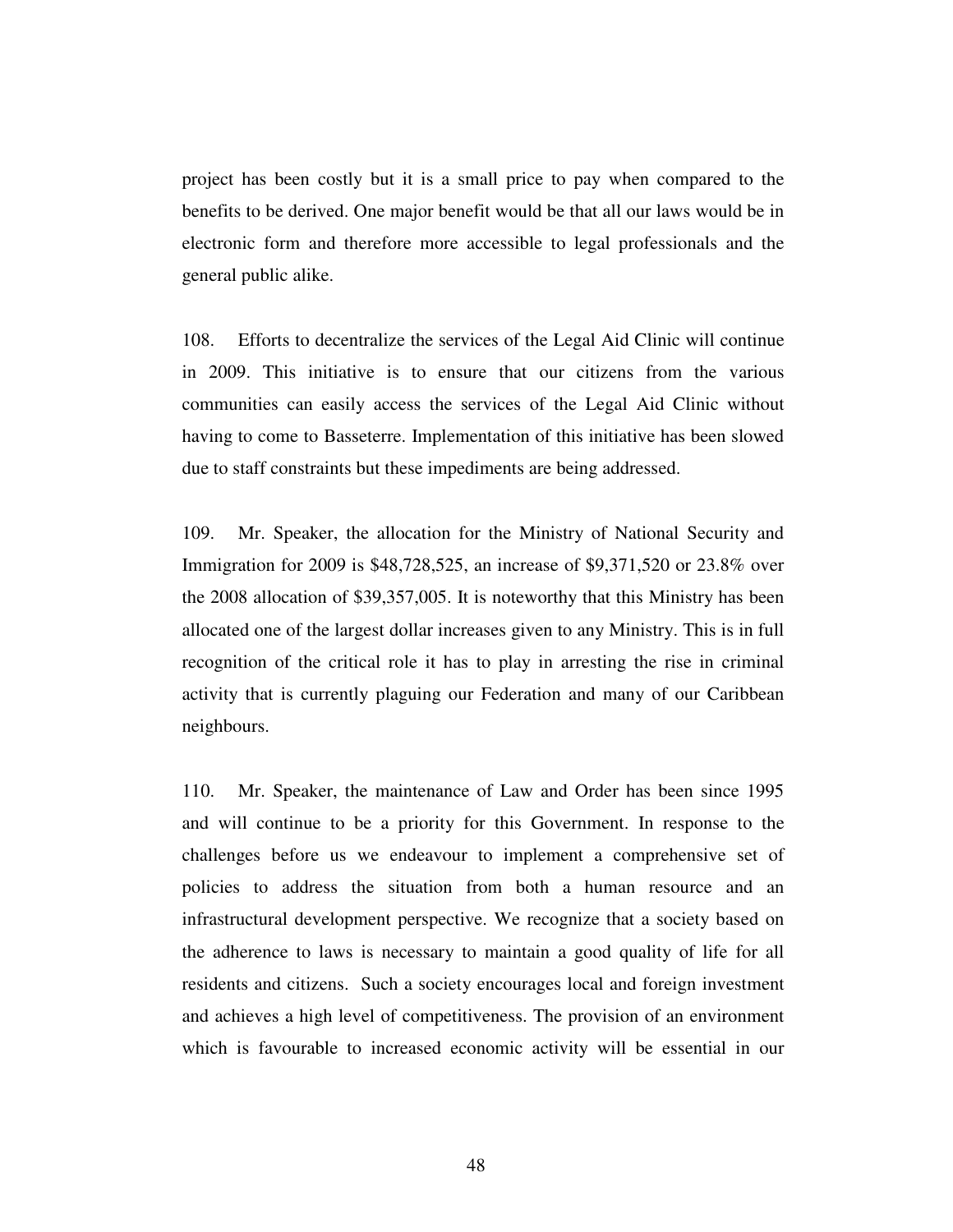Nation's quest to make progress in meeting the Millennium Development Goals, particularly as it relates to the alleviation of poverty.

111. Mr. Speaker, to effectively deal with the issue of crime in the Federation we must take a holistic approach which will seek to modernize the security system. In this regard, the Government has devoted considerable resources to upgrading the infrastructure and equipment for the Security Forces. For example, the Security Forces have benefited from the contributions of the Republic of China on Taiwan (ROC) which has provided vehicles and equipment, and of the Organization of American States (OAS) which has facilitated training in the areas of Border and Tourism Security. In 2008 the Security Forces benefited from assistance received from the Caribbean-Canadian Cooperation Fund (CCCF) to provide a broad range of training courses. Likewise, local businesses and members of the general public have partnered with us to ensure that the Security Forces have equipment to effectively perform their duties. We use this opportunity to thank them for their support in curtailing the spread of this threat to our continued development.

112. The dilapidation of our police stations is of concern to the Government as the environment in which persons work have a significant effect on their morale, motivation and productivity. In an effort to address these problems the Federation has made an arrangement with the Mexican Government by which the construction of two (2) police stations is being financed. One of these Police Stations is nearing completion at Dieppe Bay and the other is to get started in Tabernacle shortly. The current prison facility has been in existence for over 150 years and is no longer conducive for extensive periods of incarceration or rehabilitative initiatives. In an effort to solve these problems we have committed to a site for the construction of a modern prison facility and are in the process of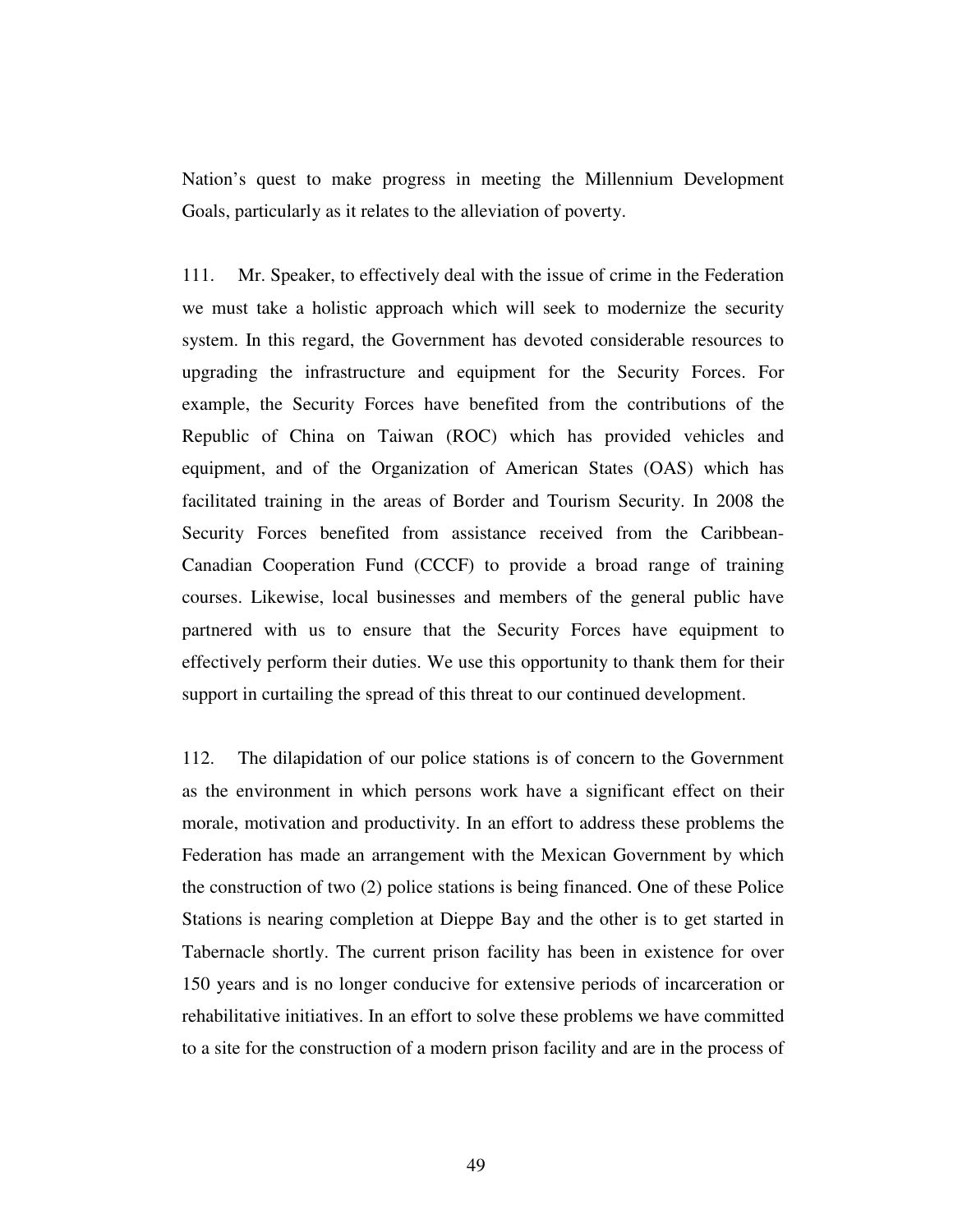exploring the financial options for construction. Similarly, there is a need to address the plight of juveniles and young adults. The Government has, therefore, obtained assistance from the Caribbean Development Bank for the execution of the Child Development Project which focuses not only on the construction of the Co-ed Juvenile Facility, but also on the development of an in-house curriculum to aid in the rehabilitation of juvenile offenders. Equally important, this project emphasises prevention and therefore strengthens the juvenile care system so that troubled young persons can be detected and helped before they fall prey to the lure of deviant and criminal activity.

113. An examination of the Estimates that was tabled earlier today will reveal that resources have been committed to a range of projects to significantly improve the effectiveness of the Security Forces. These include the construction of police stations, computerization of police stations, purchase of vehicles for the Fire and Rescue Services, refurbishing of the Fire Services Building, construction and refurbishment of Camps Springfield Barracks and the procurement of engines for the Stalwart. During 2009 crime detection will also be enhanced with the completion of the installation of Closed Circuit Television (CCTV) surveillance and Traffic Management Systems.

114. In respect of the Human Resources Management in the Security Forces the Government will continue to place high priority on enhancing the skills of our Security Forces in the areas of forensic analysis, crime scene analysis, crime detection and prevention, including cyber crimes, and border patrol. We do not propose to increase the numbers in the Security Forces at this time because the expert analysis suggests that there is enough manpower in the Force and that on a per capita basis we have more Security Forces than most countries in the world. Hence, the resources that have been allocated to the Security Forces will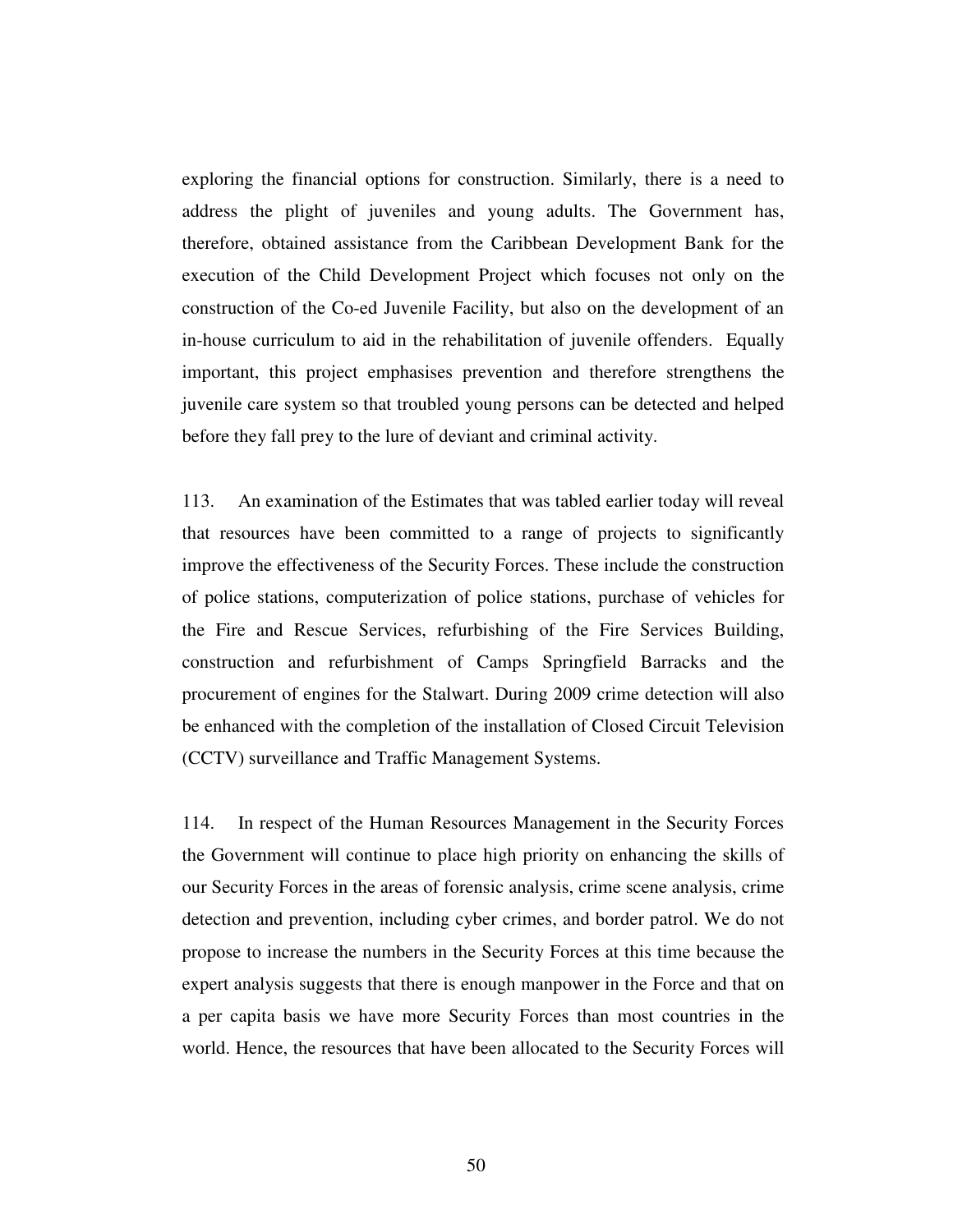be used to facilitate training and development, and to upgrade the conditions of service of the Security Forces.

115. Government has committed itself to upgrading the remuneration packages of all Civil Servants which includes the Security Forces. Over the past two years they too have benefited from the 12.50% increase in their salaries. In addition to basic salary upgrades, revisions were made to allowances provided in respect to responsibility, refreshment, plain clothes, officers assigned to the Canine Unit, Instructors at the Police Training School when in session, housing and displacement. We will continue to review the various allowances and make adjustments when necessary.

116. Mr. Speaker, this Government has also begun to amend our laws to reflect the present vicious crime environment in our society. In March of this year Chapter 56 of the Offences against the Person's Act was amended issuing more stringent penalties for attempted murder and shooting or attempting to shoot or wounding with intent which was increased from a sentence of ten (10) years to twenty-five (25) years; and unlawful and malicious inflicting of grievous bodily harm which was increased from two (2) years to seven (7) years. We will continue to amend current Acts and institute new laws in order to eliminate any loopholes which may hinder prosecution. While we appreciate that the punitive approach alone will not solve the problem or deter the commission of crimes, once proven guilty we intend to remove the menaces from society for a long time.

117. Moreover, to address the immediate issues in relation to crime, we have solicited the advice of an FBI Consultant and the Ministry of National Security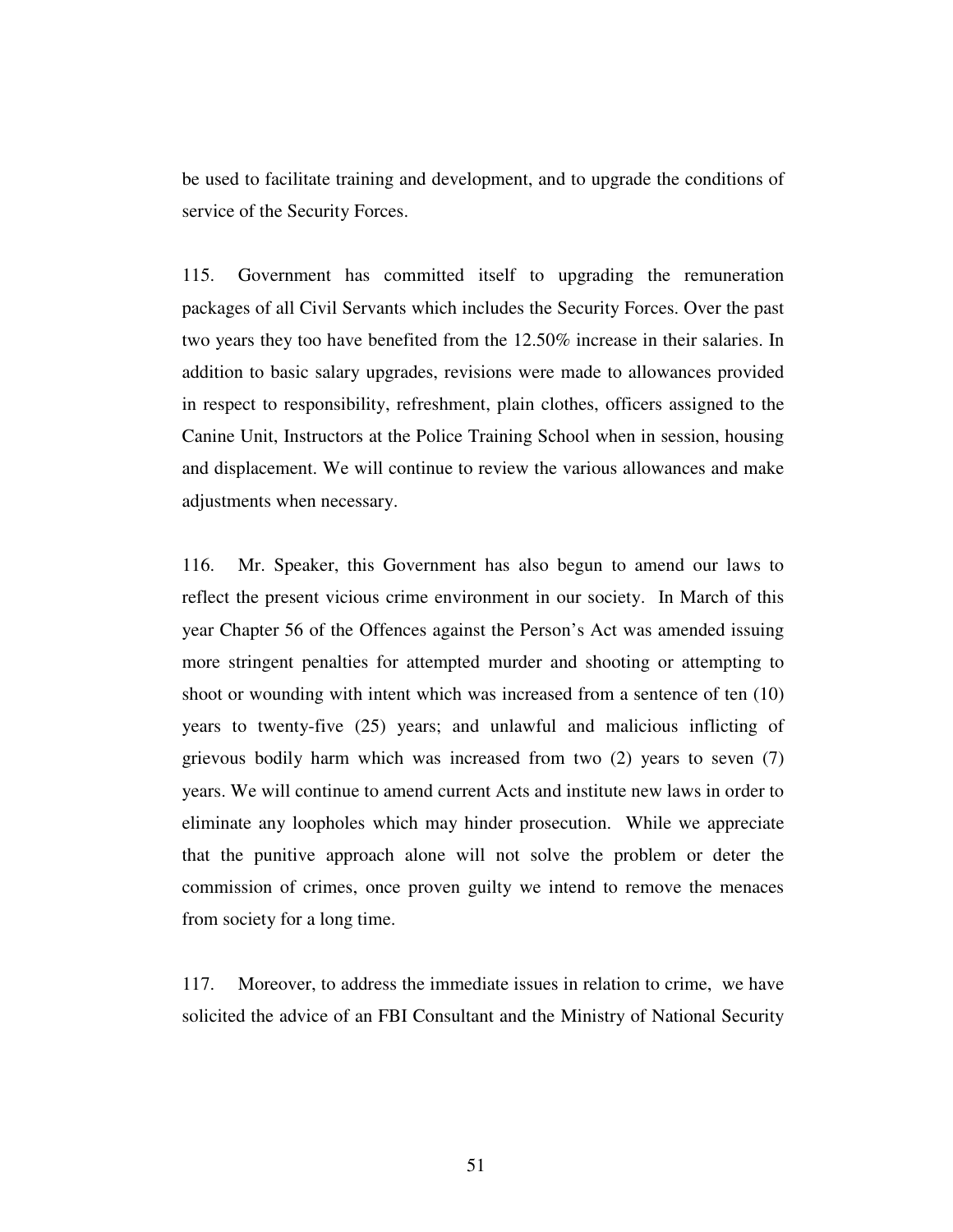and Immigration will implement a multifaceted Security Plan with the following objectives:

- a) Containing the escalation of crime;
- b) Strengthening cooperation with international and regional agencies in the fight against crime;
- c) Building capacity through training and the application of technology.

118. In addition, the Anti-gun and Strike Force Units will be stepping up their activities to rid our streets of firearms and to dismantle gangs. We expect a substantial reduction in the crime rate as we proceed with the implementation of the Security Plan.

119. We appeal for greater sharing of information and cooperation between all members of society and the Police. This will redound to our mutual benefits. We appeal on behalf of our Country for our Police to do more, succeed more and become more efficacious in the results indicating their upholding of the mandate to serve and protect us.

120. Mr. Speaker, the total allocation (including Capital Expenditure) for the Office of the Prime Minister for 2009 is \$15,702,752. This amount represents a 1.7% increase over the allocation for 2008. The resources allocated will be used to continue the implementation of a number of initiatives that commenced in 2008.

121. One such initiative is the Reform Process in which the electoral office was involved for most of 2008. I am pleased to report that the reconfirmation exercise by all accounts has been a tremendous success resulting in a voters list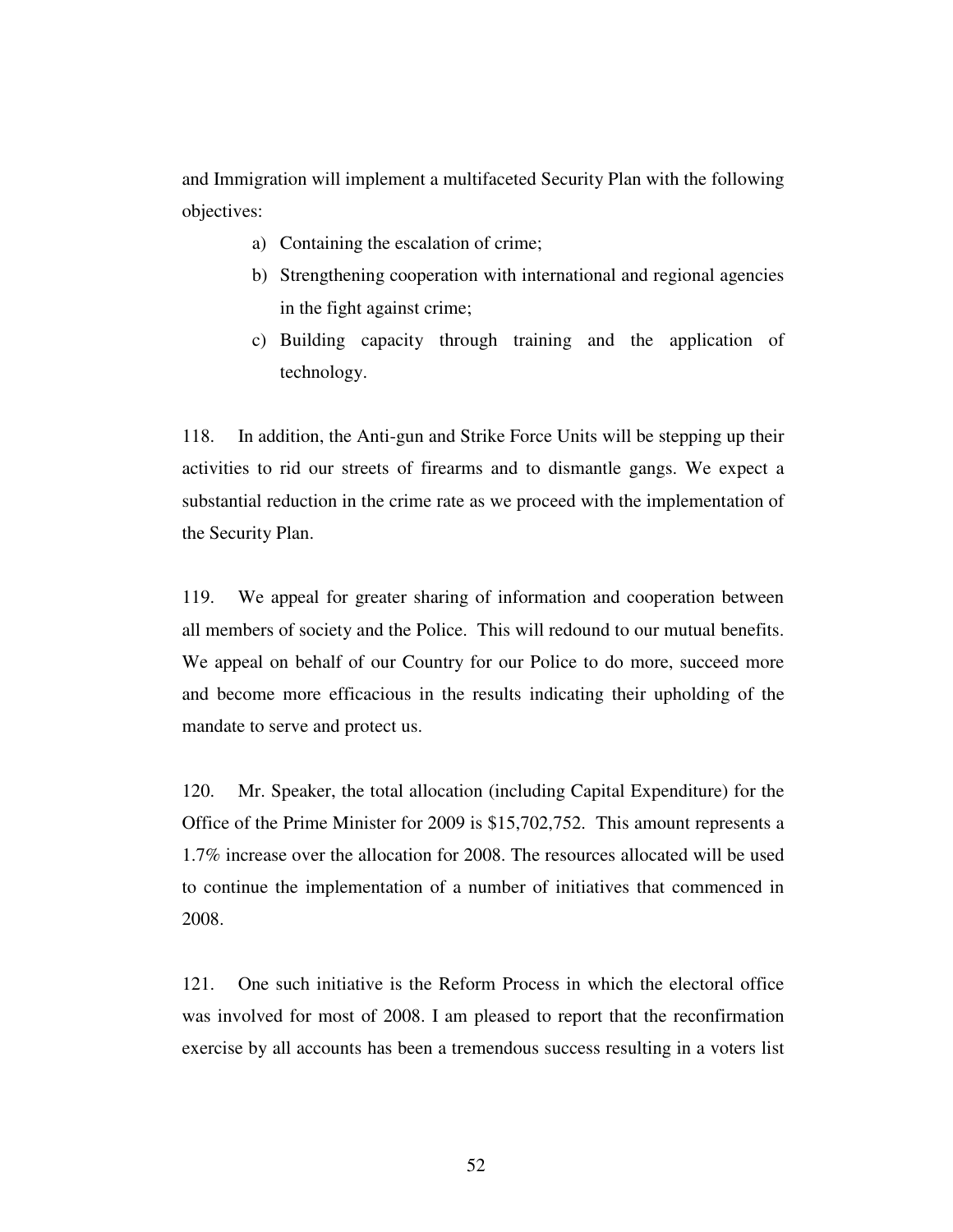that is up-to-date and relatively free of errors. During 2009 the Electoral Office will continue its efforts to modernize our electoral system and thereby strengthen our democracy. In addition, we are presently pursuing plans to relocate the Electoral Office as the expansion of its existing premises next to the Sir Lee L Moore Judicial Complex appears to be constrained by certain structural deficiencies and is therefore deemed unfeasible. Construction of a new Electoral Office is to commence in 2009.

122. Another important initiative that will be undertaken by the Office of the Prime Minister is the modernization and computerization of the Human Resources Management function. In fact, efforts are already underway for the computerization of Civil Service personnel files through a data capturing process. This exercise is expected to be completed in 2009 and will greatly improve the efficiency of the Human Resource Department in the management of personnel data.

123. One of the critical functions of the Office of the Prime Minister to which resources have been committed is the dissemination of information to the citizens as the means of equipping them to engage in dialogue and consultations on issues of national significance. This is being done using various modes including the print media, the website of the Communications Unit of the Office of the Prime Minister, Cabinet briefings, regular press conferences and more recently the "Ask the PM" Programme which provides citizens the opportunity to engage the Prime Minister on various issues. This is unprecedented in our Federation but it is critical to the proper functioning of our democracy. During 2009 the Office of the Prime Minister will continue to use every possible means to engage all our citizens and to build consensus through consultation and dialogue.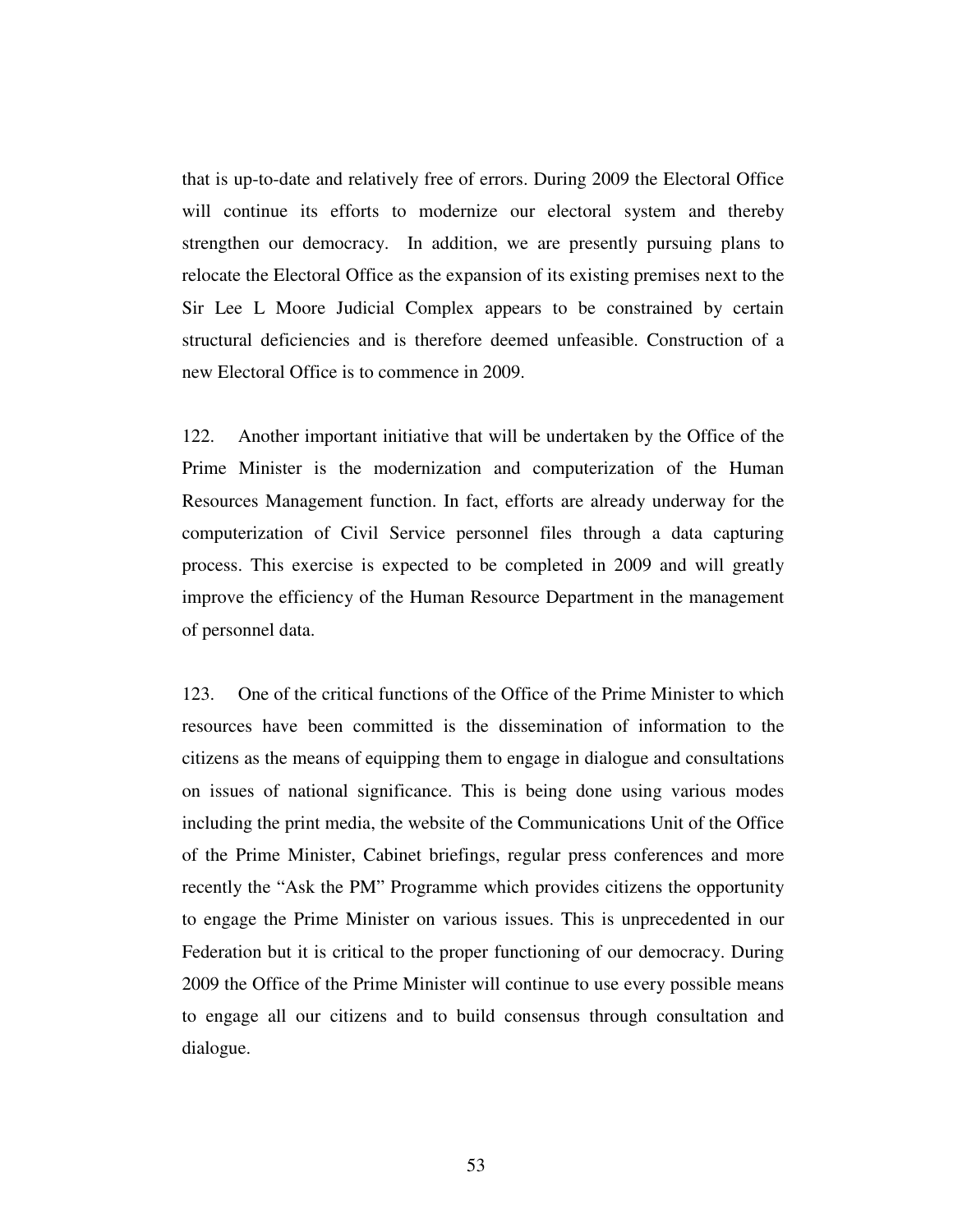124. Mr. Speaker, the preservation of important documents that would eventually form part of the historical record of our Federation is of paramount importance to this Government and it should equally be important to every conscious citizens. The present location for storing our archives is grossly inadequate. I am now happy to report that the Government of the Republic of China on Taiwan has graciously committed to funding the construction of a building to house our National Archives. Construction is to commence within the first quarter of 2009.

125. The Ministry of Foreign affairs will receive an allocation of \$12,614,724 to carry out its mandate in 2009. This ministry received an increase of \$3.09 million or 32.7% in its Recurrent Budget to facilitate the funding of our embassies and missions abroad and our effective participation in Regional and international Organizations.

126. Mr Speaker, the Ministry of Sustainable Development has been allocated \$16,177,199 for 2009. Of this amount \$3,856,786 will represent Recurrent expenditure while \$12,320,413 will be spent on Capital items. The ministry will continue its activities with respect to land distribution, capacity building for social and economic development and providing valuable statistics in 2009.

127. Mr. Speaker, the allocation to the Ministry of International Trade, Industry, Commerce and Consumer Affairs for 2009 is \$2,690,830, an increase of 15.3% or \$356,718. This increase will fund the enhanced activities of the Ministry that I outlined earlier in this presentation in relation to Price Control, Consumer Protection and Small Business Development.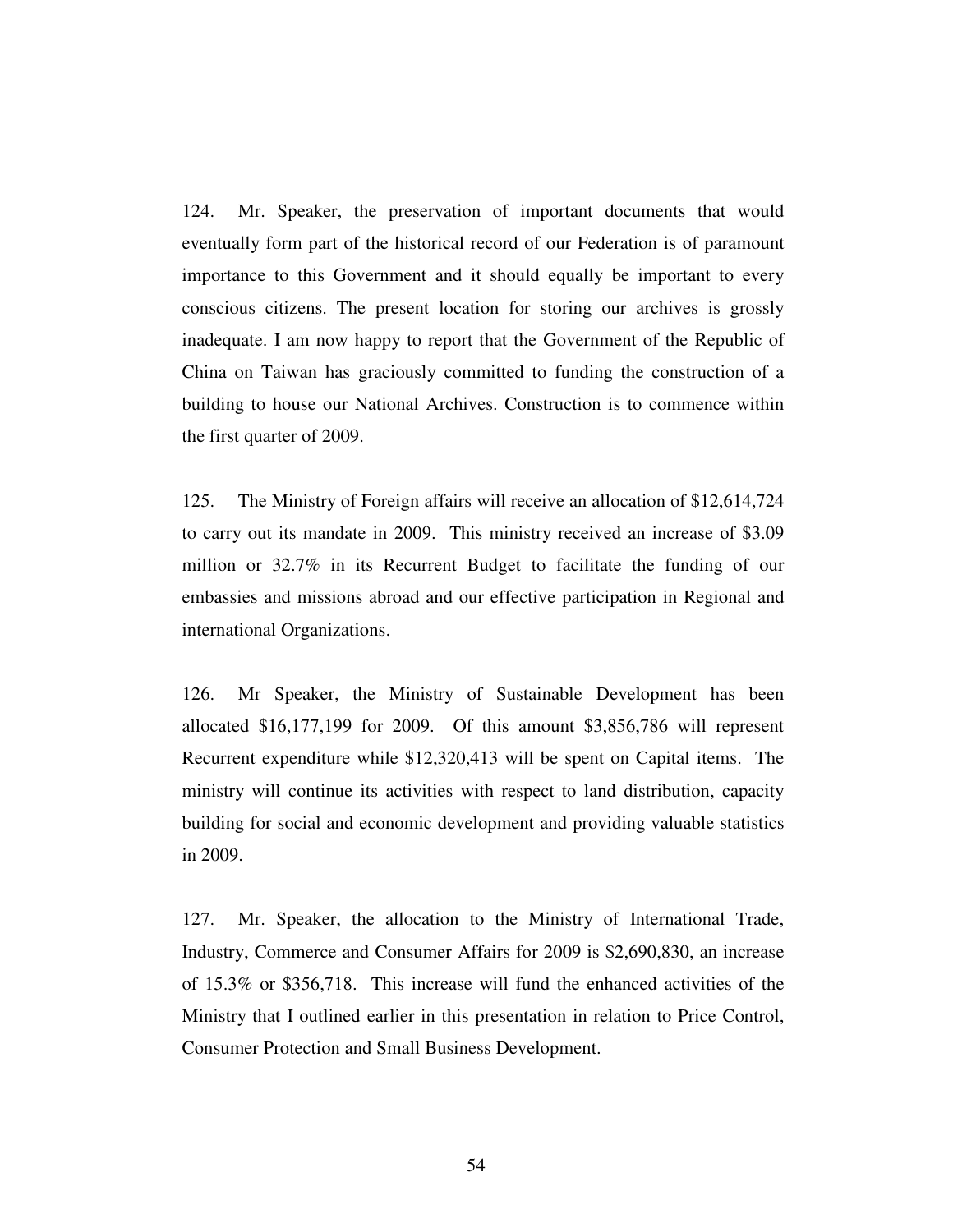128. The Ministry of Finance has been allocated \$245,849,864 to carry out its activities for 2009. This amount represents an increase of 6% over the corresponding figure for 2008. It should be noted that the increase is largely to provide for the servicing of debt. Debt servicing is a very large component of public expenditure. We have done well to meet our obligations regularly and on time but we must reduce our level of indebtedness so that we may better meet the demands for more and improved goods and services by our people.

129. During 2009 the Ministry of Finance will continue to pursue strategies aimed at instituting greater fiscal discipline and reducing debt. These are considered essential elements of the Ministry's overarching objective of fostering a strong and buoyant economy and maintaining fiscal stability all in an effort to provide a better quality of life for the citizens of our beloved Federation. In pursuing this important initiative, the Ministry plans to place considerable emphasis on organization and institutional development during the upcoming year. In particular, the Ministry is poised to implement several initiatives including the establishment of a Single Regulatory Unit, the further development of Performance Budgeting, Tax Reform, strengthen the oversight of Public Corporations and strengthen Public Finance Management. We also propose to give even greater attention to the collection of outstanding taxes. The Government is committed to the view that we should exhaust all avenues for the collection of revenue and that increases in tax rates should only be pursued as a last resort.

130. Mr. Speaker, the effective oversight of Public Corporations is a new undertaking by the Ministry of Finance following the passage of the new Finance Administration Act of 2007 which became effective in November last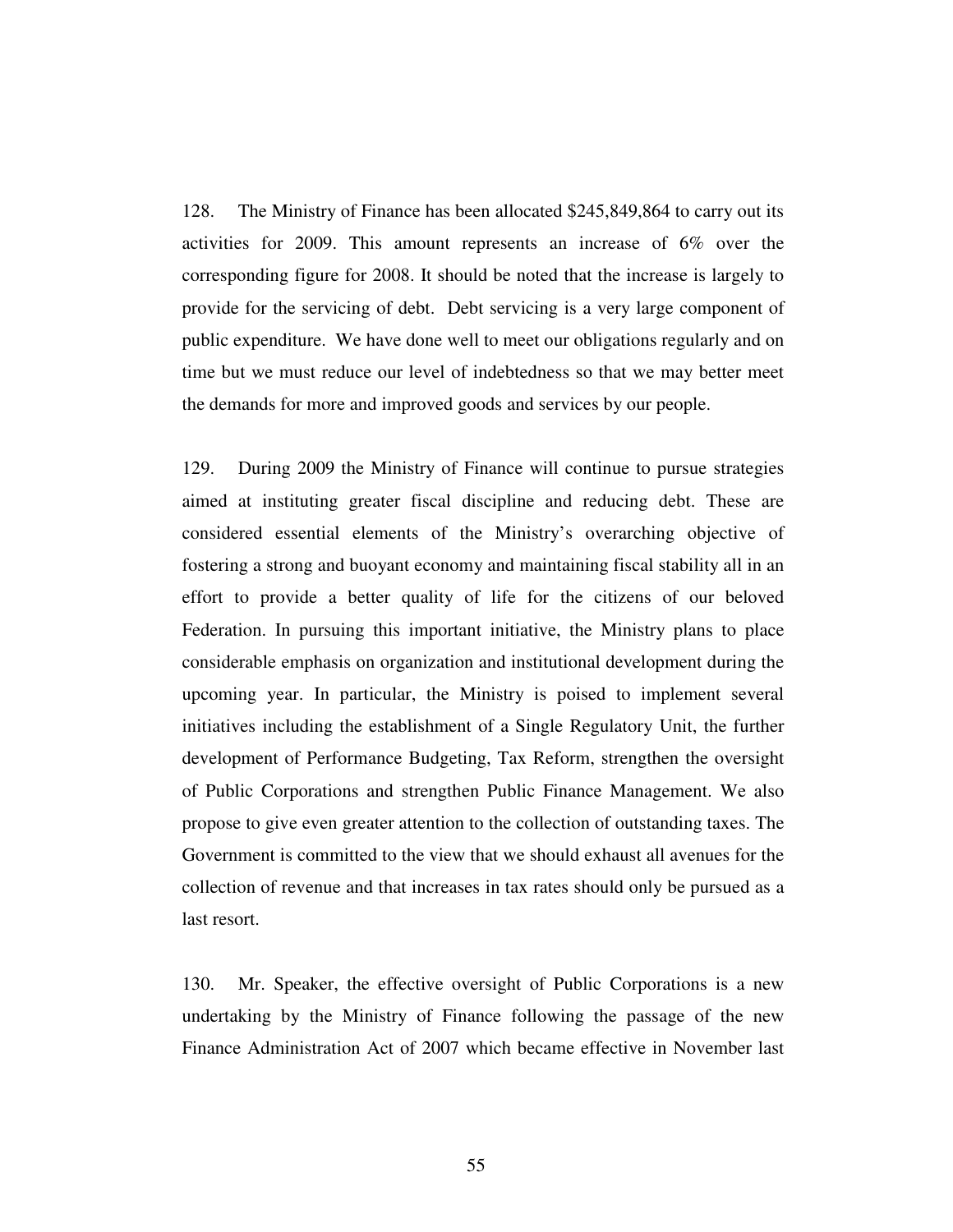year. The Ministry has since been in constant contact with the Public Corporations encouraging them to comply with the requirements of the Act. At this point I would like to congratulate the two Government Entities that have submitted up-to-date audited annual Financial Statements to the Ministry. The Entities are the Development Bank of St. Kitts and Nevis and the St. Christopher and Nevis Solid Waste Management Corporation. I implore the other Public Corporations to follow the path of these two Entities. The Boards of Directors of all Government Entities are expected to take responsibility for their institutions and ensure that the Management and Staff of these institutions meet their legal requirements.

131. Mr. Speaker, the Ministry of Social Development, Community and Gender Affairs has been allocated \$13,499,224 in Recurrent and Capital Resources to execute its programmes in 2009. This amount represents a 7% increase over the allocation for 2008. This Ministry has been playing a critical role in social development and social protection and has made a significant contribution to the performance of St. Kitts and Nevis from the standpoint of the UNDP Human Development Index. The significant sum invested by Government in the development of the Physical and Social Infrastructure and the delivery of various Social Assistance Programmes to the vulnerable groups of our communities is now paying dividends. The philosophy of this Government is to implement deliberate policies to address the needs of the poor and disadvantaged groups. This is why we can proudly state that we have one of the most comprehensive social assistance programmes in the OECS countries. I must make the point that we want to eradicate poverty. We have no vested interest in keeping people poor. We prefer to teach a person to fish than to give him/her a fish. One approach empowers, the latter impoverishes the person. However, as long as the poor are with us this Labour Administration will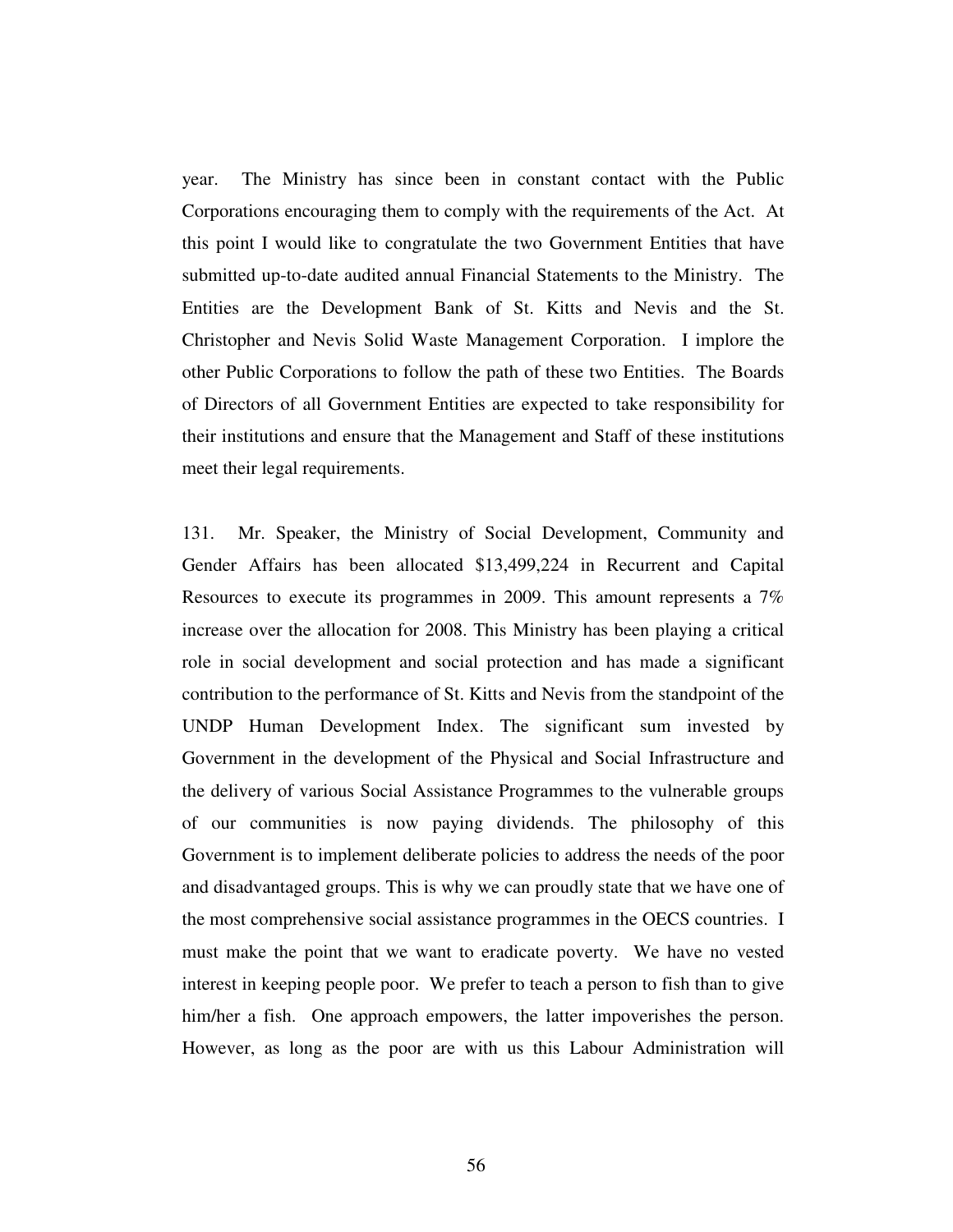always help, shelter and protect them. We do so because we care. We do so because we are enlightened. We do so because we are a party of good Samaritans.

132. Changes in the global environment such as the dramatic rise in the price of food and other basic commodities have demanded that the Ministry strengthens its social policies, programmes and activities to ensure that the necessary safety nets are in place to service the most vulnerable groups. During 2009 the Ministry will take steps to increase the protection for vulnerable groups such as the elderly and disadvantaged, women, children and teen parents. It will continue to foster community self-direction, self-help and community cohesion through the promotion of community activities. It will also aggressively pursue initiatives to promote social inclusion and to improve living standards of all our people.

133. The activities of the Ministry of Social Development, Community and Gender Affairs are particularly critical during emergencies. In this regard, we must express our appreciation to the staff of the Ministry and the staff of the National Emergency Management Agency (NEMA) who worked tirelessly in the aftermath of Hurricane Omar to distribute food, water and other essentials to persons in Old Road and other affected coastal communities in an efficient and effective manner.

134. Mr. Speaker, the Ministry of Social Development, Community and Gender Affairs will be implementing an ambitious Public Sector Investment Programme in the upcoming fiscal year. This will lead to a further improvement in living standards of our citizens from the various communities island wide. The Capital Projects to be implemented include;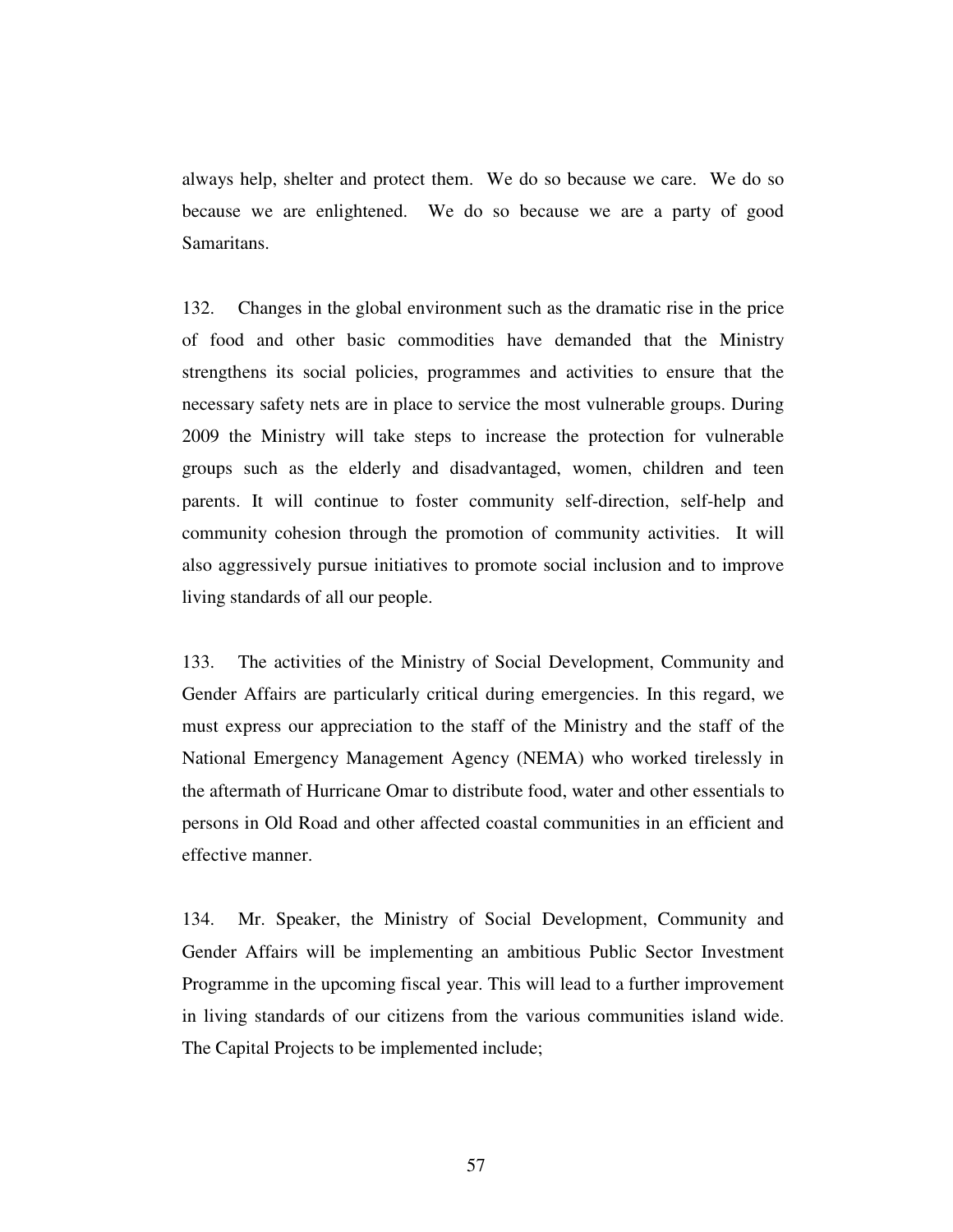--Fencing of Newton Ground Primary School -Construction of Walkways and Alleys in Dieppe Bay -Construction of Alley way at Stone Haven Molineux -Construction of Fig Tree/La Vallee Community Centre -IT Skills Training for Tabernacle and Mansion -Construction of water storage facilities at Conaree Community Centre -Day Care Centre for Molineux

We believe that these community-based projects will help to provide greater convenience in the relevant communities and to enhance community life, in keeping with Government's strategic goal for empowering our communities and to give them a much more important role in social and economic decisionmaking.

135. Mr. Speaker, the Ministry of Housing, Agriculture and Fisheries has been allocated \$9,069,715 to carry out its programmes for 2009. This represents a decrease of 3.8% relative to the allocation for 2008. The decrease is attributable to a reduction in Capital Expenditure related to the completion of a number of the specialized programmes undertaken immediately after the closure of the sugar industry to facilitate the transition process in its early stages. However, Recurrent Expenditure under this Ministry has been increased by 5.5% to enable the Ministry to institutionalize some of the functions it assumed during the transition phase and to enhance its capacity to play an enhanced role in the economic transformation programme that we are currently pursuing.

136. Mr. Speaker, the Ministry of Housing, Agriculture and Fisheries will aggressively continue the construction of affordable housing to satisfy the ever increasing demand for homes in fulfilment of Government's policy to empower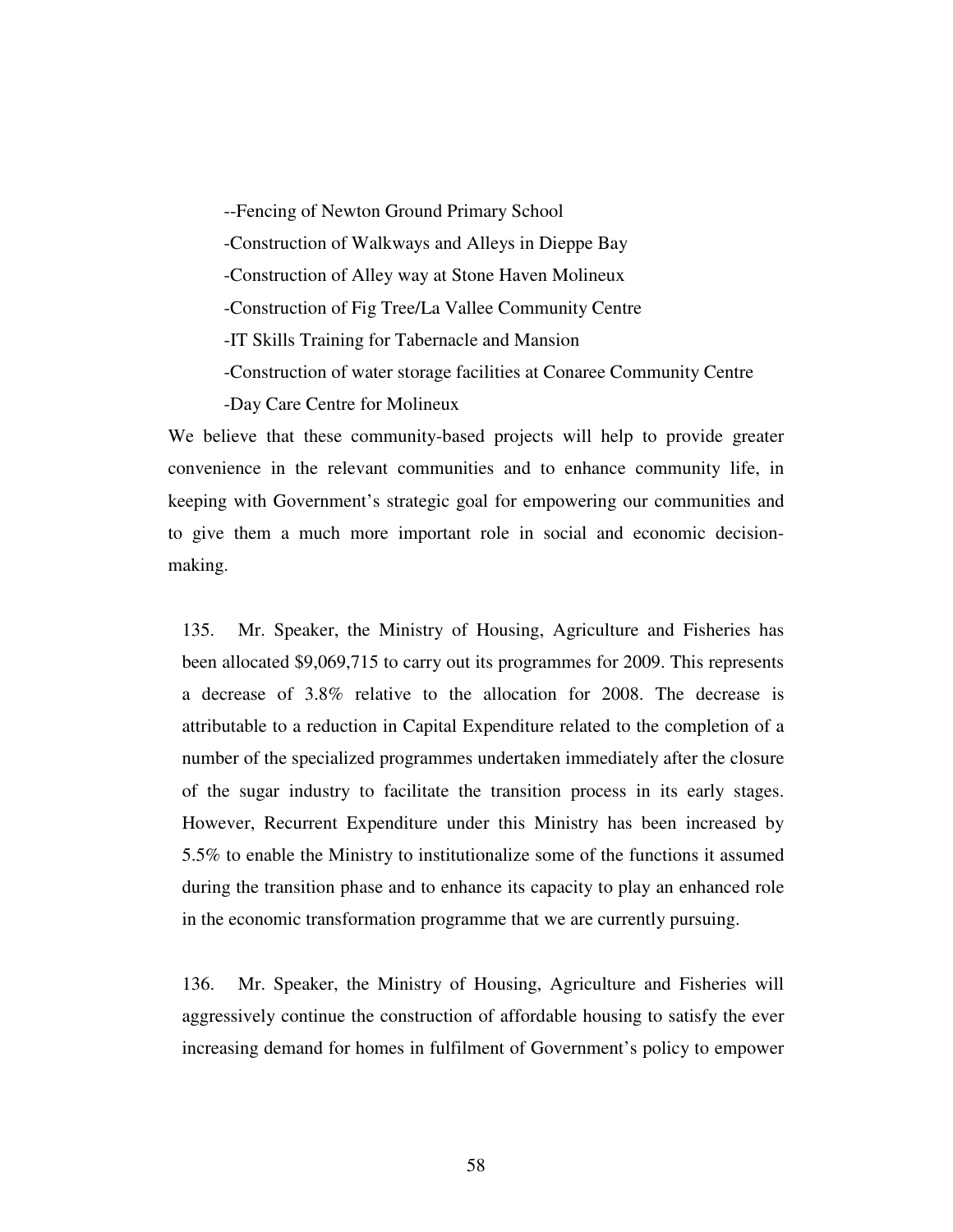our people to reap the financial and economic benefits of home ownership. One of the Ministry's top priorities for 2009 is to continue with the construction of houses to relocate families in the coastal areas whose houses were damaged by Hurricane Omar. In addition, the National Housing Corporation (NHC) will continue its drive to empower more of our people through home ownership. In particular, the NHC is making good progress with the Venezuelan funded project to upgrade 200 starter homes and to provide 300 homes to the former SSMC workers. In addition, the NHC has commenced a new housing project that would cost some \$50 million and will provide 500 houses to the people of this Federation, including our young people and other persons who do not yet own a house. Housing has been a stellar story of this government. I am pleased, as a former Minister of Housing to have been associated with this success and to have pioneered our programme of building a home owning society during our first term 1995-2000. During the period 1997-2000 we delivered 1,207 housing solutions. An historic and outstanding best ever record that has whetted the appetite of our people for home ownership. I am happy that we are continuing this programme.

137. Mr. Speaker, the Ministry of Tourism, Sports and Culture has been provided with an overall amount of \$30,072,311. This represents a decrease of 4.9 % over the 2008 allocation due to a 25.6 % decrease in Capital Expenditure. The Recurrent Expenditure for this Ministry has been increased by \$1,660,005 or 8.7% for 2009. Much of the increased Recurrent Expenditure will be used to boost the marketing efforts of the Department in view of the difficult global economic climate that we face at this time. Considerable focus will also be placed on improving the airlift to our Federation with a view to boosting tourist arrivals and generating increased economic activity. In deciding on the allocation to this Ministry we have focused on short-term initiatives with the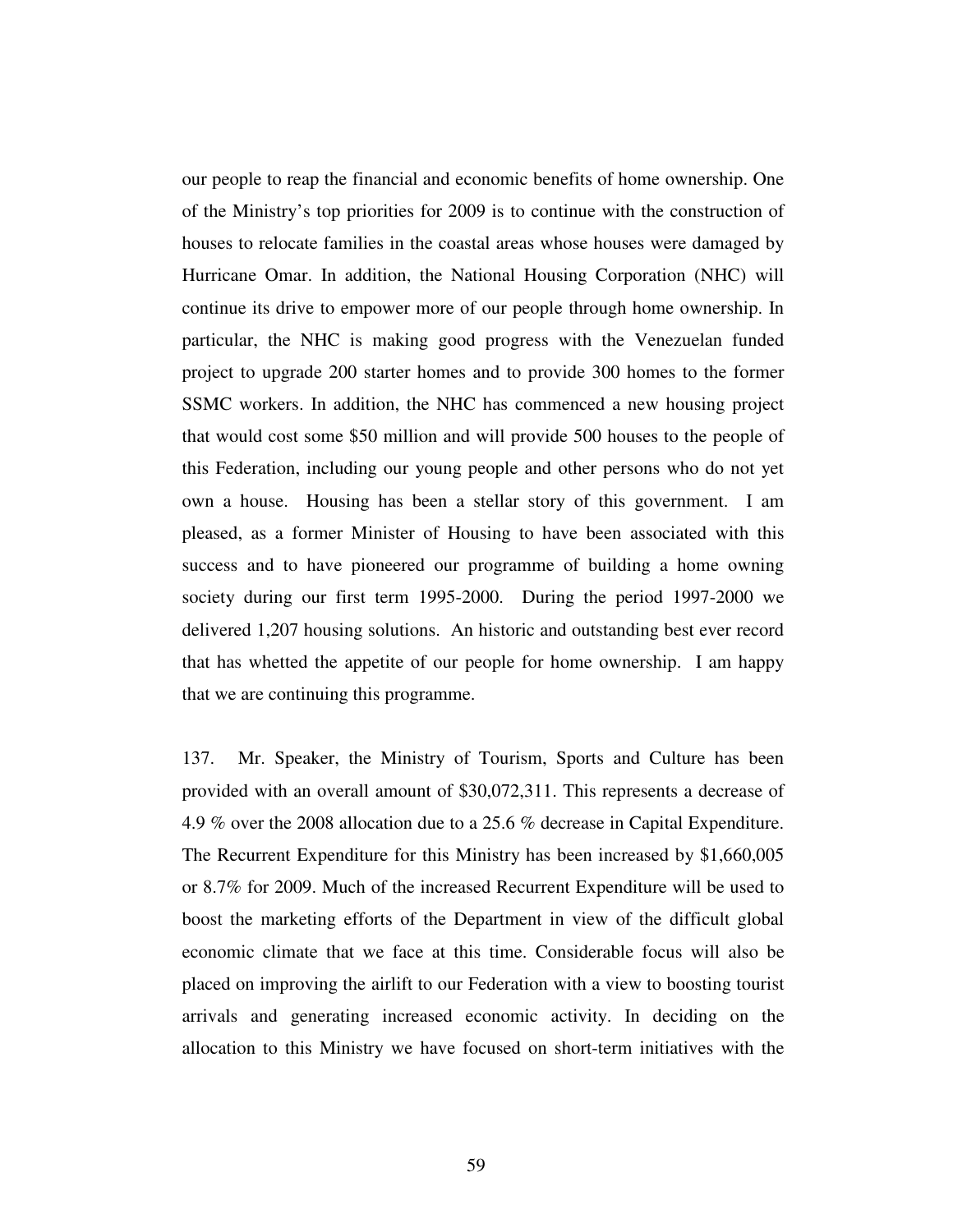greatest potential to enhance growth in the short-run and thereby help to blunt the impact of the global recessionary tendencies.

138. Mr. Speaker, the Ministry of Public Works, Utilities, Transport and Posts has been provided an allocation of \$99,843,441 including \$27,624,417 for Capital Projects. The total allocation for 2009 represents an increase of \$10,933,234 over the 2008 allocation. During 2009 this Ministry will continue its work to provide our citizens with the high quality of infrastructure that they have come to expect.

139. During 2008 the Ministry experienced major challenges with the provision of electricity including a fire at the power station that affected the ability of the power station to generate an adequate supply of electricity. Let me take this opportunity to thank consumers for their patience and understanding during the load shedding period and to assure them that the Government is exerting every effort to bring the frequent power outages to an end as expeditiously as possible. I apologise to all for the inconvenience and financial losses experienced as a result of the unreliability of the electricity supply. I appreciate your understanding of the complex problem which the Government is working overtime to resolve. We will fix the problem.

140. The Ministry is currently fast tracking a project to complete in quick time the upgrades to the electricity distribution and power protection systems to address the outage problems and create a stable and reliable source of electricity. In fact, the Cabinet has recently received a report from the Management of the Department that identifies the critical organizational, human resources, and technical problems that are contributing to the problems in relation of the reliability of electricity. Cabinet has directed that immediate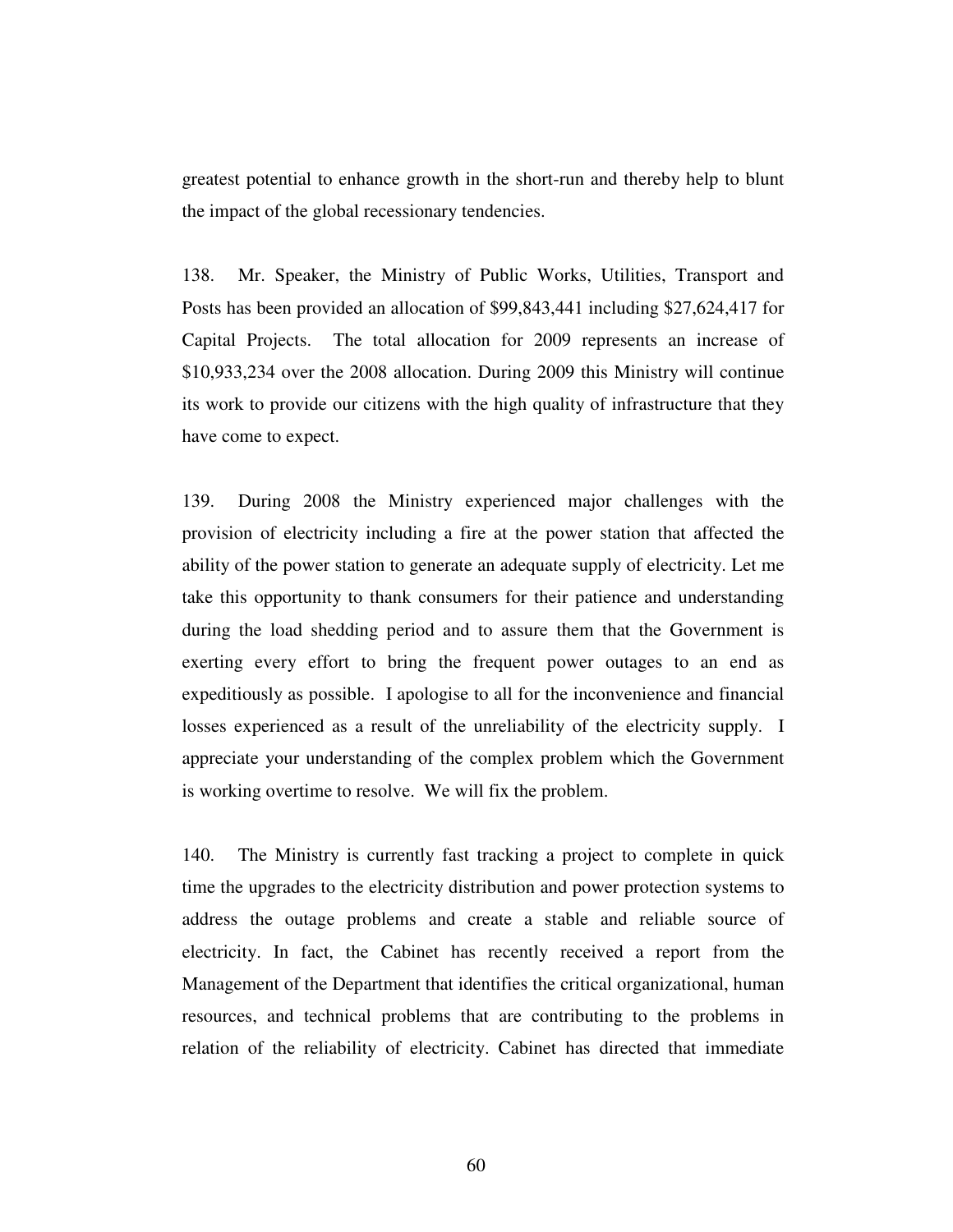action be taken to rectify these problems with a view to promptly bringing an end to the inconveniences suffered by our people in respect of the supply of electricity. We will also accelerate the programme for the Corporatization of the Electricity Department with a view to overhauling the structure, management and operations of the Department and fostering a business culture at the new corporatized entity.

141. In respect of the other Departments within the Ministry, it is proposed that during 2009 the Post Offices will continue to diversify their services and deploy new technologies. In this regard a new modern Post Office will be opened in Tabernacle in 2009. The facility is already built and is only awaiting furniture and people to begin servicing our communities. In addition, the Water Department will continue to rehabilitate old wells and drill new ones to satisfy the ever increasing demand for water. It will also upgrade and enhance its capacity to monitor the water quality and to chlorinate the water supply.

142. The Ministry of Education, Youth and Labour's allocation for 2009 is \$73,980,276. This amount includes \$22,386,902 for Capital Projects. Recognizing the critical role that education plays in National Development this Ministry will continue during 2009 to expand and diversify the school curriculum and to give increased focus and prominence to Technical and Vocational Education and Training. Emphasis will also be placed on the development of entrepreneurial skills and the integration of information and communication technologies in the teaching of various subjects. The programmes at the Advanced Vocational Educational Centre (AVEC) will be reformed and the capacity of this institution enhanced to enable it to even more effectively deliver programmes that are relevant to the development needs of our Federation.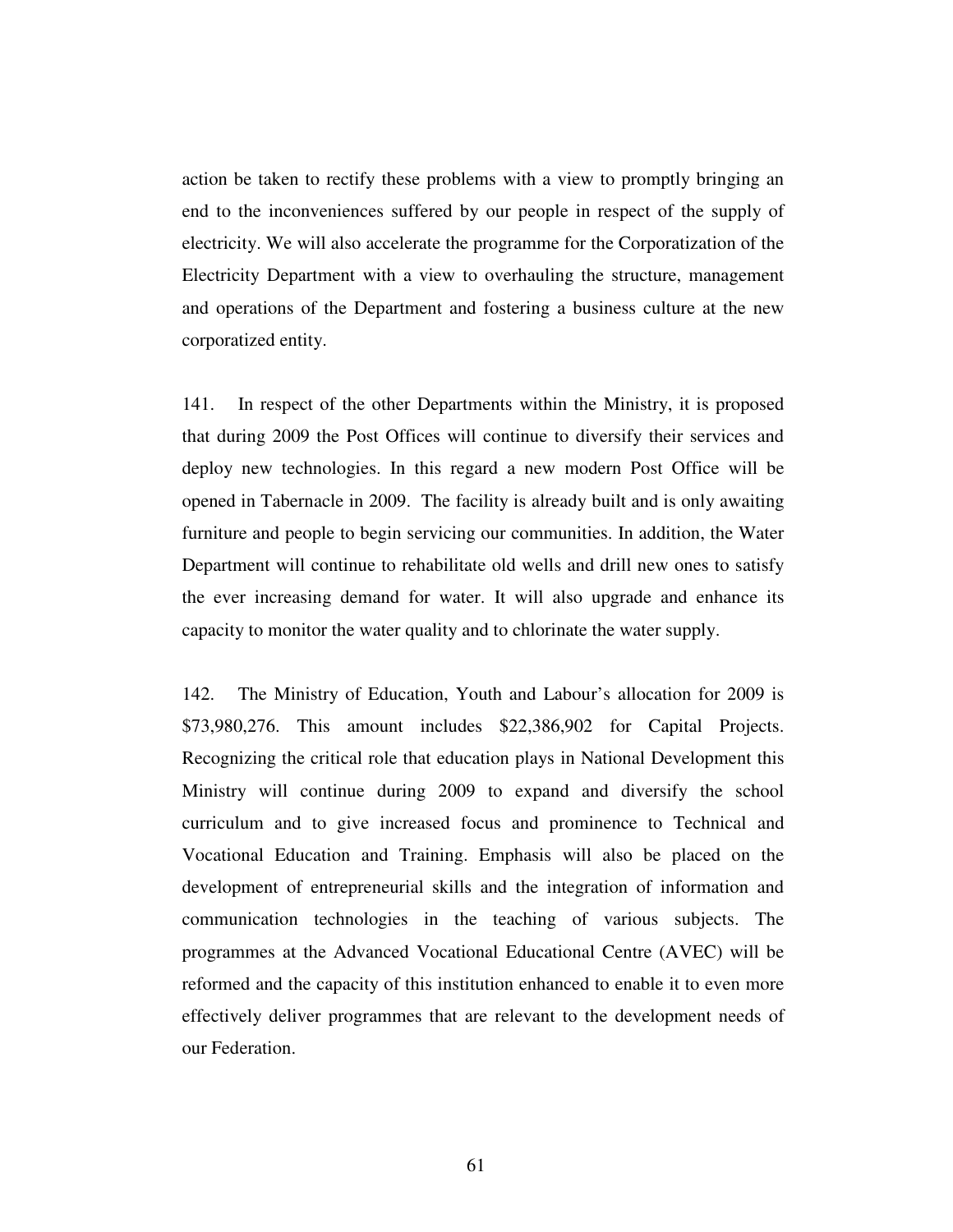143. Our school children will also benefit from the expansion of existing computer laboratories and the construction of new computer laboratories. In addition, the implementation of the European Union funded IT Based Teaching and Management Project will not only give the student greater capacity with computers, but it will also allow our teachers to deploy the latest in technology to present their teaching materials.

144. The infrastructure of the School System will also be boosted tremendously by the completion of the Saddlers Secondary School. This modern state-of-the-art school will not only bring benefits to our children, but it will also provide life-long learning opportunities for the community as a whole.

145. Mr. Speaker, during 2009, efforts will continue in respect of the transitioning of the Clarence Fitzroy Bryant College (CFBC) into a semiautonomous institution with its own Board of Directors. There will also be continued efforts to establish and strengthen alliances between the CFBC and various regional and international institutions. Our aim is to make tertiary education easily available to a greater proportion of our population, including our young people in particular.

146. Mr. Speaker, youth empowerment continues to be assigned high priority by this Government. During 2009 we intend to implement a National Skills Training and Certification program which will address the immediate employment needs of our unemployed youths between 18 and 35 years of age, especially during this difficult period of global economic turmoil when job opportunities are dwindling all over the world.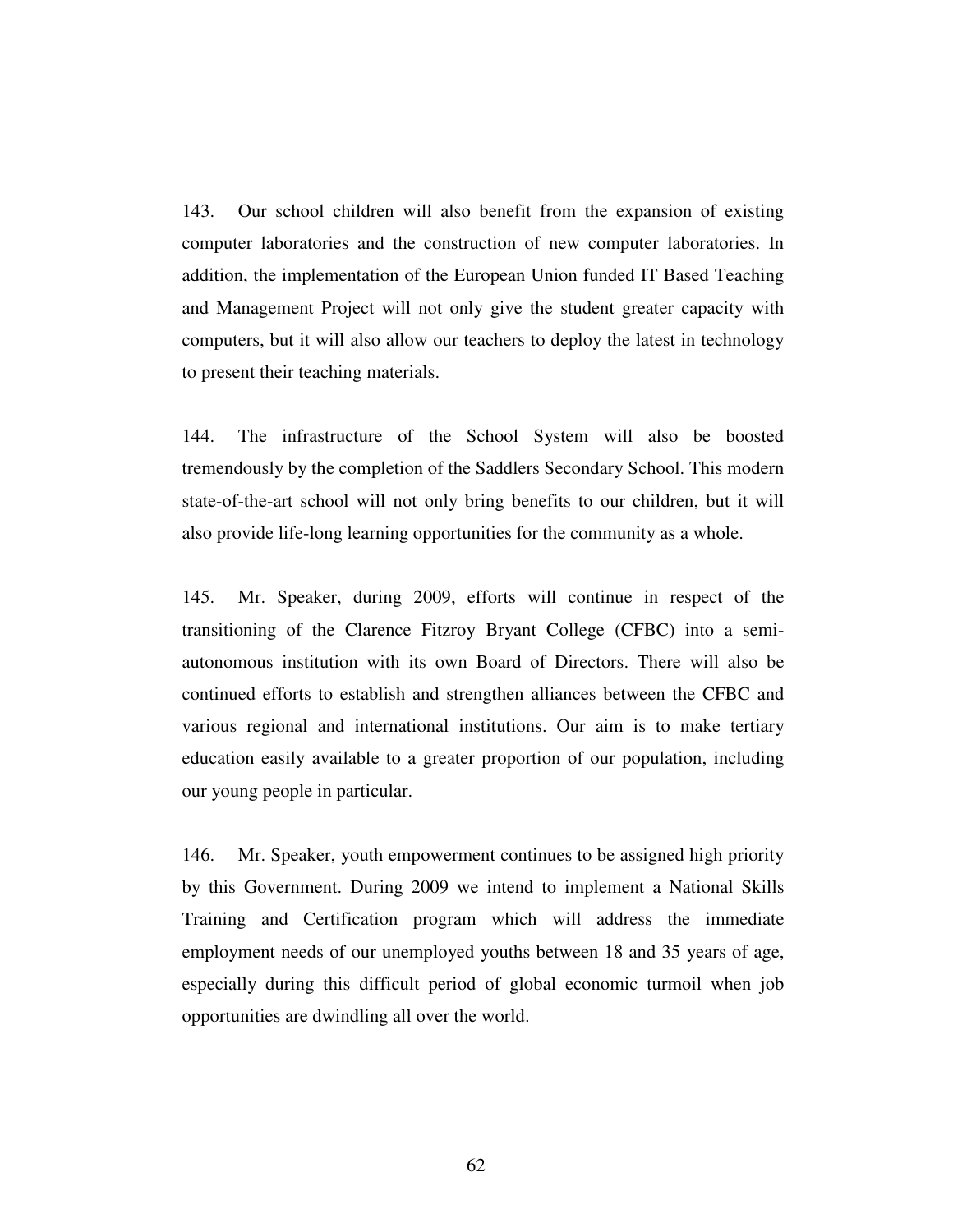147. The objective of this program is to provide our unemployed young people with basic employable skills, behavior and attitude training to satisfy the acute shortage of skilled artisans that now exists. Young people will be trained in areas such as carpentry, welding, air conditioning and refrigeration, crop production, plumbing, data entry processing, computer graphics design and motor vehicle body repairs and hospitality services to name a few.

148. Under the National Skills Training program, training will be delivered through classroom lessons, hands-on vocational training and job attachments in local businesses. The emphasis will be on practical training built on the following four elements:

- a) Training: Work/vocational skills and behavior training;
- b) Employment: Job attachment and job experience;
- c) Careers: career exploration and decision-making;
- d) Habilitation: Independent living and life style.

149. Young people completing the program will be fully equipped both in terms of skills, attitude and behaviour to be productive workers and will be able to find gainful employment in the private sector. They may also choose to become entrepreneurs and start their own businesses. Funding for this initiative is being provided under the PetroCaribe initiative of the Government of Venezuela. I urge our young people to seize this opportunity to join the mainstream of economic development in our Federation.

150. To provide for the funding of Information and Technology and amount of \$6,720,243 has been allocated. This represents an increase of \$3.1 million or 89% over the amount allocated to these services in 2008. The major portion of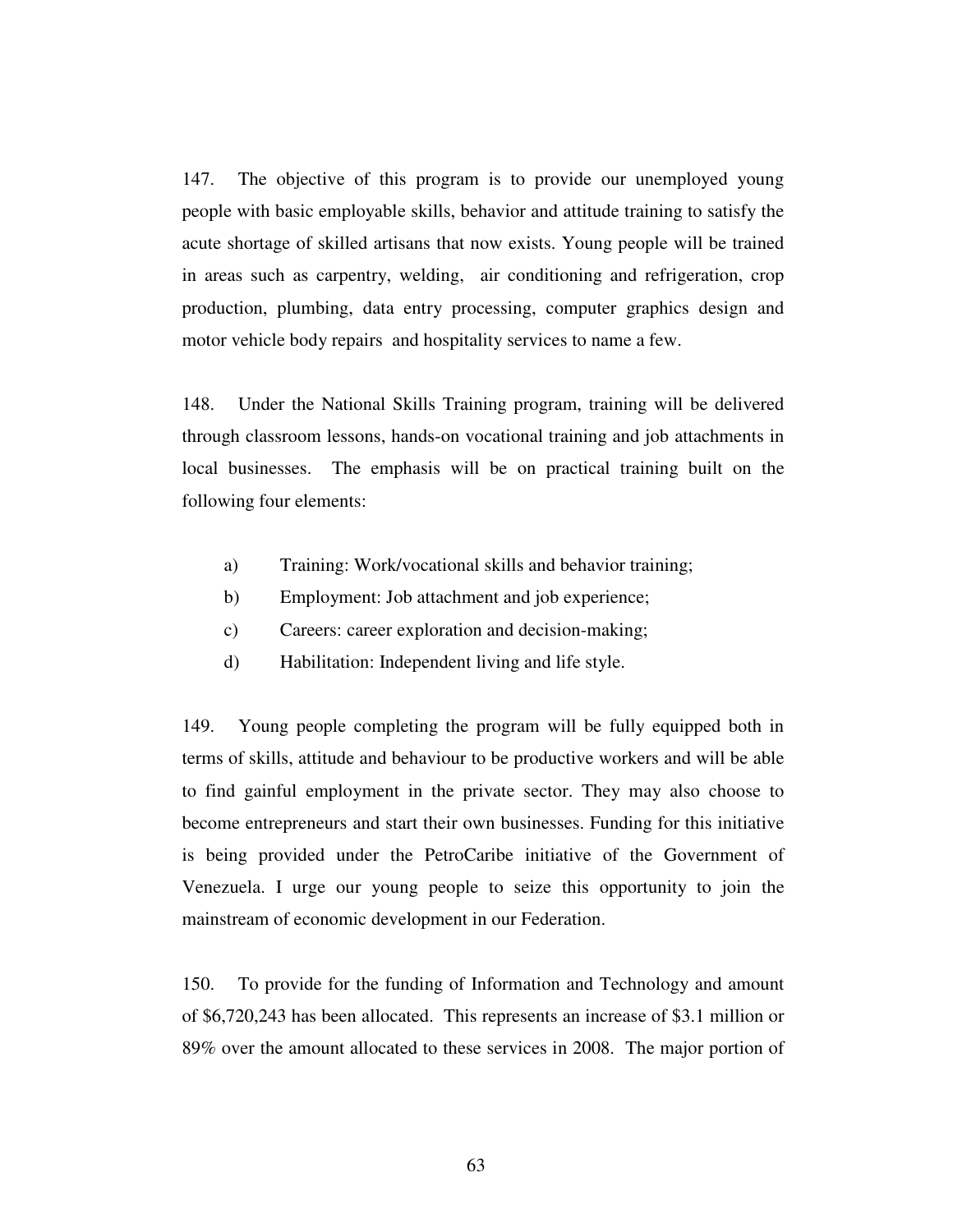this increase will be utilized to fund Capital Projects in the area of Information and Communication Technology. These projects are partially funded by the European Union.

151. Mr. Speaker, I now direct my attention to the Ministry of Health. This Ministry's allocation for 2009 including resources for Capital Projects is \$35,797,704. The Ministry of Health will continue in 2009 to pursue programmes aimed at addressing Chronic Non-communicable Diseases such as heart disease, stroke, diabetes, hypertension, and cancer that are the main causes of mortality and morbidity. The Ministry of Health therefore intends to provide leadership in implementing measures to significantly reduce mortality and morbidity associated with these chronic diseases. This will include implementing programmes to encourage our citizens to follow healthy dietary practices and physical exercise.

152. I am particularly happy to report that the construction of the Pogson Hospital has now been completed. The rural community in the vicinity of Sandy Point and the neighbouring villages will now be able to enjoy modern Primary Health Care and Hospital services. In addition, this Hospital will become a centre of excellence in the prevention and management of HIV/AIDS. Indeed it will play a critical role in the implementation of the National Strategic Plan for the Prevention and Management HIV/AIDS. Of course, we will continue to upgrade the JNF Hospital which already boasts some of the most modern and up-to-date facilities in the OECS. During 2009 we will proceed with the implementation of Phase III of the JNF Development Programme which among other things will improve the administrative facilities at the hospital.

153. I turn now to Fiscal Measures.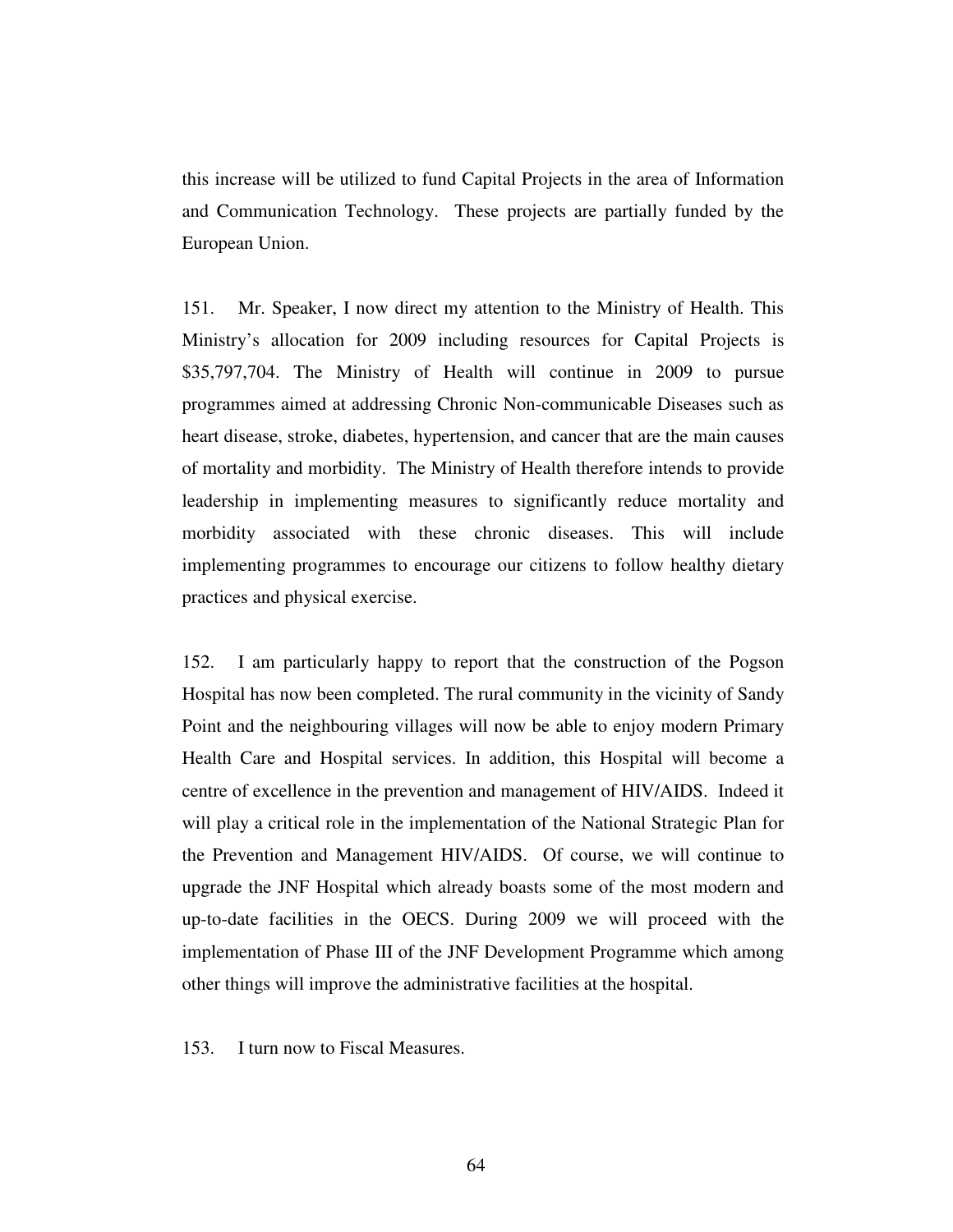## **Fiscal Measures**

154. I know that our citizens usually wait on this section of the budget with bated breath. But I am certain that Kittitians and Nevisians in the gallery here today and beyond, are confident that based on the past record of this Government, any budget measure introduced in this address will be fair and reasonable and will be consistent with our overarching mandate to protect the poor and vulnerable.

155. Mr. Speaker, I have indicated throughout this address that the year 2009 could be a very challenging one for our Federation given the events that are unfolding in the global economy which will impact the financial as well as the real sector. This Government has been very effective in cushioning the impact of adverse global developments on our people, especially those most vulnerable to the global food crisis and energy crisis. To date we have removed Consumption Tax on a list of essential items such as chicken, cheese and vienna sausages so that the prices of these items could remain affordable to our people. We introduced legislation to curtail the margins that vendors could apply on certain items that constitute a substantial portion of the basket of goods typically consumed by lower income families. We gave our bakers a package of concessions to encourage them to keep the price of bread affordable. Moreover, in respect of travellers importing food items for their personal use, the taxes and duties on barrels of food were significantly reduced. Mr. Speaker, you will also recall that with respect to electricity bills of householders beginning in January 2008 and thereafter the fuel surcharge was capped at 50% of the primary charge for electricity, notwithstanding our inability to recover the full cost of the fuel price increases after applying the cap. We have forfeited millions of dollars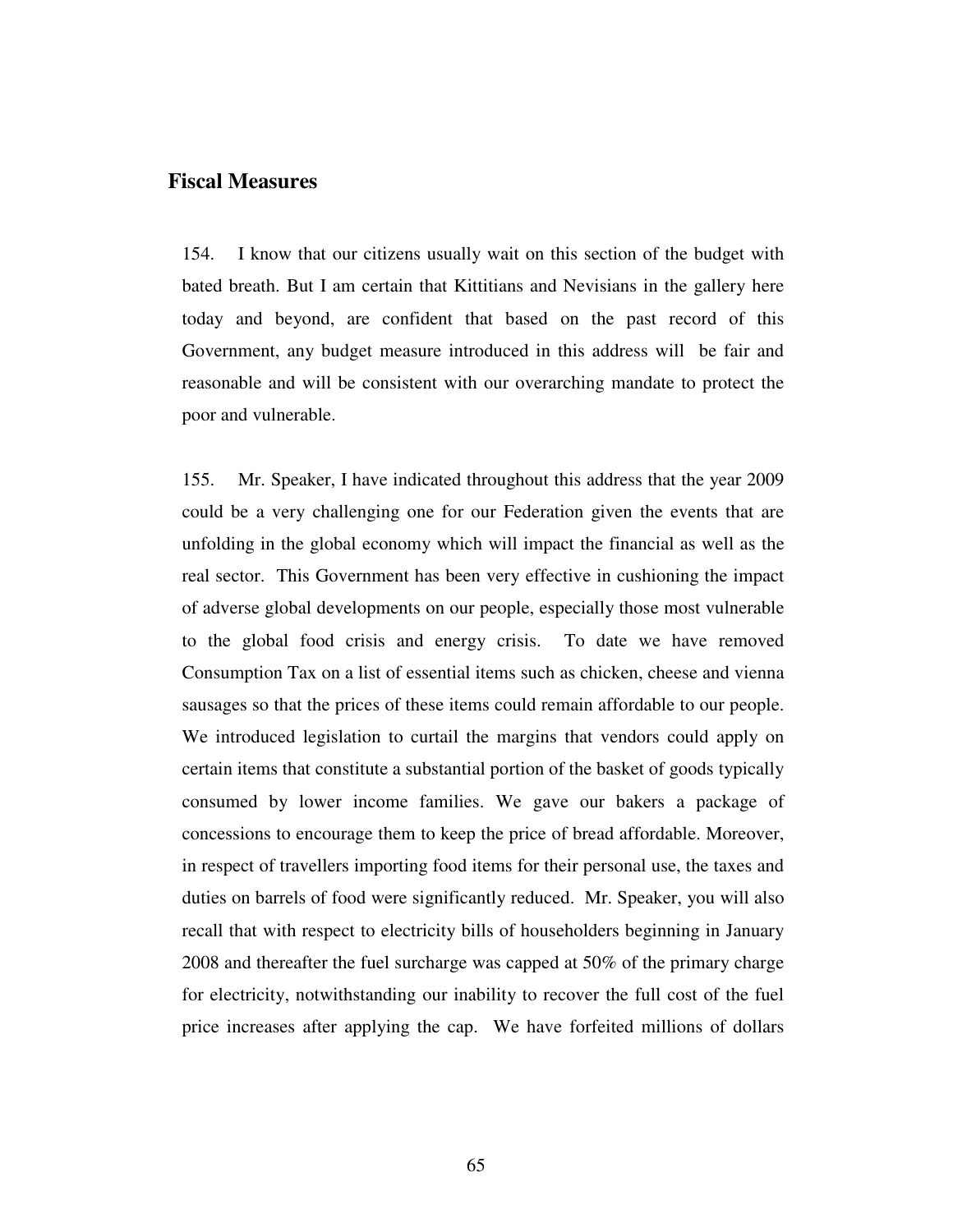from capping the electricity surcharge. This represents significant cost savings redounding to the benefit of many consumers. Only a caring and enlightened government would do this.

156. Mr Speaker, quite recently Cabinet approved a Special Incentives Package for small hotels. These concessions are aimed at assisting these hoteliers in improving their standards mainly with respect to customer service and their physical plant. Cabinet approved the adoption of a Memorandum of Understanding between the Government and Small Hotel operators. This Memorandum provides certain conditions under which small hotel operators will be provided with duty free concessions on the refurbishment of their facilities every seven years and concessions on food and wine for their restaurant facilities where applicable. For the purposes of this new incentive package, a small hotel is defined as a hotel consisting of at least ten rooms and not exceeding ninety-nine rooms. Mr. Speaker, over 80% of the hotels operating in our tourism industry qualify as small hotels and it is very important that as we develop our tourism plant with the objective of attracting the high-end of the market that these small operators are developed in a manner that compliments this target market.

157. All of these initiatives, which were intended as short-term measures, have had a significant adverse impact on revenue collections in 2008 but we will continue to maintain them as long as we feel that they are effective in alleviating the plight of poor people and small and medium enterprises, in particular. Of course, we will keep these initiatives under review and monitor their impact on the intended beneficiaries to ensure that their impact is being felt by those persons within the society for whom they are actually intended.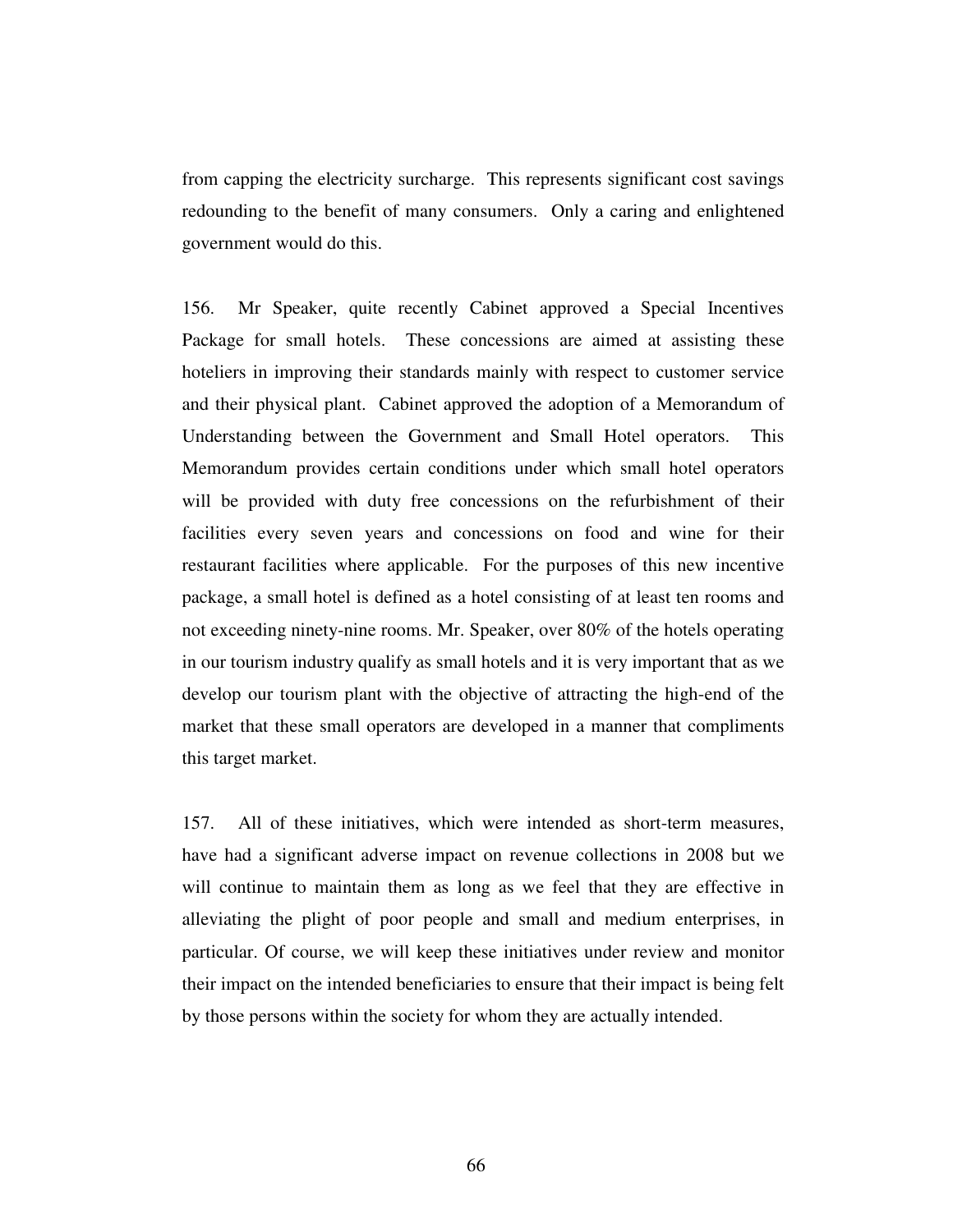158. Mr. Speaker, the Government is a major provider of services and is not immune from the impact of increasing prices. In fact the cost of delivering all Government services has increased significantly over the years. We will therefore review the fees in relation to the various services provided by the Government with a view to ensuring that the costs of providing such services are recovered. Of course, we appreciate that some services must be subsidized especially in relation to vulnerable groups, but in such circumstances we must have appropriate accounting systems to measure the cost of such subsidies. This will facilitate the more comprehensive reporting in respect of the cost of Government services and assistance to vulnerable groups. It will also facilitate more effective decision-making.

159. This Government's strategy for assisting the vulnerable is comprehensive and involves all Public Sector organizations. The Social Security Board, in particular, has played an important role in carrying forward our strategy for social protection and empowerment. In this regard, I am pleased to announce that early in the upcoming year, the minimum pension paid by Social Security will be significantly increased to a level consistent with the most recent actuarial analysis. In addition, the Social Security Board has requested its actuaries to make recommendations in relation to the introduction of a shortterm unemployment benefit, which could provide meaningful relief to persons who lose their jobs during the early months of unemployment. It is hoped that this benefit would give them a continuing source of income as they search for another job.

160. The Social Security Board is also investing its resources in a manner that contributes to economic growth and development. Hence, Social Security is about to break ground in respect of the Beacon Heights Housing Project that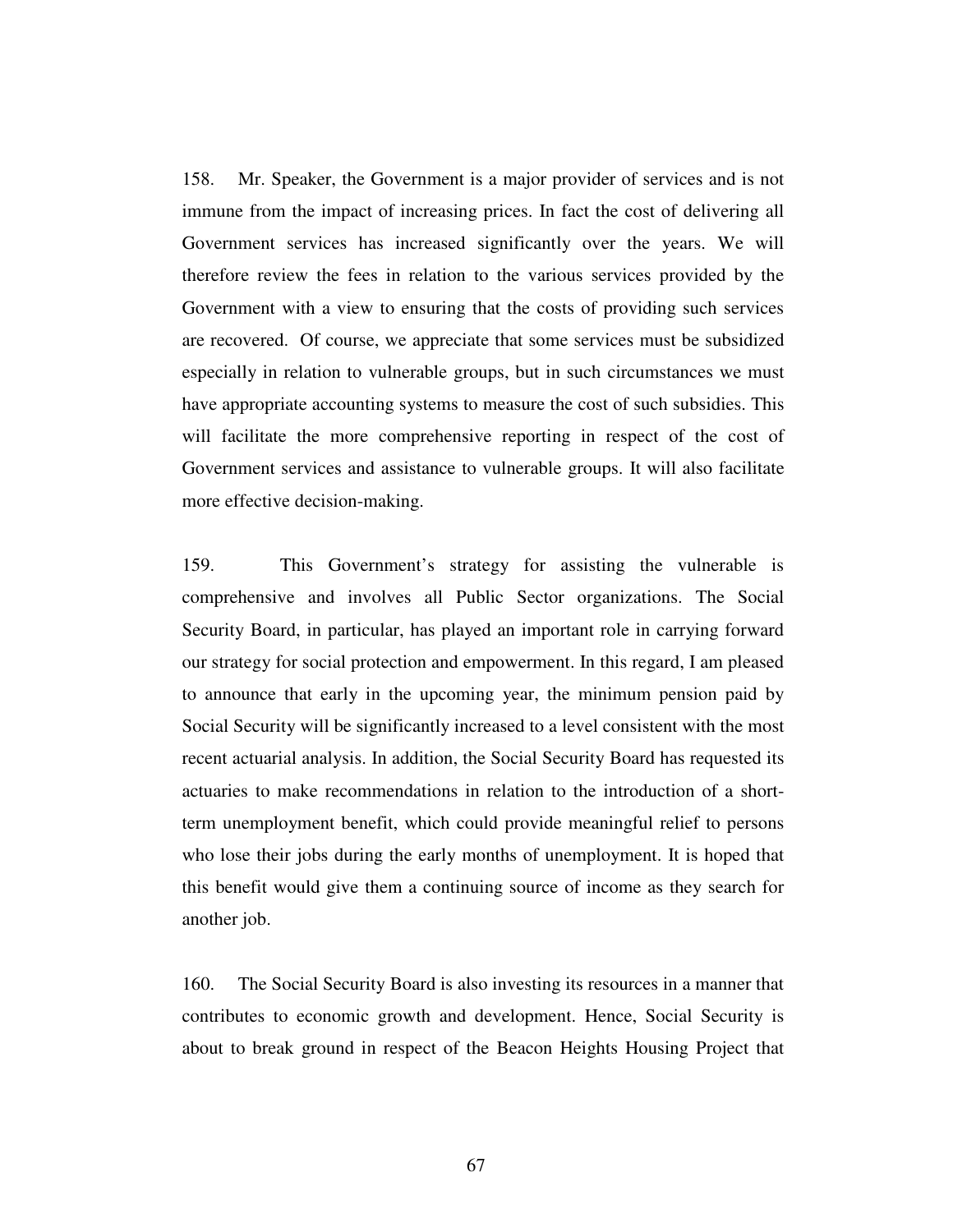will not only help to stimulate the economy in these very challenging times, but will also provide some 180 houses to the people of St. Kitts and Nevis.

161. As revenue from Taxes on International Trade begins to move downwards given the global trends towards reduction or elimination of border taxes we must begin to think of ways of paying for the services that our Customs and Excise Department provides. Mr. Speaker, it is important that we understand that the role of Customs is not confined to the collection and accounting for Customs Duties, Consumption Taxes, Excise Taxes, Customs Service Charges and Licenses. One of the main purposes of the St Kitts and Nevis Customs Department is to protect our borders by exercising controls over the import and export of goods, and the entry and exit of people. The St. Kitts and Nevis Customs and Excise Department is responsible for protecting our borders against the threats to our economic and social well-being that are caused by the incorrect importation and exportation of goods and the movement of travellers across our borders.

162. The front line border protection activity takes place at all customs' ports of entry and at the Post Offices. This involves the inspection of goods, screening of mails and the processing of travellers in accordance with the relevant legislation. Supporting the front line activity is a specialist unit which undertakes investigations into specific transactions that have been identified as posing a risk to the border. This unit should operate in the areas of commercial fraud, drug investigations and the importation and exportation of prohibited and restricted goods. In addition, Customs also acts as an agent at the border for other Government organisations – including the Ministries of Health, Agriculture, Foreign Affairs and International Trade, National Security and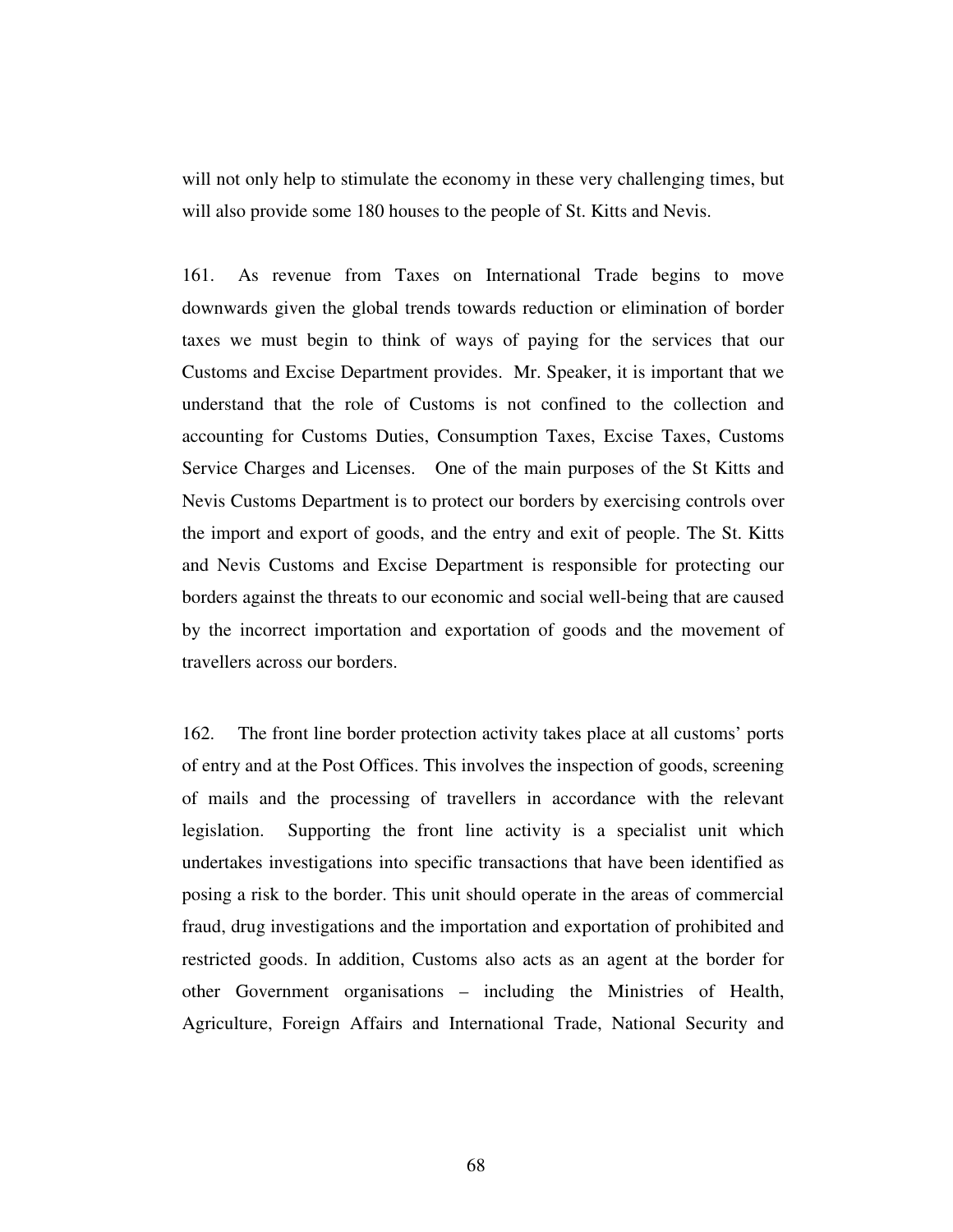Sustainable Development with respect to statistics. Customs' role in respect of the agreements and conventions is to administer at the border the obligations in respect of how goods are valued, how duties are applied, the types of duties that are applied and how origin is established for duty purposes. Customs also police our international obligations and statutes concerning prohibited and restricted goods, including drugs, pornography, internationally endangered species and other illegal flora and fauna.

163. These important services must be paid for by those who utilize the facilities provided by Customs. In this connection we will introduce "billable services" in Customs. These fees will be based on the number of hours it takes to provide specific services such as onsite inspection and off loading of goods and people and would also be applicable to those entities who pay no fees whatsoever to Customs.

164. Mr. Speaker, in the 2008 Budget Address, it was stated that a review of the compensation packages of Government employees was ongoing and that this work would include a review of Job Descriptions and Job Specification as well as the development of a comprehensive manpower plan to ensure that the public service is adequately positioned to play a proactive developmental role in the dynamic environment in which it operates. Due to the time that it would have taken to complete the exercise, an interim 5% increase was given for 2007 pending completion of the report. I am pleased to report that part one of the report has since been completed and presented to Cabinet. The scope of the work included the pricing of jobs in the labour market; determining whether salaries are competitive and equitable across institutions and job types; providing research and a basis for determining when and by how much to revise pay scales; the development of market driven revised pay structures and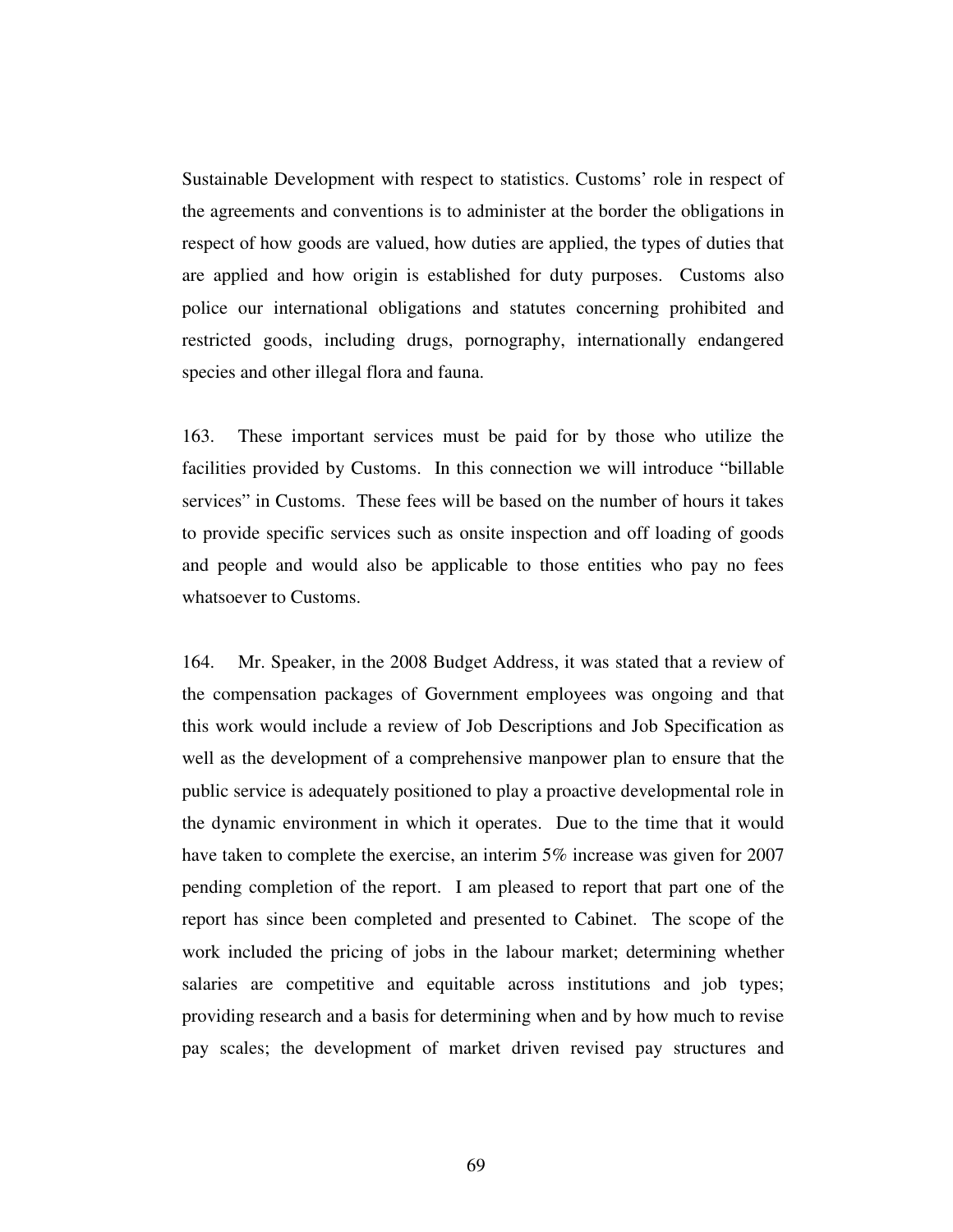recommending the appropriate pay policy that the Public Sector should implement.

165. The Consultant recommended that Government adopt a gradual pay adjustment to realign with the market over a period of 3 years. He also recommended that a performance-based incentive scheme for Public Sector employees based on a model framework presented in his report be introduced, and that a more comprehensive job classification and re-grading exercise be undertaken to guide the salary adjustment. To date, a 7.5% salary increase has been paid to public servants in accordance with the recommendation of the consultant. The job classification and re-grading exercise is ongoing and should be completed early in 2009. The Cabinet will review the results and make a decision as to the new salary structures at that time.

166. Mr. Speaker, there can be no doubt that the very extensive set of projects, programmes, activities and relief measures that I have outlined here today, will go a long way in helping us achieve our goals in respect of people development, the strengthening of human and social capital, and continued social and economic progress. However, this creative programme of growth and development must be funded. But we cannot rely too heavily on loans if we wish to achieve our target for debt reduction. We must therefore find ways of generating revenue to fund the implementation of our development agenda.

167. During the upcoming year, we expect Government Departments to be even more vigilant in collecting arrears. A concerted effort will be made by all Revenue Generating Departments to collect amounts owing to government. Certain amnesty conditions will apply for a period of six months. The basic strategies for the main Revenue Departments would include the introduction of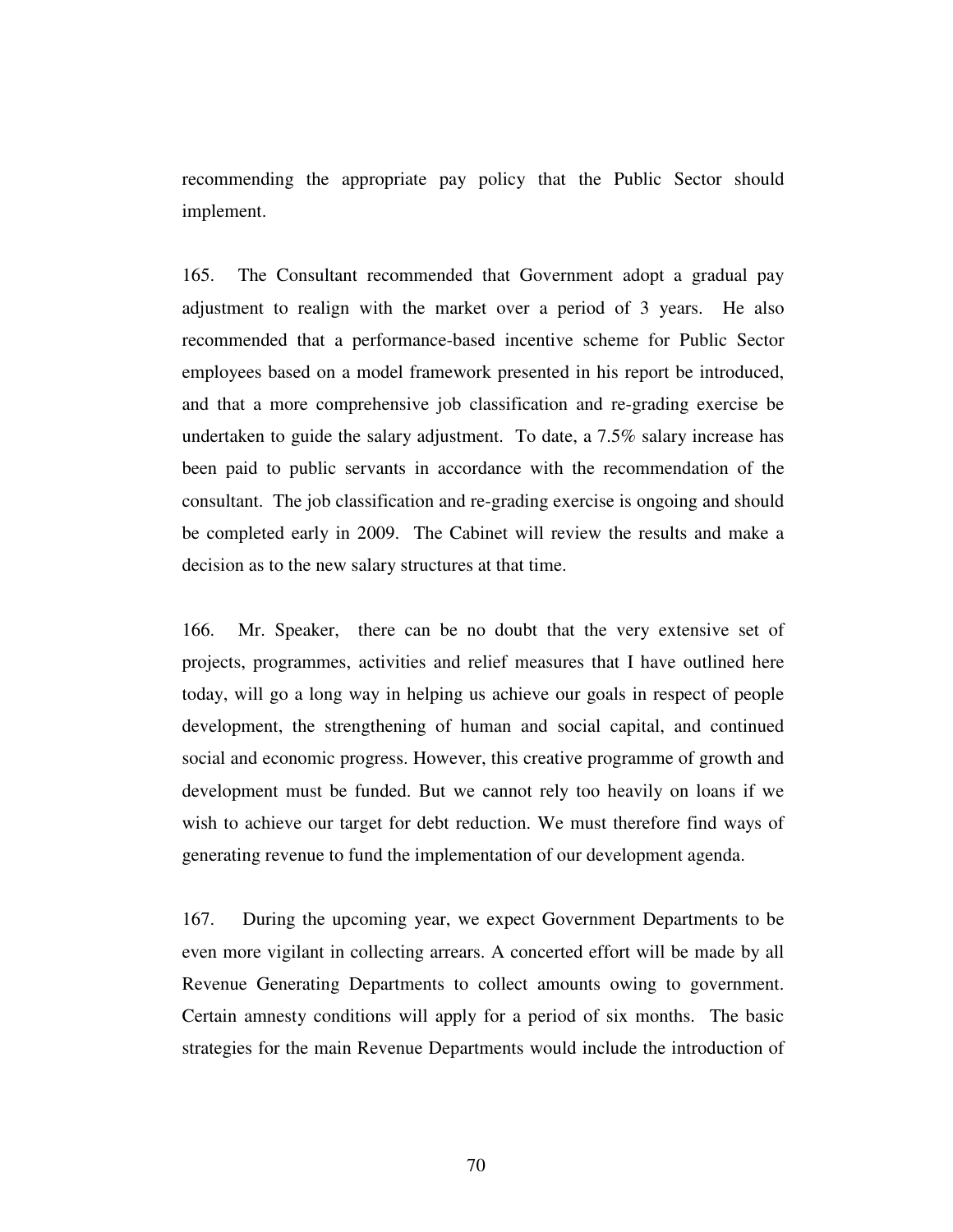a waiver of 50% to 100% of interest outstanding on arrears; agreeing on payment schedules with taxpayers; and using set-offs where possible. The Comptroller of Inland Revenue will be authorized to review taxes outside of the objection period and to expedite the processing of complaints and appeals. If taxpayers fail to honour their obligations within a reasonable period, the Legal Department will be requested to take legal action in a manner that is fair, transparent, and non-discriminatory. Arrears of fees to Government Departments will also be addressed in a similar manner. Entities which fail to make satisfactory arrangements to pay their due taxes and fees should be mindful that this may jeopardize their ability to benefit from concessions. The full details of these programmes will be disclosed in due course.

168. Mr Speaker, the growth and development in the Tourism Sector is obvious for all to see. This has been directly as a result of Government's investment in infrastructure and in airlift. Unfortunately, the sustainability of this growth requires continued funding. Consequently, the Ministry of Tourism with the assistance of the Ministry of Finance intends to review sources of revenue to support continued infrastructure development and financing of airlift guarantee. Therefore early in 2009 we will carry out an analysis of the Island Enhancement Fund and other means of getting the private sector to contribute to the funding of these activities.

169. The programme I have outlined will benefit the entire Nation so that any contribution made to the development agenda through taxes and fees would be well worth it and would bring substantial returns for our citizens, individually and collectively. Fortunately, notwithstanding the ups and downs of the international economy, we have continued on a path of growth and we expect some growth in the upcoming year, although at a reduced rate. We therefore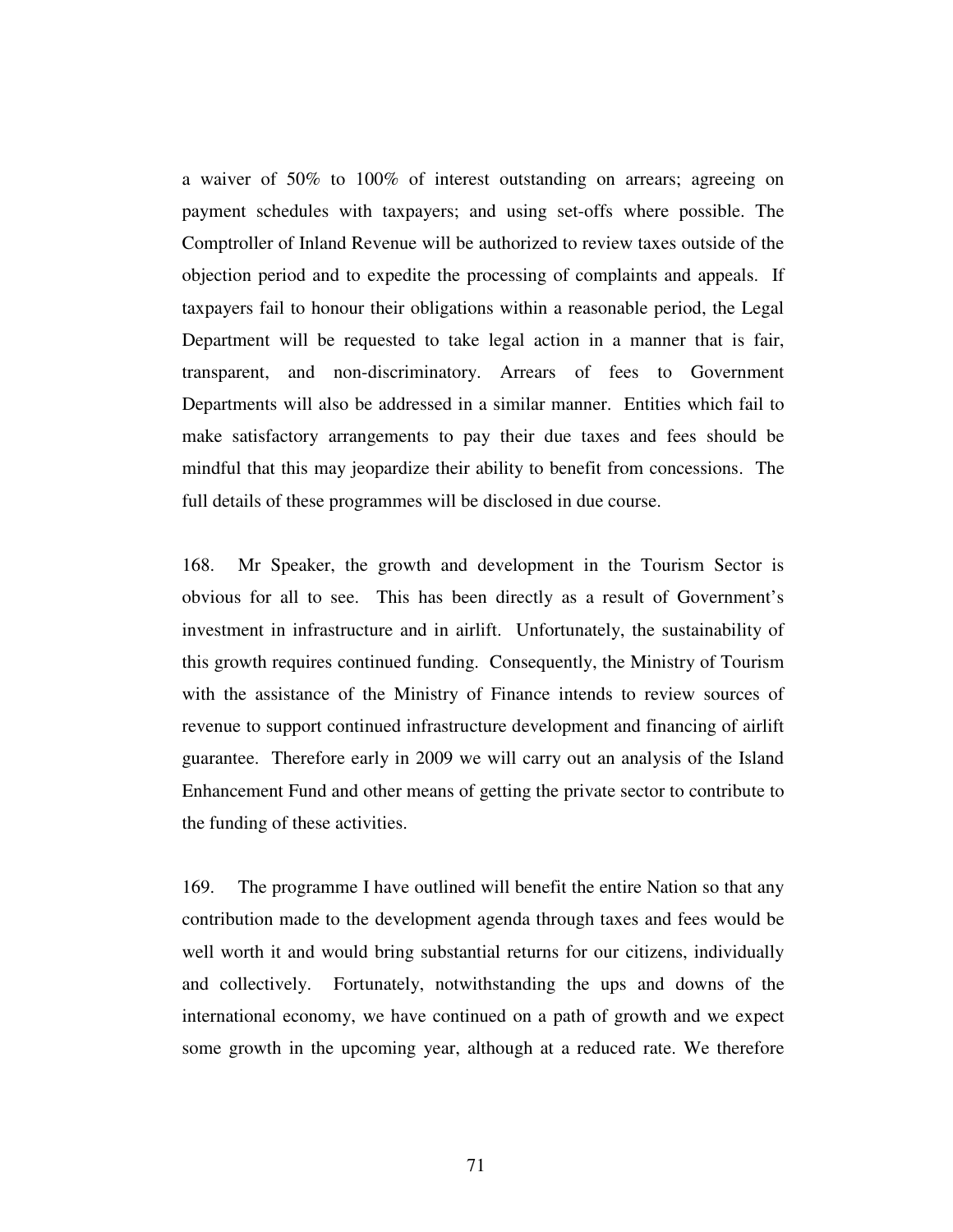expect that through improved efficiency in revenue collections and the projected expansion of the economy we would be able to meet our revenue target. I am therefore pleased to advise that there will be no new taxes for the 2009 fiscal year.

170. Of course, we will continue to re-examine the tax systems with a view to rationalizing it over the medium-term. That is why we have been giving careful consideration to the possible introduction of a Value-Added Tax (VAT) at some time in the future. The VAT would consolidate a wide range of taxes including Consumption Tax, Traders Tax, Hotel Room Tax, Island Enhancement Fund, Travel Tax, Insurance Premium Fee, Parcel Tax, Vehicle Rental Tax, Overseas Call and Telecommunication Fee, Export Duty and Rum Duty. It would also bring them under a single legislative and administrative framework.

171. The introduction of a VAT would also enhance the coverage of our tax system and eliminate the need for excessively high taxes on the persons who currently fall within the tax net. The Fiscal Division of the IMF and the Caribbean Regional Technical Assistance Centre (CARTAC) have been assisting us in our evaluation of the VAT. Indeed the Fiscal Affairs Division of the IMF has conducted a study that has established the feasibility of VAT in St. Kitts and Nevis. Cabinet will consider the report during the course of 2009 and make a final decision in respect of VAT. In the meantime a team has been established to do the leg work including an analysis of the tax system and public consultation so that informed decisions can be made.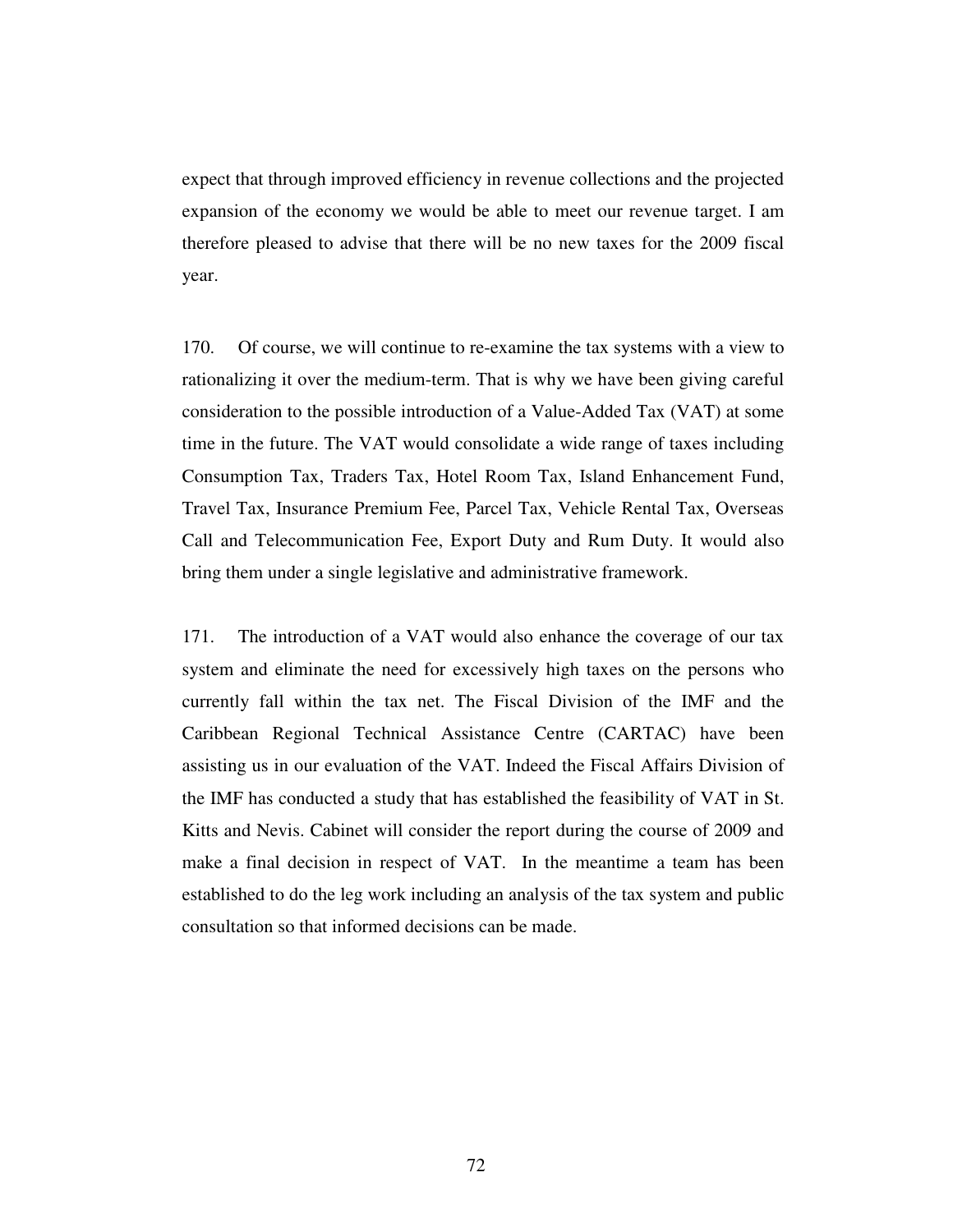## **SUMMARY AND CONCLUSION**

172. Mr. Speaker, it is quite clear that although the winds of global economic mayhem are blowing quite strongly and perhaps getting stronger, this Government is determined to keep the ship of state on course to the attainment of our goal of improving the quality of life of our people and creating a new, vibrant and flourishing economy in which our people are afforded the opportunity to create wealth as they pursue their various individual and collective endeavours.

173. This year's Budget takes full cognizance of the international challenges we face as a nation and has presented a rational and sober plan to protect our many achievements over 25 years of nationhood in the midst of a global economic storm and to continue to propel our nation to even higher heights in the years ahead. Our growth targets and fiscal targets are relatively modest but realistic in the context of the current international environment.

174. It would be quite tempting for a Government, in the fourth year of a five year term, to use the unsavoury global economic climate as an excuse to go on a spending spree. But we are a responsible Government and our vision extends far beyond the short-term. We are laying the foundation for a new period of dramatic change and economic transformation that would accelerate our march to that economy that we have been building. We believe that the attainment of sustainable levels of debt must be a critical component of that foundation. Hence, this year's budget has sought to stimulate the economy by the redirection of resources to growth enhancing initiatives rather than by dramatic increases in public expenditure and public debt. In this regard, the tourism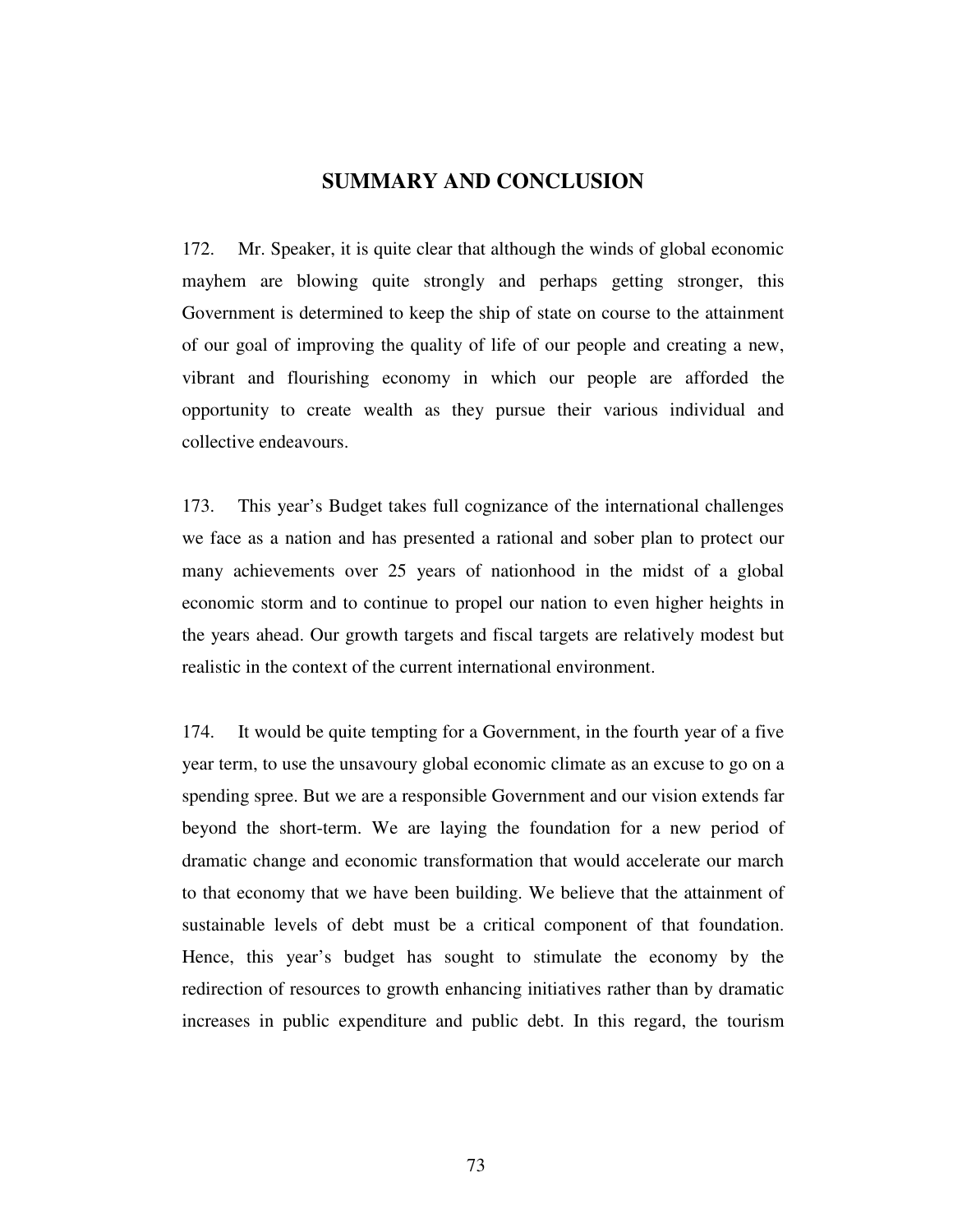marketing budget and allocation to improved airlifts has been expanded to blunt the impact of the global crisis on the flow of visitors to our shores. Similarly, the Ministry of Agriculture has been given enhanced capacity to provide support to our farmers and fishers with a view to boosting output. The public sector has also committed considerable resources to the construction of houses. We expect that the expeditious implementation of these programmes will have a significant positive impact on growth and employment.

175. We also expect the private sector to play a critical role in stimulating growth. In this regard, we have committed to expediting the decision-making processes in respect of all private sector projects currently before the Government. We believe that the early implementation of even a fraction of these projects will contribute significantly to growth and employment in these challenging times. Indeed, the very expansive Christophe Harbour Project is already under implementation and we expect a number of other hotel and condominium projects to come on stream during the course of 2009. We have also activated the St. Kitts Investment Promotion Agency to provide even greater facility to local and foreign private sector investors, and we will launch the National Enterprise Development Division to focus specifically on the small and medium sized business sector and to promote growth in that sector.

176. At the same time, we have not abandoned our mandate to protect the poor and other vulnerable groups in our society. We have introduced an abundance of cost of living initiatives that have helped in slowing the rate of inflation, as we pursued a number of projects and initiatives that brought relief to the vulnerable. Our housing projects are targeted to lower and middle income groups and to first-time owners including our young people. The minimum wage has been increased and the lowest paid workers have been exempted from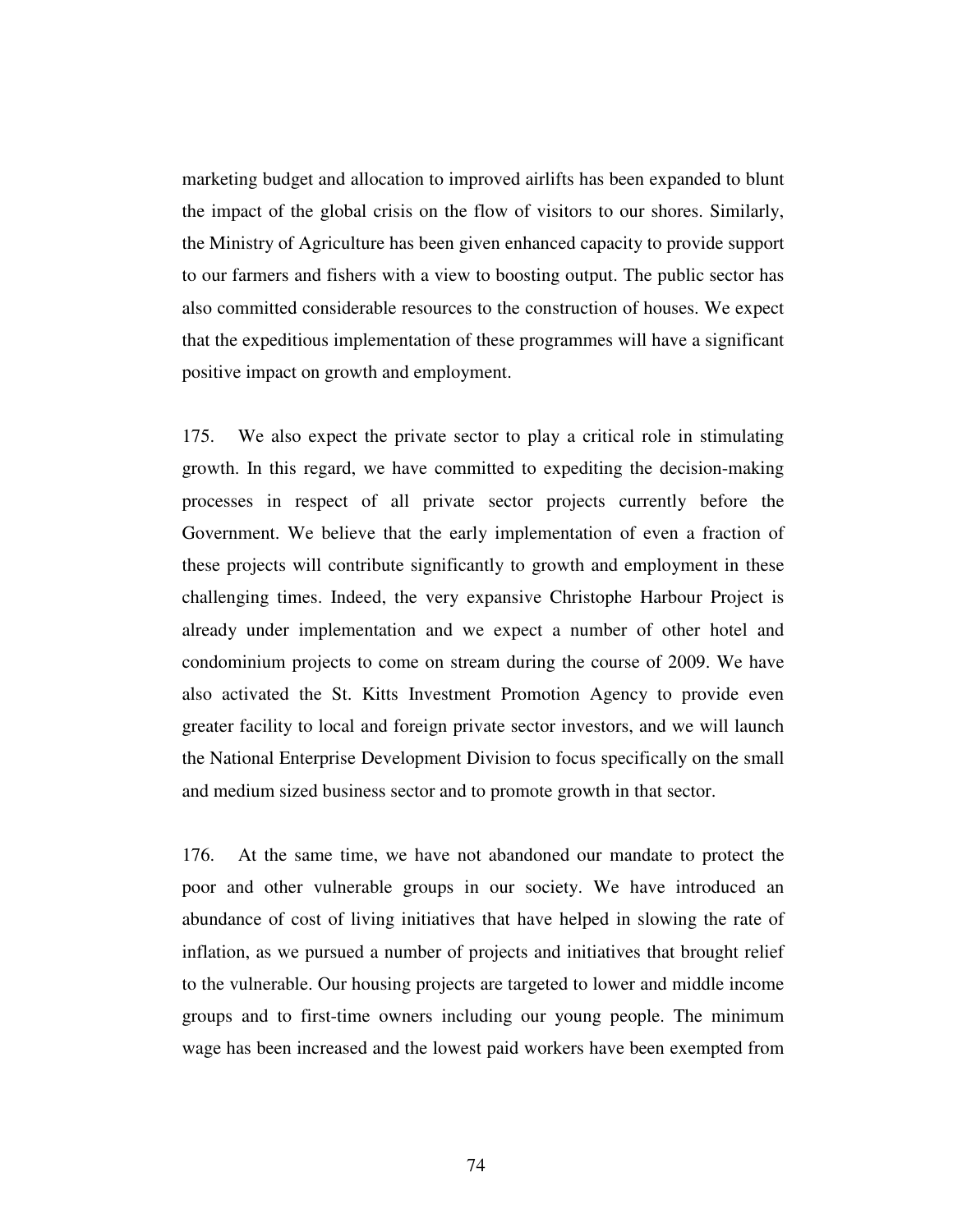the payment of Social Services Levy. The minimum pension paid by Social Security is being upgraded and a number of community focused social projects will be implemented with a view to addressing a range of social issues. The National Skills Training and Certification Programme will be introduced in 2009 further confirming our commitment to the youth of our Nation. Of course, crime is a major social issue that is of concern to all citizens and residents and we have committed the resources necessary to facilitate the expeditious implementation of a security plan that gives urgent priority to crime reduction.

177. Mr. Speaker, we expect to achieve all of this with an increase in Total Expenditure of only \$31.3 million. Moreover, we are still able to realistically project a Primary Balance of \$162.0 million and a Recurrent Surplus of \$6.5 million. This reflects our strong determination to improve efficiency in the upcoming year and to redirect resources from marginal projects and activities to growth enhancing projects and other projects critical to our long-term objective of transforming our economy and bringing an improved standard of living to our people in a sustainable manner.

178. We have travelled a far way forward on the path of progress and development over the last thirteen years. We will stay the course of progress and development. We offer our people an enlightened plan to keep the ship of state afloat. We reach out with the steady and caring hand of Labour. We envisage an improving and prosperous society, with all endeavouring and all achieving in our land of beauty where peace abounds. We are confident that based on our track record of outstanding performance and efficacious delivery, our people can be assured that it is better to repose their confidence in our enlightened leadership, progressive policies and programmes, than to gamble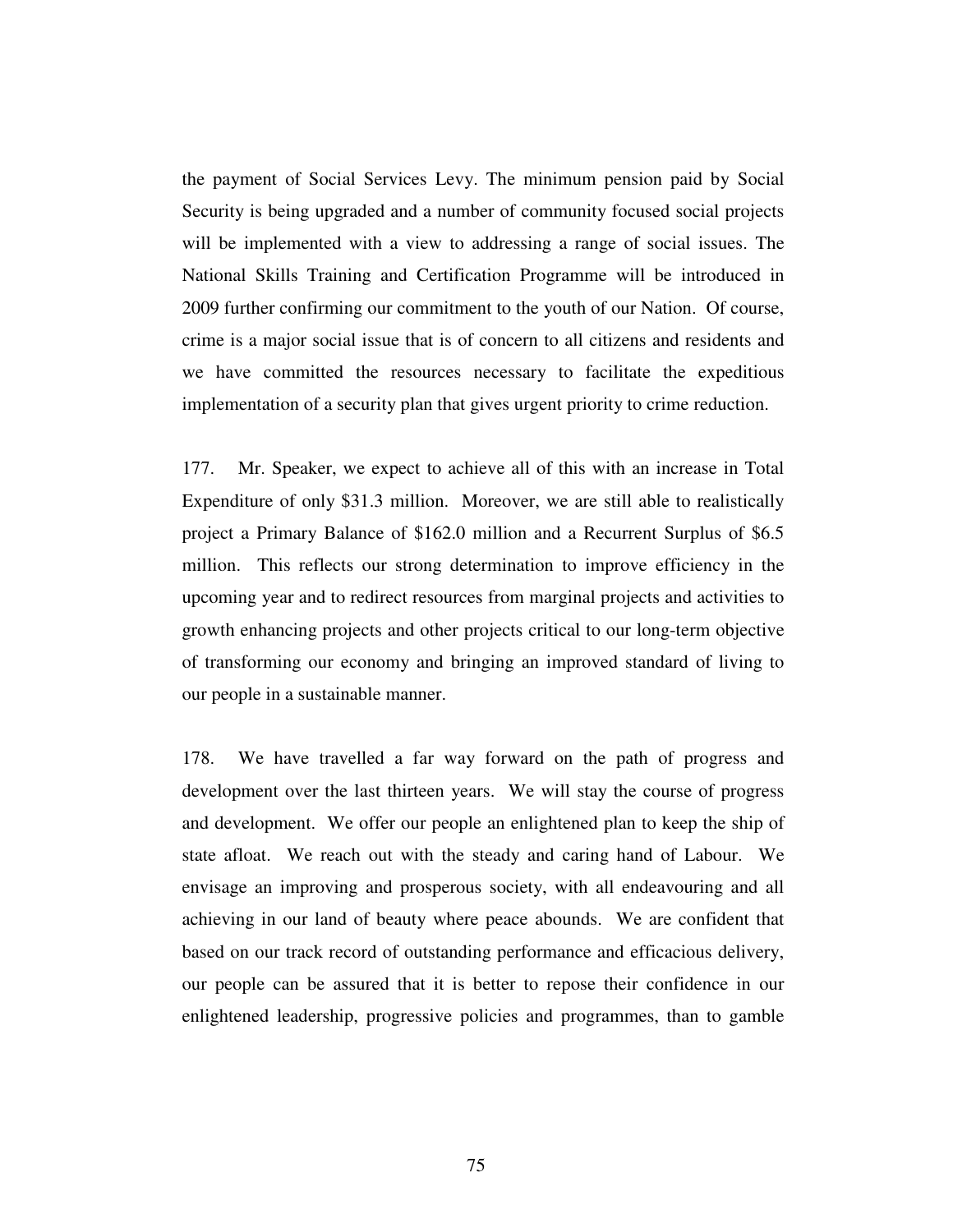with their future and that of our country. Only Labour can offer a Steady Hand, an Enlightened Plan for a New and Prosperous Society.

179. Mr. Speaker, the proposals I have presented to the National Assembly today capture the upbeat spirit of our resilient and confident people ready to meet their date with destiny and ready to take their rightful place in an increasingly globalized world by the help of Almighty God.

180. It is certainly fitting that our people should know that the policies, programmes and proposals in this Budget are one hundred percent home grown. In this regard I must thank all cross sections of the Public service, the Private sector, Labour and the NGO Community who contributed in any way to the contents herein. A special thank you is due to the staff of the Ministry of Finance led by our indefatigable Financial Secretary for the long hours of work and overtime that went into the production of this document and the two volumes of the Estimates. Cabinet carefully deliberated on the budget at the Scheduled Budget Estimates Committee Meeting and subsequently. The most recent being on Wednesday 10<sup>th</sup> December when some three Submissions from the Ministry of Finance of relevance to the Budget, including the Appropriation Act, were considered and approved. Our employees at the Government Printery acquit themselves every year in ensuring the timely production of our Budget. I wish to thank them for their dedication and support.

181. Indeed we have encountered challenging times before but the enlightened leadership of this Government and the resolve of our people have seen us through. During the months after the September  $11<sup>th</sup>$  terrorist attacks our hotels were empty and fear and anxiety pervaded the entire atmosphere. After each of the hurricanes that we faced, many of our people could not help but